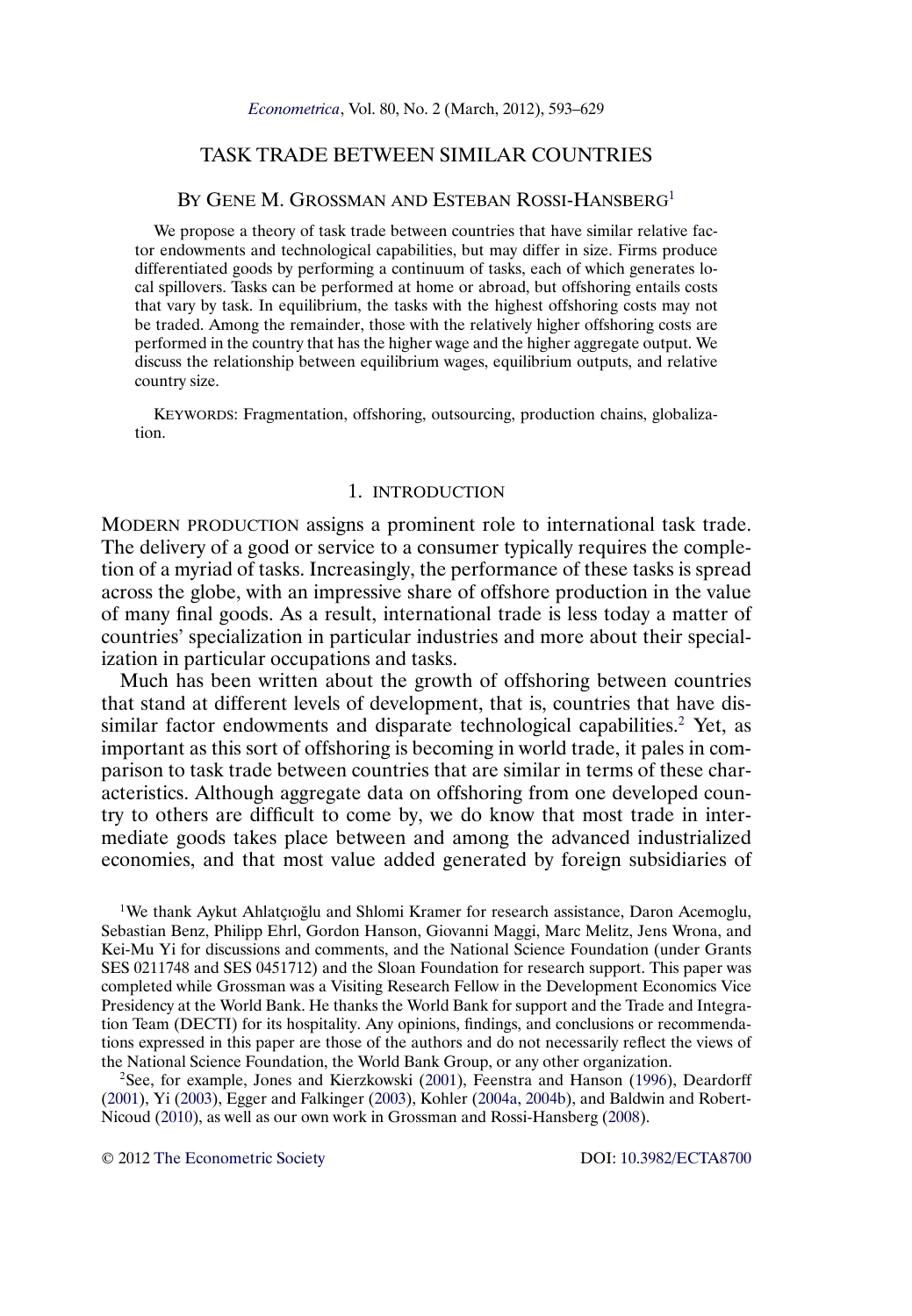<span id="page-1-0"></span>American multinational corporations originates in other Organization for Economic Cooperation and Development (OECD) countries.<sup>3</sup> Both facts suggest that the advanced economies are engaged in a substantial amount of international production sharing with others at similar levels of development.

Not only does most trade flow between and among the advanced industrialized economies, but these economies are engaging in an ever more intricate web of production-sharing arrangements. The Boeing 787 Dreamliner is a case in point.4 The production of this new midsize jet involves 43 suppliers spread over 135 sites around the world. Boeing relies heavily on local expertise when making its sourcing decisions. The wings are produced in Japan, the engines in the United Kingdom and the United States, the flaps and ailerons in Canada and Australia, the fuselage in Japan, Italy, and the United States, the horizontal stabilizers in Italy, the landing gear in France, and the doors in Sweden and France. Offshore production accounts for close to 70 percent of the many thousands of parts used to assemble the jet (Newhouse [\(2007,](#page-36-0) p. 29)). Some parts are produced in foreign affiliates of the Boeing Corporation, while others are supplied under international outsourcing agreements. The countries that perform the various tasks display no clear pattern of technological advantage. Rather, experience and local knowledge play a central role. Apparently, expertise most often derives from similar tasks being performed for other Boeing projects or for related industries, such as military aviation and automobile production.5

In this paper, we formulate a theory of task trade between countries that have similar exogenous sources of comparative advantage but differ in size. In our model, the supply of any good requires a fixed input of managerial effort plus the completion of a continuum of production tasks. The set of required tasks is the same for all goods, yet the resulting products are differentiated in the eyes of consumers. Producers of the final goods engage in monopolistic competition and sell their wares to consumers who hold constant elasticity of substitution (CES) preferences. We explore the links between country size and the pattern of specialization and task trade.

<sup>3</sup>Many researchers have documented production sharing for particular countries in their trade with the rest of the world; see, for example, Campa and Goldberg [\(1997\)](#page-35-0), Hummels, Rapoport, and Yi [\(1998\)](#page-35-0), Hummels, Ishii, and Yi [\(2001\)](#page-35-0), and Hanson, Mataloni, and Slaughter [\(2005\)](#page-35-0). Among these, only Hummels, Ishii, and Yi [\(2001\)](#page-35-0) went on to consider the geographic nature of the production-sharing relationships. They found that North–North specialization is the most common form of vertical specialization in world trade. The data reported in World Trade Organization and IDE-JETRO [\(2011,](#page-36-0) p. 84) show that intra-European and European–North American trade accounts for a large share of trade in intermediate goods. The data in Barefoot and Mataloni [\(2010\)](#page-35-0) reveal that nonbank multinational subsidiaries of American parent companies hold a large fraction of their assets in other developed countries and generate a large share of their offshore value added there.

4The sourcing of Boeing's parts for the 787 is detailed at [http://www.boeing.com/commercial/](http://www.boeing.com/commercial/787family/background.html) [787family/background.html](http://www.boeing.com/commercial/787family/background.html). See Newhouse [\(2007\)](#page-36-0) for further discussion.

5See "A Cleverer Way to Build a Boeing," *The Financial Times*, July 8, 2007.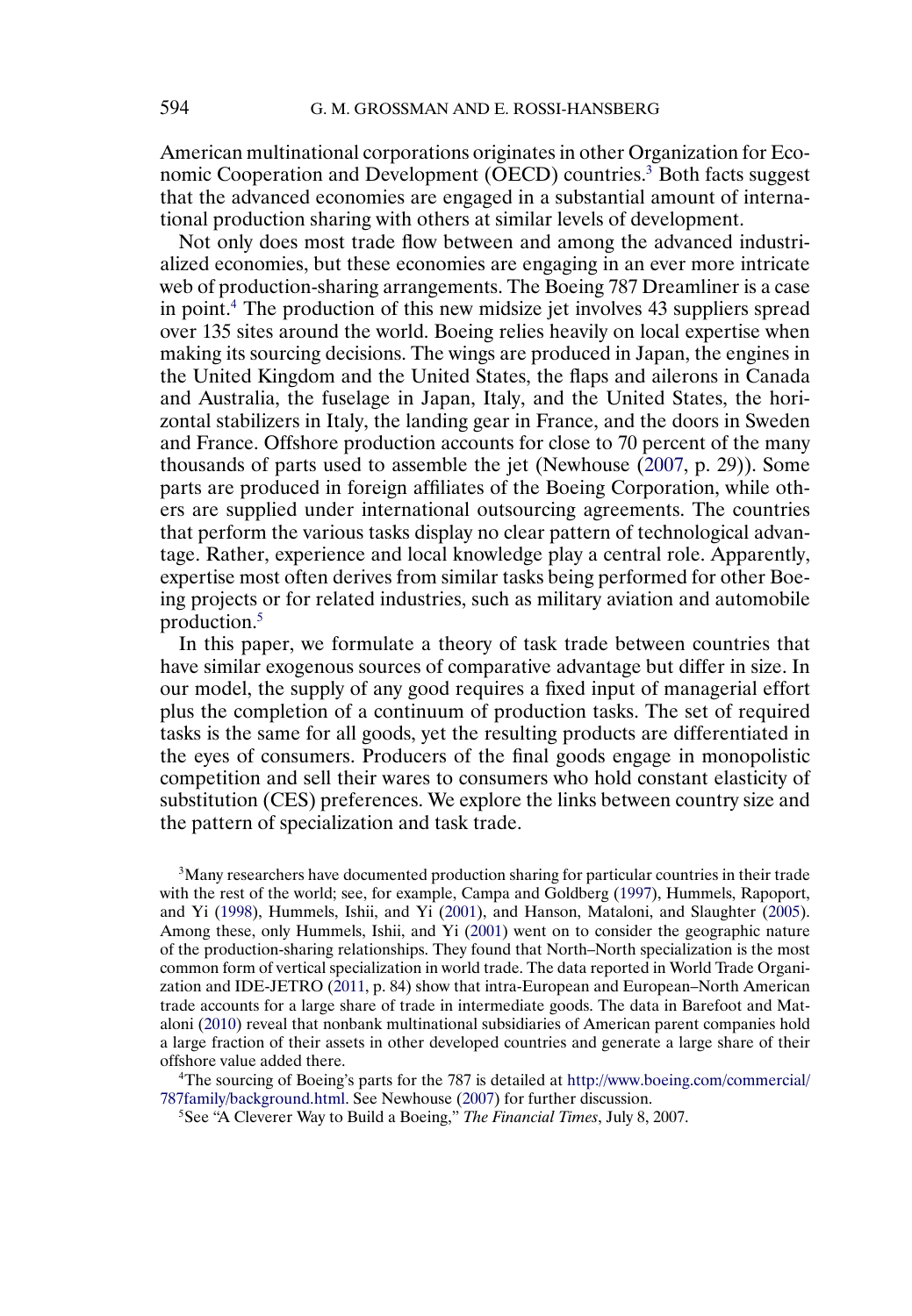<span id="page-2-0"></span>The Boeing Dreamliner example can help us to contrast our notion of a "task" with the commonly used concept of an intermediate good. In our formulation, a task is the finest possible addition to the value added of a good or service done by a particular factor of production. Of course, actual international trade transactions in general involve bundles of tasks that fit the description of an intermediate good. Thus, a theory of task trade can be understood as a theory in which the characteristics of the bundles of tasks forming intermediate goods are determined endogenously depending on the cost of offshoring each task. The "wings" of the Dreamliner may be produced in Japan, but the particular composition of the wing—whether it includes assembly, testing, and painting, for example—is not technologically predetermined, but rather is part of the deliberate production design by Boeing.

In keeping with the anecdotal evidence cited above, our treatment of production sharing emphasizes the role of local knowledge and specialized expertise. Our approach shares with the "new trade theory" a focus on increasing returns to scale as a force that induces concentration of production. But whereas the most familiar models in that literature feature trade in final goods—for which scale economies internal to the firm may be most pertinent—our focus on task trade dictates a different approach. The expertise to produce a unique good may well reside in a single firm, but the expertise to perform a narrow task rarely does so. Rather, it is often embodied in a pool of specialized labor, be they engineers with specific training or workers with shared experience. This suggests that, in the absence of complete contracts, localized knowledge at the task level may reflect external economies of scale rather than (or in addition to) internal economies. We take this notion to the extreme by assuming that productivity in performing a task varies with the frequency with which it is performed in a particular location, irrespective of the identity of the firm or firms performing the function.

The location of each task balances two competing forces. On the one hand, the external economies of scale provide firms with an incentive to locate each task in the country where others are performing it. On the other hand, it is costly for firms to organize and monitor the performance of tasks in countries different from where their headquarters are located. Our model features heterogeneous offshoring costs to capture the reality that some tasks are easier to separate from firms' headquarters than others. For example, routine tasks can be performed remotely at relatively little extra cost, because instructions can be expressed unambiguously and conveyed easily to workers, with little need for interaction with central management. Other tasks may require greater adaptation to circumstances, so proximity to headquarters may be more important.6

 $6$ Autor, Levy, and Murnane [\(2003\)](#page-35-0) emphasized this distinction between routine and nonroutine tasks, and provided a measure of this concept. Levy and Murnane [\(2004\)](#page-36-0) and Grossman and Rossi-Hansberg [\(2008\)](#page-35-0) applied the concept to explain variation in the costs of offshoring.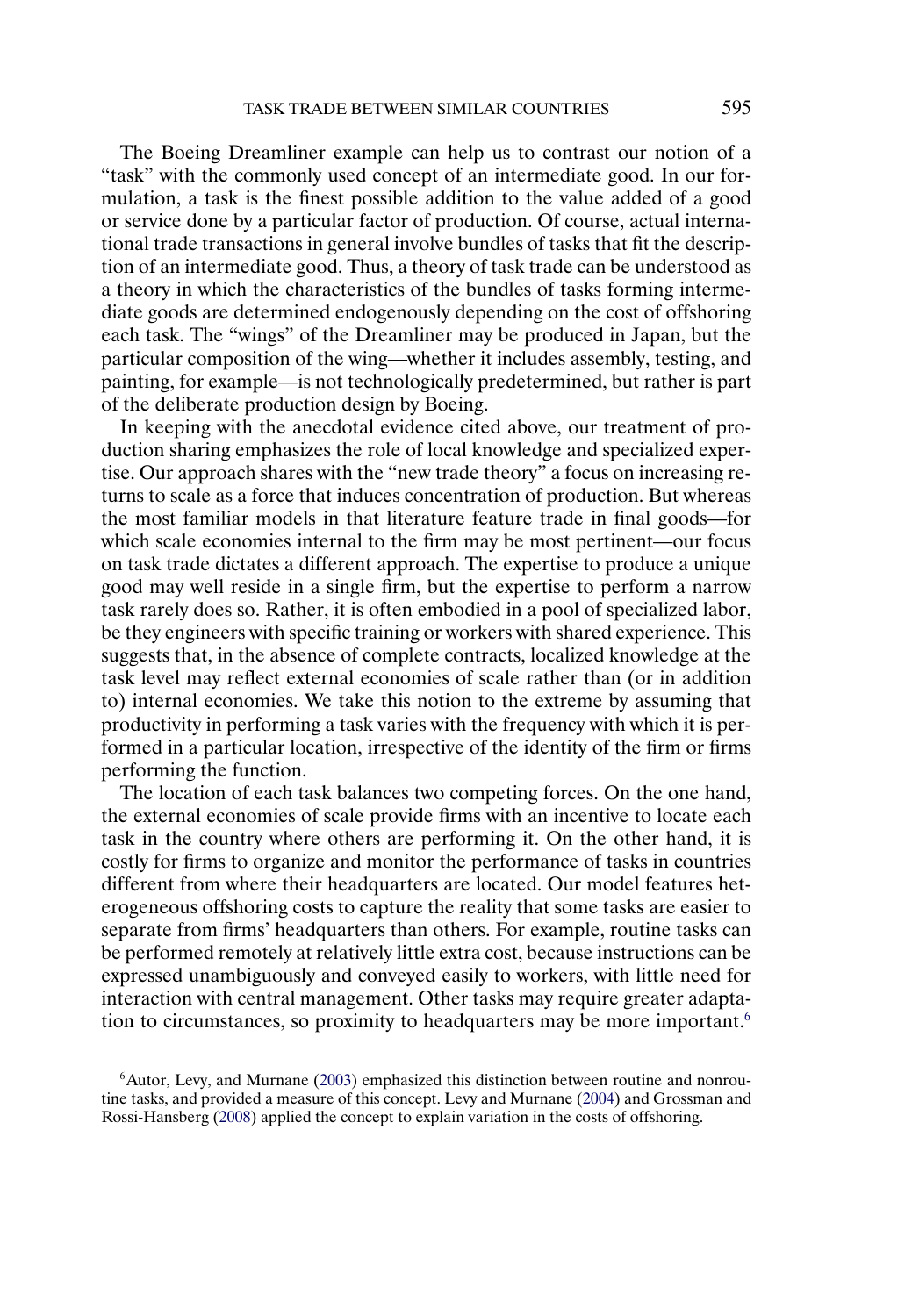<span id="page-3-0"></span>Our analysis links the pattern of specialization by task to the distribution of offshoring costs.

When small firms operate in an environment with external economies of scale, they face an obvious coordination problem. If other firms are performing an activity in some location, it may be most profitable to join them there, even if all other economic forces point to a different outcome. As a result of the potential coordination failures, multiple equilibria can arise. Multiplicity of equilibrium has plagued models with production externalities, where "history" and "expectations" play a role in determining final outcomes. With a continuum of tasks and the possibility for self-fulfilling expectations for each of them, it might appear that little could be said about the equilibrium allocation of tasks across countries. Yet the environment with many tasks suggests a solution to the coordination problem that narrows the set of equilibria dramatically. In particular, we recognize that firms can perform tasks on behalf of others. The opportunity for a firm to perform a task for many producers means that it potentially can internalize the externalities of locational choice. Such a supplier need not be large in relation to its industry, because even if it dominates the performance of a particular task, there are many other tasks to be done. By introducing the possibility for outsourcing tasks, we can cut through the coordination issues and say quite a lot about the pattern of specialization in equilibrium.<sup>7</sup> Our approach then suggests that in the presence of local externalities and global trade, the scope for multiplicity will be narrowed by outsourcing, because it allows agents to profit from any coordination failures that might otherwise arise.

Our main proposition relates the pattern of specialization by task to equilibrium relative wages and equilibrium aggregate outputs. It states that all firms perform the tasks that are most costly to offshore in the country of their headquarters. Among the remaining tasks, those that are easiest to offshore concentrate in the country that has lower wages and lesser aggregate output, while those that are more difficult to offshore concentrate in the country that has higher wages and greater aggregate output. Depending on the overall level of offshoring costs, the general equilibrium may be unique or not. With offshoring costs sufficiently high that identical-sized countries would engage in no production sharing, the unique equilibrium with unequal-sized countries has higher wages in the larger country. When offshoring costs are not so high, there will be multiple equilibria in a world with countries of nearly identical size, but a unique equilibrium when country sizes diverge. In the former case, there is one equilibrium in which wages are higher in the (slightly) larger country, another in which wages are higher in the (slightly) smaller country, and a third equilibrium with equal wages. In the latter case, the (much) larger country enjoys the higher wages.

7As we argued in Grossman and Rossi-Hansberg [\(2010\)](#page-35-0), a similar set of assumptions can also be used in a context with only final goods to eliminate equilibrium multiplicity.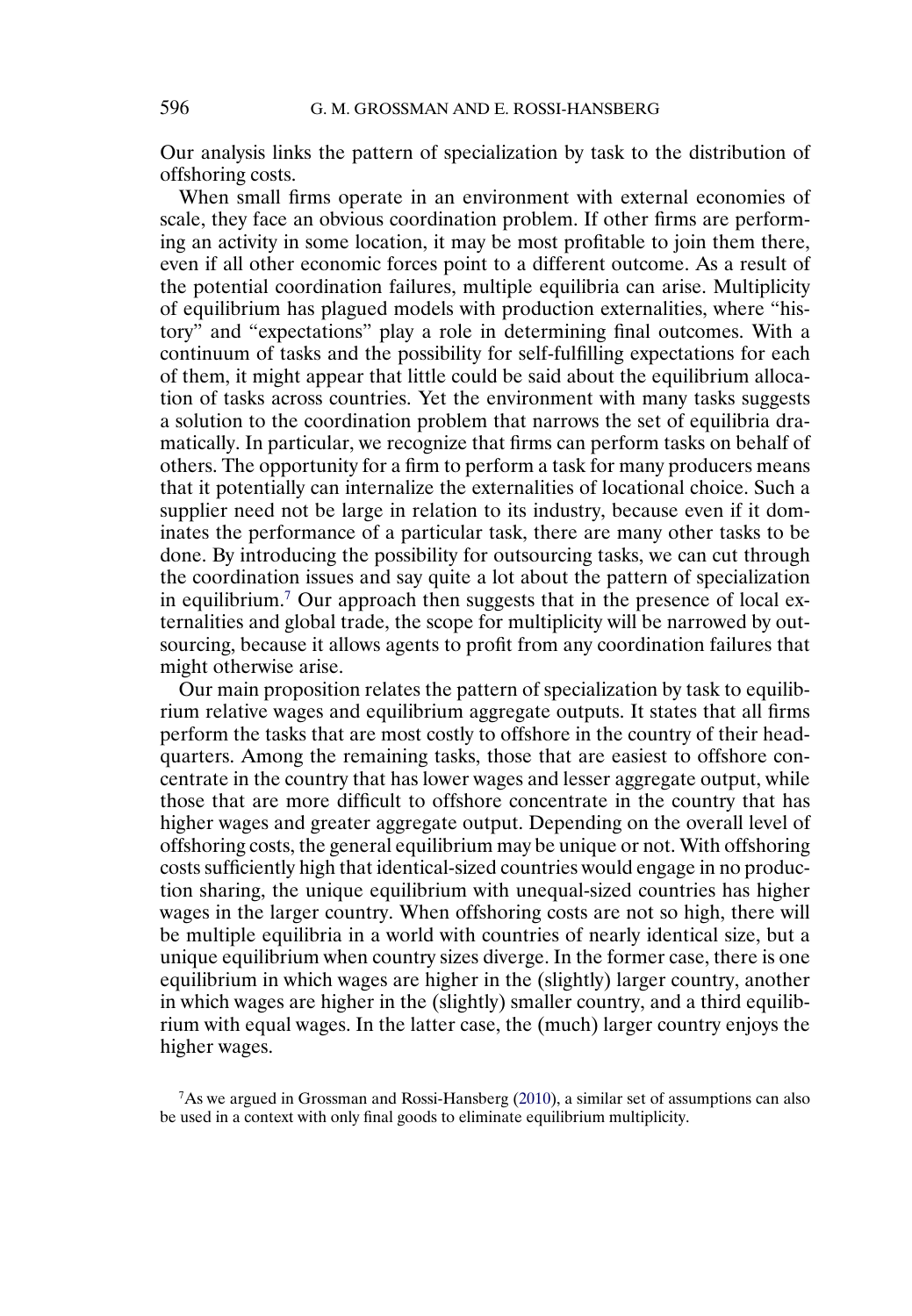<span id="page-4-0"></span>We are not aware of other efforts to explain the pattern of task trade between similar countries in the nascent literature on offshoring. Markusen and Melvin [\(1981\)](#page-36-0) and Ethier [\(1982\)](#page-35-0) were the first researchers to explore the determinants of the trade pattern in general-equilibrium settings with Marshallian production externalities.<sup>8</sup> Although their results are superficially similar to ours, the underlying economics are quite different. In their models, stability (and efficiency) dictates concentration of the increasing-returns industry in a single country. The smaller country may lack sufficient resources to satisfy world demand for this good, even if it is completely specialized, whereas the larger country always can do so. $9 \text{ In our context of task trade, the ability to }$ accommodate world demand never is at issue, because any small task can easily be concentrated in either location. The pattern of specialization does not rest on country size per se, but rather on the interplay between the scale of aggregate production of final goods and the offshoring costs.

Our results resemble some in the literature on market-size effects.10 In both cases, locational advantages give rise to factor–price differences, as the country that bears higher transport costs must offset this disadvantage so that its factors are fully employed. In the literature on the home-market effect, scale economies are internal to the firm and cost differences stem solely from market size. In contrast, external economies of scale seem more pertinent for modeling production sharing. The recognition of such externalities requires us to address coordination issues and the role of producers who potentially can internalize these benefits. Also, for task trade, the scale of final-goods production and not the location of final demand determines the pattern of specialization. The country that produces more final goods need not be the one with the greater factor endowments.

The remainder of this paper is organized as follows. In Section [2,](#page-5-0) we develop our model of offshoring, discuss the equilibrium allocation of tasks given factor prices and aggregate outputs, and lay out the conditions for a general equilibrium. Section [3](#page-20-0) studies the general equilibrium of the model and discusses uniqueness of equilibrium and other equilibrium properties. The section proceeds to a discussion of the relationship between country size, aggregate output of final goods, and relative wages, and presents our main result on the pattern of specialization. Section [4](#page-29-0) concludes.

8See, also, Melvin [\(1969\)](#page-36-0) for an early contribution and Helpman [\(1984\)](#page-35-0) for a survey and further discussion.

10See Krugman [\(1980\)](#page-35-0) for an early contribution and Hanson and Xiang [\(2004\)](#page-35-0) for a study of market-size effects in an economy with many industries and heterogeneous transport costs.

 $9$ In Grossman and Rossi-Hansberg [\(2010\)](#page-35-0), we studied a trade model with Marshallian externalities in a continuum of final-goods industries. In such a setting, country size plays no role in determining the chain of comparative advantage. It does, however, affect the cutoff between goods that are produced in each country.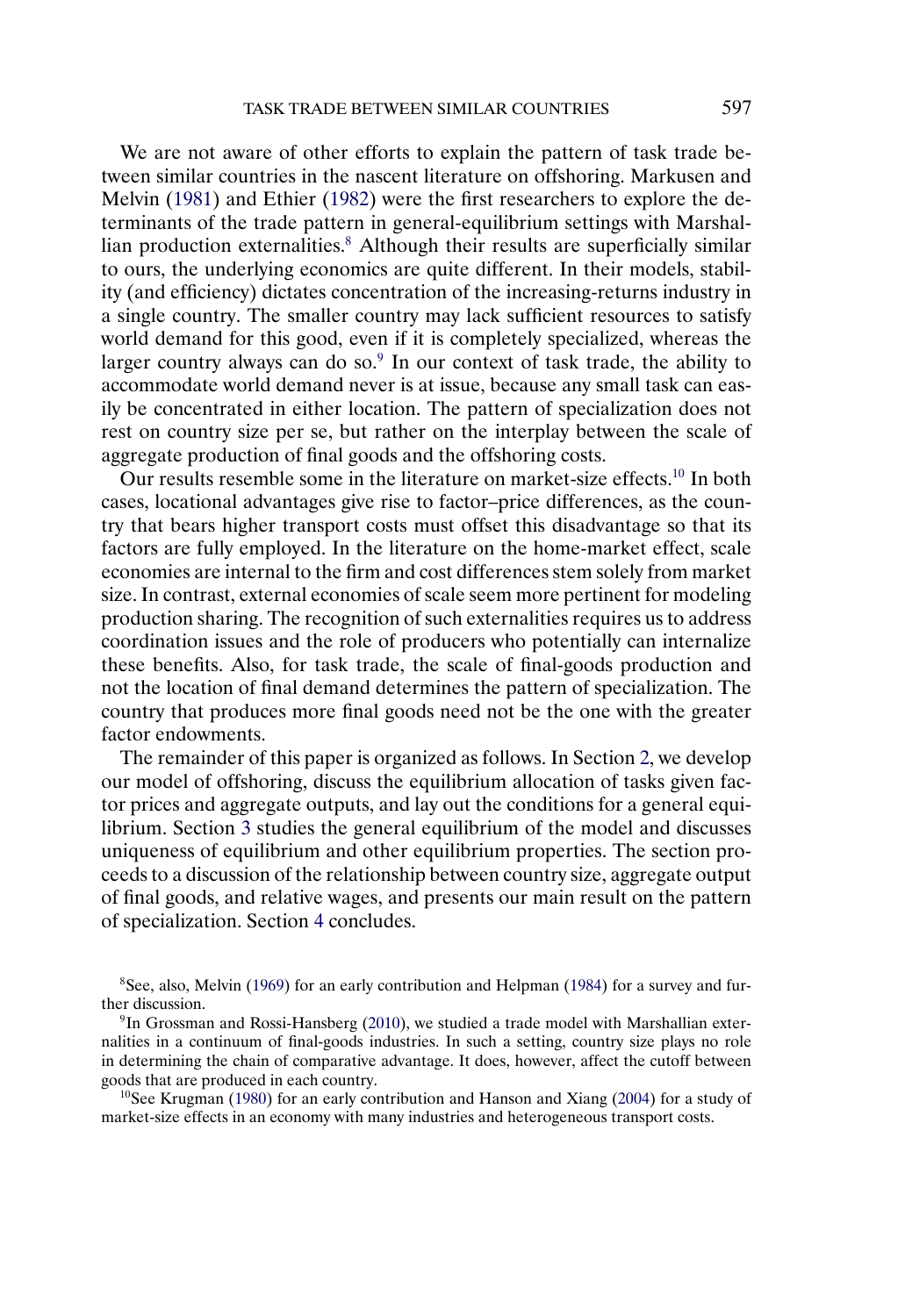# 2. THE MODEL

<span id="page-5-0"></span>Production requires many "tasks." Each task can be performed close to a firm's national headquarters or at a foreign location. If a task is performed offshore, the firm bears an extra cost of coordinating production and communicating with distant workers. The cost of offshoring varies by task. Some tasks require more frequent and intense interaction between workers and managers, while others are easier to perform from a distance.

We study an environment with external economies at the task level. A firm's productivity in performing a task in a particular location increases with the total scale of performance of the task by all firms in that same location. As in the literature on increasing returns to scale at the industry level, the external economies are meant to capture the presence of localized knowledge spillovers.<sup>11</sup>

There are two countries, East and West. Each country is endowed with fixed supplies of two primary factors: managers and workers. In East, the supplies of these factors are H and L, respectively; in West, they are  $H^*$  and  $L^*$ . The similarity of the two countries is reflected in their identical relative factor supplies and identical technological capabilities. Although  $H/L = H^*/L^*$ , the sizes of the two countries typically will not be the same.

A producer must perform (or procure) a unit measure of tasks to generate final output. The set of tasks that are performed by different producers is the same, but their resulting outputs are differentiated in the eyes of consumers. Let  $\sigma > 1$  be the elasticity of substitution between any pair of final products. The world market for these consumption goods is characterized by monopolistic competition, with (constant) markup pricing and zero profits. We abstract from any cost of transporting final goods so as to highlight the costliness of offshoring.

The tasks that comprise a firm's variable cost are performed by workers alone. A firm can perform a task locally or offshore, and it can do so either in-house or by outsourcing the task to another firm. Before incurring any production (or procurement) costs, each firm must hire managers to oversee production and coordinate the performance of the various tasks. A firm requires f managers in the country of its headquarters as a fixed cost of doing business.

We model the siting of each task as a two-stage game. After a set of firms has borne the fixed cost of entry, market participants engage in a *location and pricing stage*, when each firm locates its productive capacity for each task i and posts a set of prices at which it is willing to perform the task for others. Since the tasks are performed on behalf of particular final producers, we allow for price discrimination; that is, a firm may quote one price to perform the task

 $11$ On this point, see, for example, the discussions in Marshall [\(1920\)](#page-36-0), Helpman [\(1984\)](#page-35-0), Romer [\(1986\)](#page-36-0), and Lucas [\(2002\)](#page-36-0), among many others.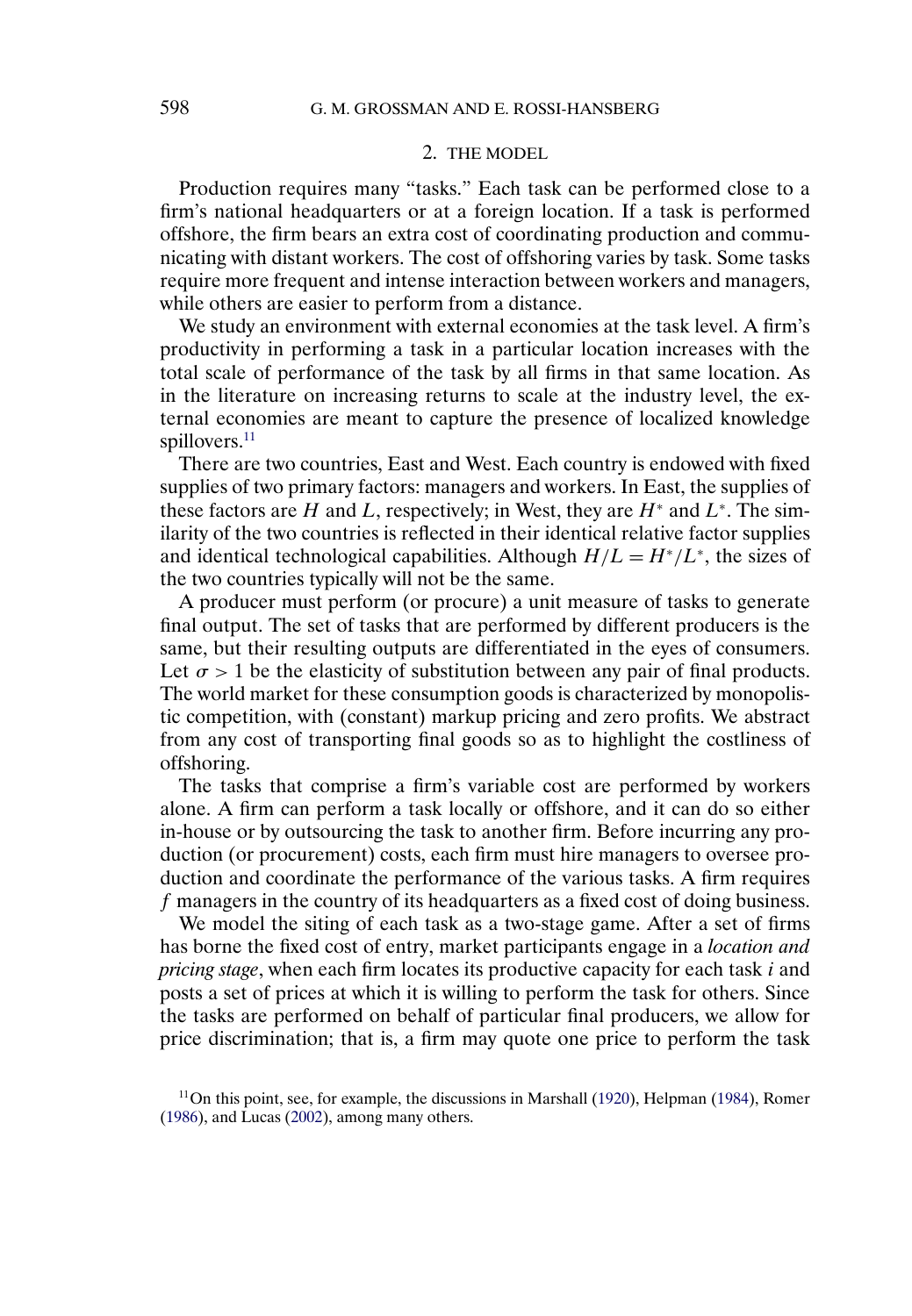on behalf of other firms headquartered in East and a different price to perform the task for firms headquartered in West.12 These price quotes include any offshoring costs (which are described further below). In the subsequent *production stage*, each firm decides whether to perform each task in house, to perform each task in the location that it previously selected, or to contract for the task under an outsourcing arrangement. The make-or-buy decisions are made simultaneously by all producers. We confine attention to subgame perfect equilibria of this two-stage game.

There are external economies in the performance of every task. These economies generate national increasing returns to scale. Suppose that task i is performed a total of  $X_{ii}$  times in some country j. Then a firm that has its headquarters in country  $j$  and that chooses country  $j$  as its location for task  $i$ can perform the task in-house with  $1/A(X_{ii})$  workers per unit of output, where  $A(\cdot)$  is positive, increasing, and concave, and  $\lim_{X\to\infty} A'(X) = 0$ . The labor requirement is the same when a firm performs the task for itself or on behalf of another. If a firm performs task  $i$  in country  $j$  for a producer (itself or another) with headquarters in country  $j' \neq j$ , then it bears the higher per unit labor requirement  $\beta t(i)/A(X_{ii})$ . Here,  $\beta t(i) > 1$  reflects the cost of offshoring task i.

Our modeling of offshoring costs mirrors that in Grossman and Rossi-Hansberg [\(2008\)](#page-35-0). The schedule  $t(i)$  captures the heterogeneity of these costs across tasks. We index tasks so that  $t'(i) > 0$ . Tasks with low indexes are those for which instructions can be communicated internationally with little loss of information. In contrast, remote performance of tasks with high indexes is problematic, because these tasks must be monitored closely by headquarters and require intensive interaction between managers and workers. The parameter  $\beta$  is a technological parameter that reflects the state of communications technology and other technological conditions that determine the ease of coordinating economic activities across countries.

The outcomes of the location and production games for all of the tasks give each firm its per-unit cost of final output. Firms mark up their costs to maximize profits. The general equilibrium determines the measure of producers in each country, the outputs and prices of all varieties of the final good, and the factor prices in each country.

In the remainder of this section, we analyze the siting of each task  $i \in [0, 1]$ , taking the numbers of differentiated products, the aggregate output levels, and the factor prices in each country as given. In Section [2.3,](#page-17-0) we link the quantities and prices to the locations of the various tasks, thereby completing the conditions for a general equilibrium.

 $12$ It could quote a richer set of prices, but since the firms headquartered in a given location are symmetric, it has no reason to do so.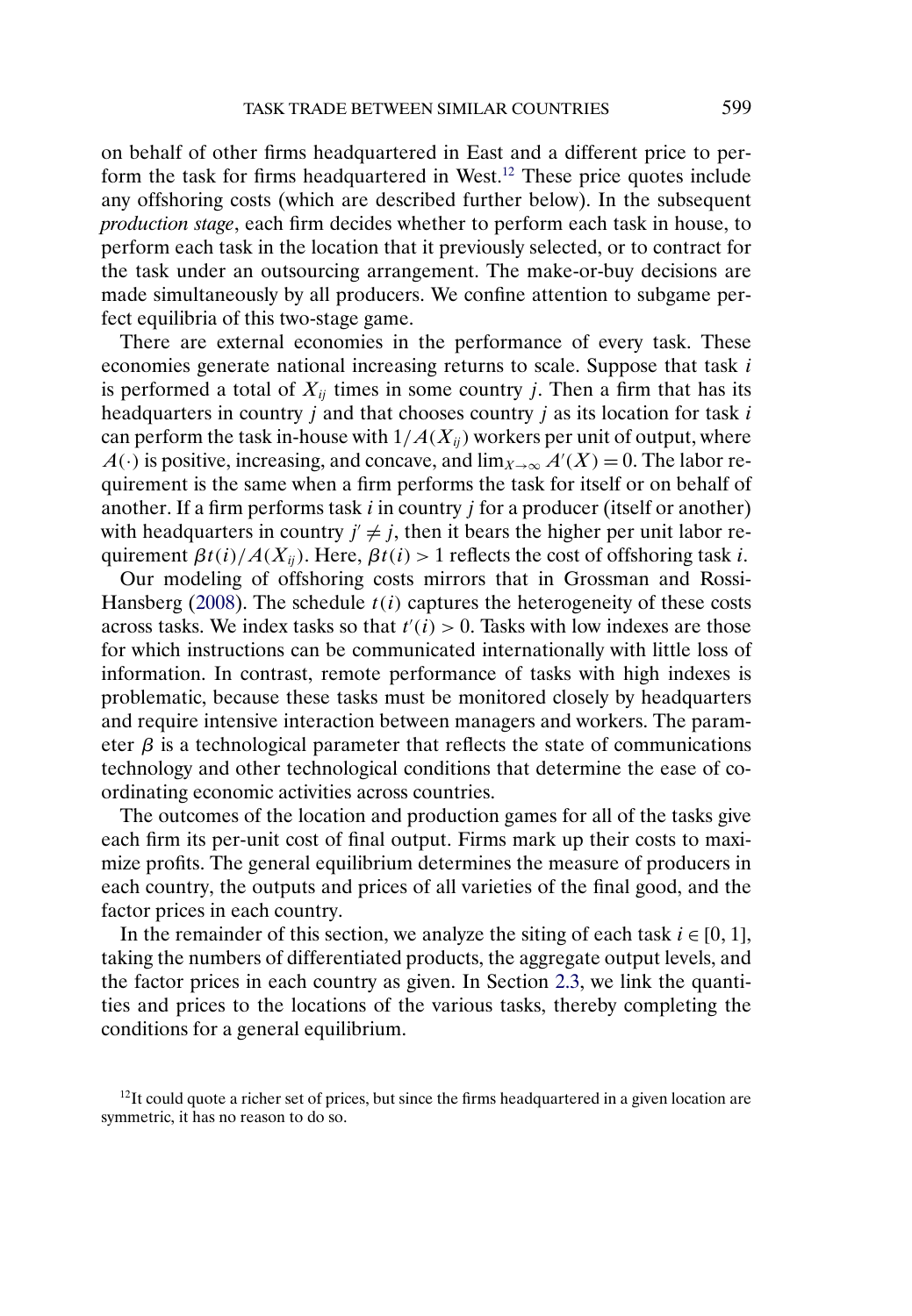# <span id="page-7-0"></span>600 G. M. GROSSMAN AND E. ROSSI-HANSBERG

#### 2.1. *Location of Tasks*

Suppose there are  $n$  firms headquartered in East and  $n^*$  firms headquartered in West. All firms generate their output by performing or procuring a continuum of tasks. We focus on some particular task i and ask where the firms locate their capacities for performing this task and whether they ultimately perform it for themselves or engage in outsourcing. In addressing the siting of capacities for a particular task  $i$  and the associated make-or-buy decisions, we take the per-firm output levels x and  $x^*$  and the wage rates w and  $w^*$  in East and West, respectively, as given. If the *n* Eastern firms each produce x units of final output, then task  $i$  must be performed a total of  $nx$  times by these firms or by others on their behalf. Similarly, task i must be performed  $n^*x^*$  times by or on behalf of the Western producers. Following the discussion above, we define a *location equilibrium* for task i as follows.

DEFINITION 1: Given  $n, n^*, x, x^*, w$ , and  $w^*$ , a location equilibrium for task  $i$  is a set of firm-specific capacity location choices (East or West) and price pairs (price for Eastern firms and price for Western firms) in the first stage, and a set of procurement choices (self-procure or buy from a particular seller) in the second stage, such that these strategies constitute a subgame perfect Nash equilibrium of the two-stage game.

Definition 1 rules out, of course, any placements of task  $i$  or any subsequent procurement decisions that allow for a profitable deviation by some firm. To characterize the location equilibrium for all of the tasks in the unit interval, we first derive a trio of thresholds that identify the sets of tasks that are immune to certain types of deviations. Then, in Proposition [1](#page-15-0) below, we use these thresholds to characterize a location equilibrium for each task  $i \in [0, 1]$ .

We will see that the pricing competition is standard and familiar from Bertrand models. The novel element here concerns the capacity location choices. In general, a prospective equilibrium with all firms placing their capacities for task i in some location is susceptible to two types of deviations. First, some firm might locate in the opposite country and price in such a way as to attract as customers all firms (and only firms) that have their headquarters there. We refer to this strategy as a *local deviation* inasmuch as the deviant pursues only local sales in the country where it locates. Second, a deviant might locate its capacity for task  $i$  in the opposite location and price in such a way as to attract all firms worldwide as outsourcing customers. We refer to this strategy as a *global deviation.* For any conceivable location equilibrium with concentrated placement of task i, we must check that neither a local deviation nor a global deviation is profitable. If a task cannot be concentrated in East or in West—due to the existence of profitable deviation opportunities of some sort—then we must entertain the possibility that Eastern firms locate their capacity for that task in East and Western firms do so in West. Again, we allow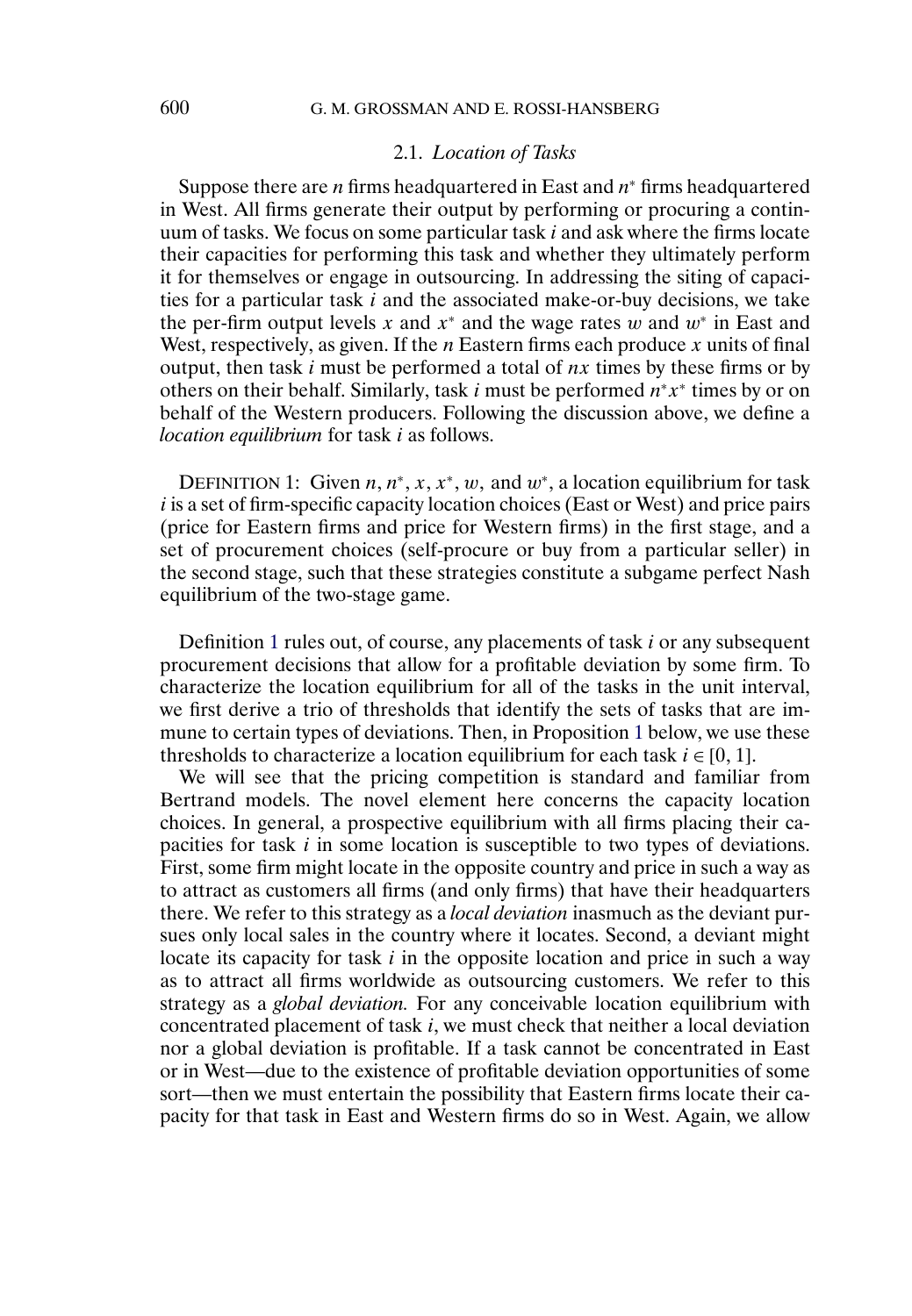<span id="page-8-0"></span>for alternative pricing strategies that involve competing for (only) local sales and competing for global sales.

Let us explore first the possibility that all firms locate their capacity to perform task  $i$  in East. If each firm expects the others to locate similarly, Bertrand competition leads them to price at expected cost. Let  $p_i^j$  be the price posted by a typical firm for performing task i for another firm that is headquartered in location *j*. Then our conjectured equilibrium prices for task *i* are

$$
p_i^E = \frac{w}{A(nx + n^*x^*)}
$$
 and  $p_i^W = \frac{w\beta t(i)}{A(nx + n^*x^*)}$ ,

where  $w$  is the wage in East,  $x$  is final output of a typical Eastern producer, and symbols with asterisks are the corresponding variables for West. Note that if task  $i$  is concentrated in East, it will be performed there a total number of  $nx + n^*x^*$  times, so  $A(nx + n^*x^*)$  is the anticipated productivity of any firm performing the task there. Note too that the price quoted to Western firms includes the anticipated cost of offshoring, since a subcontractor with its capacity for task  $i$  in East will incur such a cost if it performs the task on behalf of a firm headquartered in West.

Now consider a local deviation by a firm that instead locates its capacity for task *i* in West. Let the deviant quote the prices  $\tilde{p}_i^E = \infty$  and  $\tilde{p}_i^W = p_i^W \varepsilon$  for some small  $\varepsilon$ . At these prices, the deviant will attract as second-stage customers all of the Western firms but none of the Eastern firms, and so it will achieve a scale of  $n^*x^*$  and a productivity of  $A(n^*x^*)$ . This local deviation will be profitable unless

$$
\frac{w^*}{A(n^*x^*)} > \frac{w\beta t(i)}{A(nx + n^*x^*)}.
$$

Therefore, a necessary condition for all firms to locate task i in East is  $i \leq I$ , where  $I$  is defined by

(1) 
$$
I = \min \left\{ \max \left\{ 0, t^{-1} \left( \frac{1}{\beta} \frac{w^*}{w} \frac{A(nx + n^*x^*)}{A(n^*x^*)} \right) \right\}, 1 \right\}.
$$

The minimum and maximum in (1) guarantee that  $I = 0$  if no task can be concentrated in East without threat that a deviant firm would switch its location so as to serve Western firms, and that  $I = 1$  if all tasks are immune to local deviations of this sort. Equation (1) provides a limit on what tasks can be concentrated in East. For  $i > I$ , the offshoring costs are too high relative to the potential productivity gains from a greater scale of production,  $A(nx + n*x<sup>*</sup>)/A(n*x<sup>*</sup>)$ , and the benefit or cost of any differences in wages,  $w^*/w$ , to support an equilibrium with capacities for task *i* concentrated in East. The threshold task  $I$  (if internal) is the task that is equally costly to perform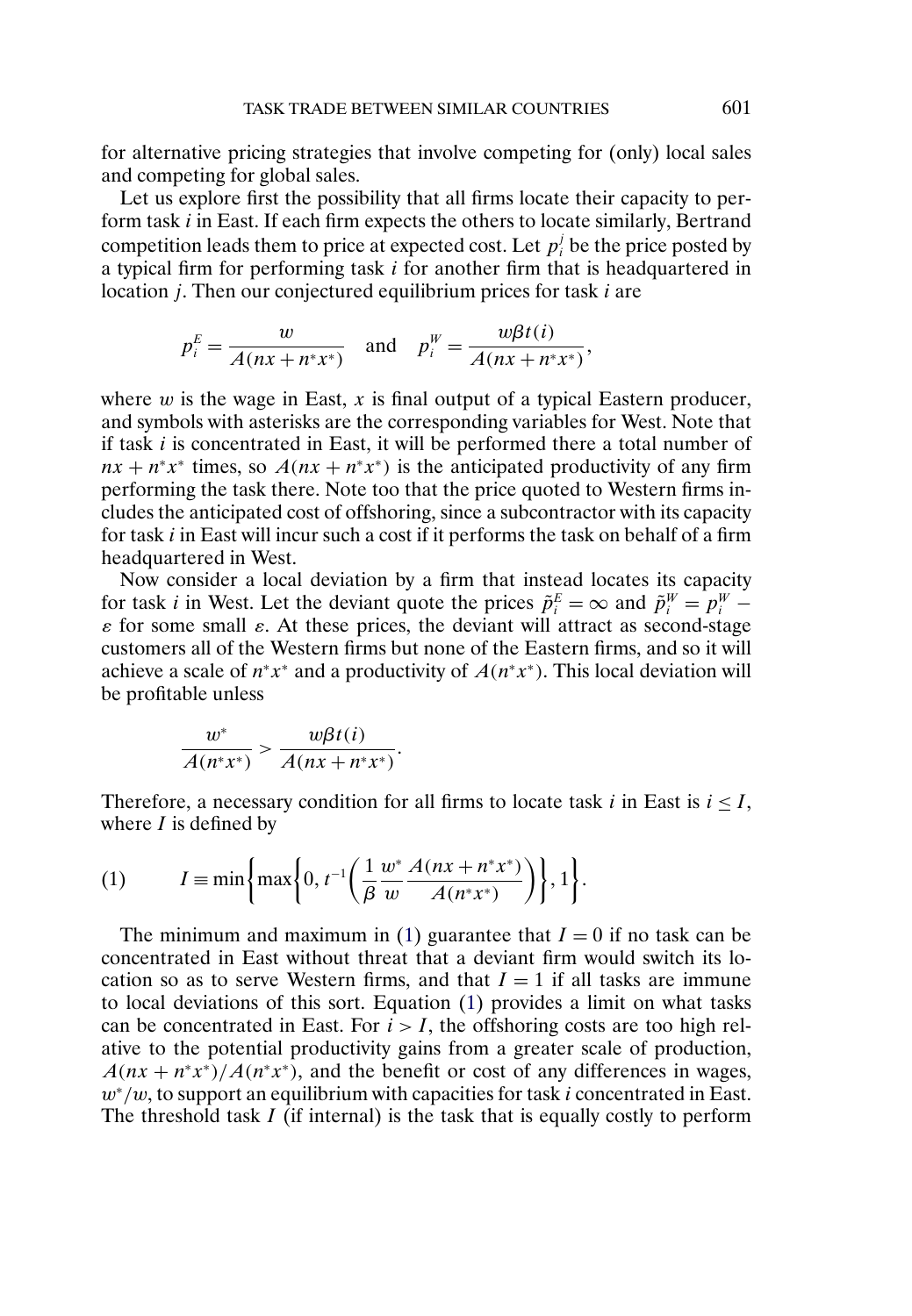<span id="page-9-0"></span>for all Western firms in East at productivity  $A(nx + n^*x^*)$  or in West at productivity  $A(n^*x^*)$ . Clearly, the threshold I decreases with the relative wage  $w/w^*$ , increases with aggregate output nx in the East, and decreases with aggregate output  $n^*x^*$  in West.<sup>13</sup> An increase in aggregate output in East reduces the attractiveness of "going it alone" in West, whereas an increase in aggregate output in West makes such a strategy more palatable.

Next consider a global deviation by some firm when all others locate task  $i$ in East. Under this strategy, the deviant firm prices so as to be able to perform the task at global scale; that is, it undercuts the prices set by the others in the conjectured equilibrium (which equal their expected costs of self-provision). By setting prices  $\tilde{p}_i^E = p_i^E - \varepsilon$  and  $\tilde{p}_i^W = p_i^W - \varepsilon$ , the deviant can sell to everyone and achieve productivity  $A(nx + n*x^*)$ . The global deviation will be profitable if

$$
\tilde{\pi}(i) \equiv \left[ \frac{w}{A(nx + n^*x^*)} - \frac{\beta t(i)w^*}{A(nx + n^*x^*)} \right] nx \n+ \left[ \frac{\beta t(i)w}{A(nx + n^*x^*)} - \frac{w^*}{A(nx + n^*x^*)} \right] n^*x^* \n>0,
$$

considering that the deviant will need to pay offshoring costs for serving Eastern firms, but not for serving Western firms.

Let us define a task

(2) 
$$
J \equiv \min \left\{ \max \left\{ 0, t^{-1} \left( \frac{1}{\beta} \frac{wnx - w^* n^* x^*}{w^* n x - w n^* x^*} \right) \right\}, 1 \right\}.
$$

Suppose for concreteness that  $w>w^*$ ; that is, that East is the country with the higher wage rate. We prove the following lemma.<sup>14</sup>

LEMMA 1: *If*  $w > w^*$ , *either* (i)  $\tilde{\pi}(i) > 0$  *or*  $\tilde{\pi}(i) < 0$  *for all i or* (ii)  $J > 0$  *and*  $\tilde{\pi}(i) > 0$  for  $i < J$ , while  $\tilde{\pi}(i) < 0$  for  $i > J$ .

Hence,  $i \geq J$  is necessary for concentration of task i in the high-wage East.<sup>15</sup> If interior, the threshold  $J$  is the task for which concentrated performance in East yields the same aggregate cost as concentration in West. For this task, a global deviation is marginally unprofitable, because a deviant cannot achieve any cost savings by switching locations. The threshold J increases with  $w/w^*$ , because a higher relative wage in East raises the relative cost of performing

<sup>&</sup>lt;sup>13</sup>The last statement follows from the fact that  $A(\cdot)$  is increasing and concave.

<sup>&</sup>lt;sup>14</sup> Proofs of the three lemmas are provided in the Supplemental Material (Grossman and Rossi-Hansberg [\(2012\)](#page-35-0)).

<sup>&</sup>lt;sup>15</sup>If East were the low-wage country, the necessary condition would instead be  $i \leq J$ .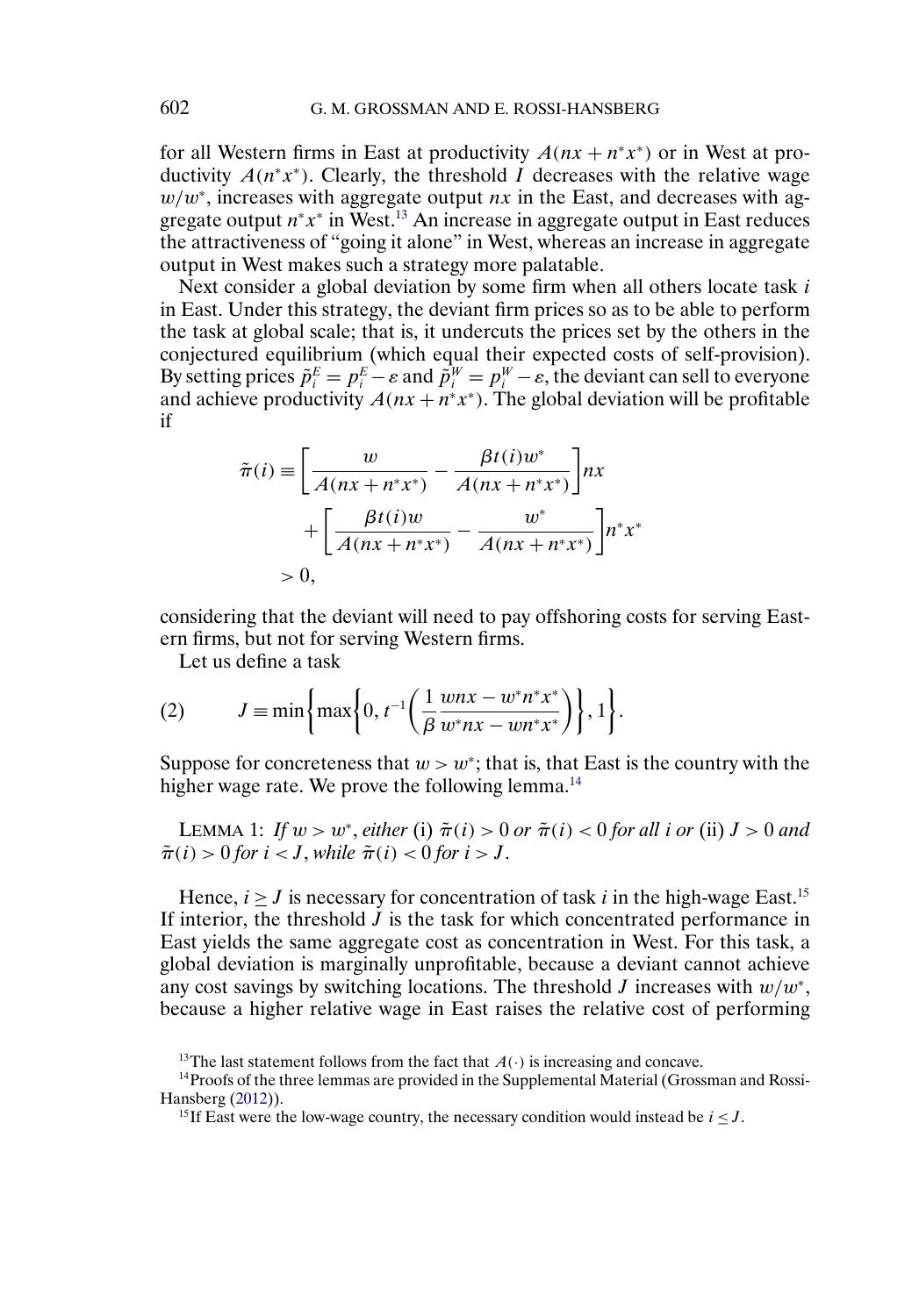<span id="page-10-0"></span>tasks there. The threshold also increases with  $n^*x^*$ , because the greater is the aggregate output in West, the greater are the offshoring costs that result from performing a task in East. By similar reasoning, the threshold J declines with nx.

If neither a local deviation nor the global deviation is profitable for some task i, then there exists a location equilibrium in which all firms site that task in East. Evidently, the necessary and sufficient conditions for this are  $i < I$  and  $i > J$ .

Now consider the possibility that all firms locate their capacity to perform task i in West. By analogous reasoning, a deviant might locate in East with the intention of serving only Eastern firms or with the intention of serving all firms. The local deviation will be profitable unless

$$
\frac{w}{A(nx)} > \frac{\beta t(i)w^*}{A(nx + n^*x^*)},
$$

where the left-hand side is the per-unit cost of serving the Eastern firms from East and the right-hand side is what the firms expect to pay by offshoring this task in West. We can express a necessary condition for concentration of task i in West as  $i < I^*$ , where  $I^*$  is defined by

(3) 
$$
I^* = \min\left\{\max\left\{0, t^{-1}\left(\frac{1}{\beta}\frac{w}{w^*}\frac{A(nx + n^*x^*)}{A(nx)}\right)\right\}, 1\right\}.
$$

The threshold task  $I^*$ , if it is interior, is the one that is equally costly to perform for all Eastern firms in East or in West, considering that the former avoids offshoring costs but sacrifices scale economies. This threshold increases with  $w/w^*$ , because the relative cost of performing tasks in East increases with the relative wage there. Task  $I^*$  increases with  $n^*x^*$  and declines with  $nx$ , inasmuch as the former expands the benefit to Eastern firms from joining the others in West, whereas the latter reduces the cost of "going it alone" in East.

When all firms locate task  $i$  in West, a global deviation will be profitable if  $-\tilde{\pi}(i) > 0$ ; that is, if the task can be performed at lesser total cost in East than in West. Again assuming for concreteness that  $w \geq w^*$ , we can write the necessary condition as  $i < J$ , where J is defined as before. The necessary and sufficient conditions for existence of a location equilibrium for task  $i$  with all firms concentrated in West are  $i < I^*$  and  $i < J$ .

Now consider Figure [1\(](#page-11-0)a), which shows one possible ordering of the threshold tasks I, I<sup>∗</sup>, and J. The figure is drawn under the assumption that  $w > w<sup>*</sup>$ . We have seen that there exists a location equilibrium for each task  $i \in [0, J]$  in which the task is concentrated in West and performed there by or on behalf of all firms. There exists no location equilibrium with concentration in East for any task in this range, because such an outcome would be undermined by a global deviation. For a task with index  $i \in (J, I)$ , there exists a location equilibrium with concentration in East, but none with concentration in West, because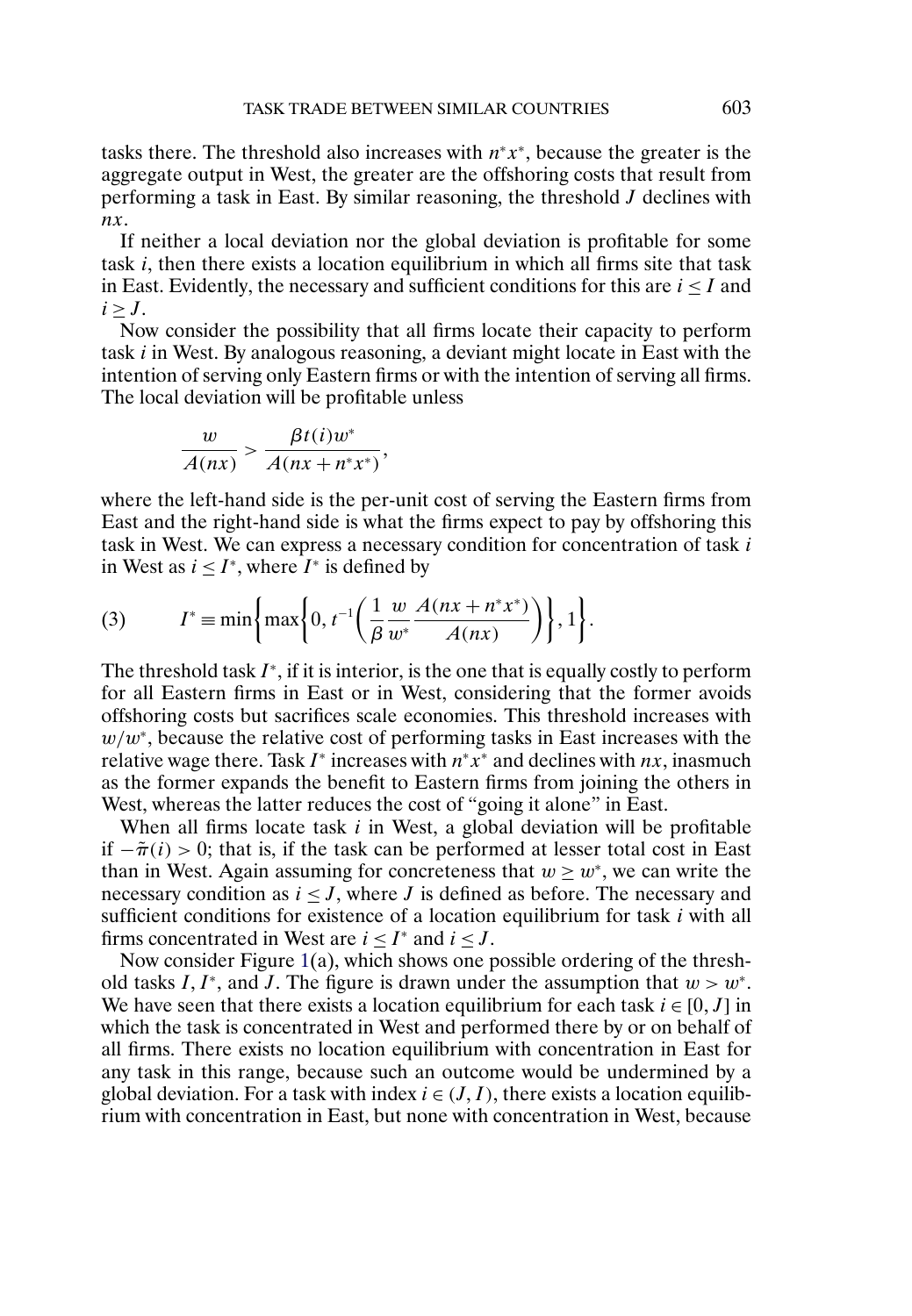

FIGURE 1.—Profitable local and global deviations.

the latter allocation would be susceptible to a global deviation. Finally, a task with index  $i > I$  cannot be concentrated in East or in West in the location and pricing stage, because a local deviation would undermine either such placement. For such a task, we must now examine the possibility that Eastern firms site their capacities in East and Western firms do so in West.

Suppose that all firms locate their capacities for task  $i$  in the country of their headquarters and that all firms price with the intention of serving only firms that share their country of origin. Let the Eastern firms quote the price  $p_i^E = w/A(nx)$  for outsourcing task *i* to other Eastern firms, while setting a prohibitive price for firms in West. Similarly, let the Western firms quote the price  $p_i^W = w^* / A(n^*x^*)$  to other Western firms, but quote a prohibitive price for serving those headquartered in East. With these locations and prices, the subsequent production pattern is *dispersed*; the Eastern firms perform or procure the task in East, while the Western firms do so in West. A postulated equilibrium with dispersed production of task  $i$  is susceptible to a deviation by a firm that locates in East and prices to achieve global scale or by one that locates in West and does similarly. It is readily seen that performing task i in East with prices just below those indicated above will be profitable if  $i < I$  and that performing the task in West at such prices will be profitable if  $i < I^*$ . Therefore, the necessary and sufficient conditions for existence of an equilibrium for task *i* with dispersed locations and production are  $i \geq I$  and  $i \geq I^*$ .

We return to Figure  $1(a)$ . We previously identified (concentrated) location equilibria for all tasks with  $i \in [0, I]$  and we have now verified that a location

<span id="page-11-0"></span>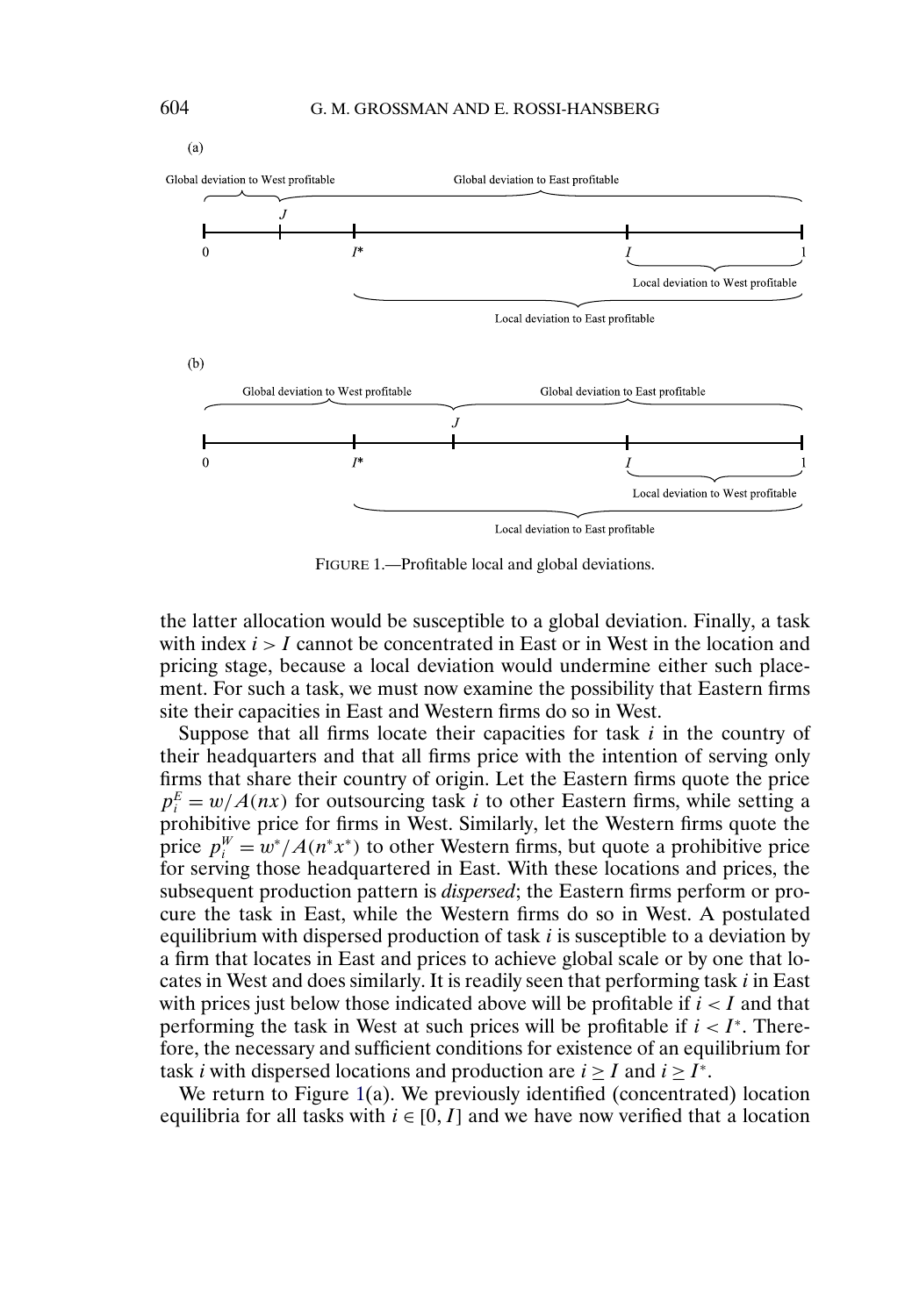equilibrium with dispersed capacity locations and task performance exists for all tasks  $i \in [I, 1]$ . Therefore, we have established the existence of a location equilibrium for every task in the unit interval for the case of  $J < I^* < I$ , and we have ruled out alternative sitings of any task except those at the thresholds. In the location equilibria that we have just described, every producer is indifferent between performing any task in-house or procuring it via outsourcing. But the country in which each task is performed by (or for) every firm is fully determined.

Now consider Figure 1(b), which depicts an alternative ordering of  $I, I^*$ , and J. By familiar reasoning, there exists a location equilibrium for all tasks  $i \in [0, I^*]$  that has concentrated capacity location and task performance in West. For these tasks (except the threshold task  $I^*$ ), concentration in East would be undermined by a local deviation. Tasks with  $i \in [J, I]$  have a location equilibrium with concentration in East, but those in the interior of this interval cannot be concentrated in West. Additionally, for tasks with index  $i \in [I, 1]$ , there exists a location equilibrium with dispersed location and production. But note that none of these outcomes is possible for any task  $i \in (I^*, J)$ . For a task in this range, if all firms were to locate capacity in East, a global deviation to West would be profitable, but if all firms were to locate in West, a local deviation to East would be profitable, and since  $i < I$ , if all firms were to locate in the country of their headquarters and price to serve only their compatriots, an Eastern firm could profitably deviate by pricing to capture sales to Western firms. Evidently, for any task  $i \in (I^*, J)$ , there is no location equilibrium with concentrated location and production, and no equilibrium with dispersed location and production.

There is a further possibility that we have yet to consider. Suppose that all firms locate capacity for task  $i \in [I^*, J]$  in the country of their headquarters. Let the Eastern firms price at cost assuming global scale, namely

$$
p_i^E = \frac{w}{A(nx + n^*x^*)}
$$
 and  $p_i^W = \frac{w\beta t(i)}{A(nx + n^*x^*)}$ .

Let the Western firms price to compete only for local sales; that is, they set a price equal to  $w^*/A(n^*x^*)$  for sales to Western firms and a prohibitive price for sales to Eastern firms. In the subsequent production stage, each Western firm prefers to procure task i from one of its Eastern counterparts than to perform it in-house or to procure from another firm in West. Clearly, no Eastern firm has an incentive to deviate, because all firms are pricing at cost. As for the Western firms, a deviant must price below  $p_i^E$  to attract sales from East. If it did so, it could not cover the associated losses with any profits on sales to fellow Western firms, because these other firms have the option to self-provide and they can perform the task for themselves at the same cost as could the deviant.16 If the

<sup>16</sup>The fact that a Western firm pricing at  $p_i^E = w/A(nx + n^*x^*) - \varepsilon$  suffers losses on its sales to Eastern firms follows directly from the fact that  $i > I^*$ . Even if productivity in East were only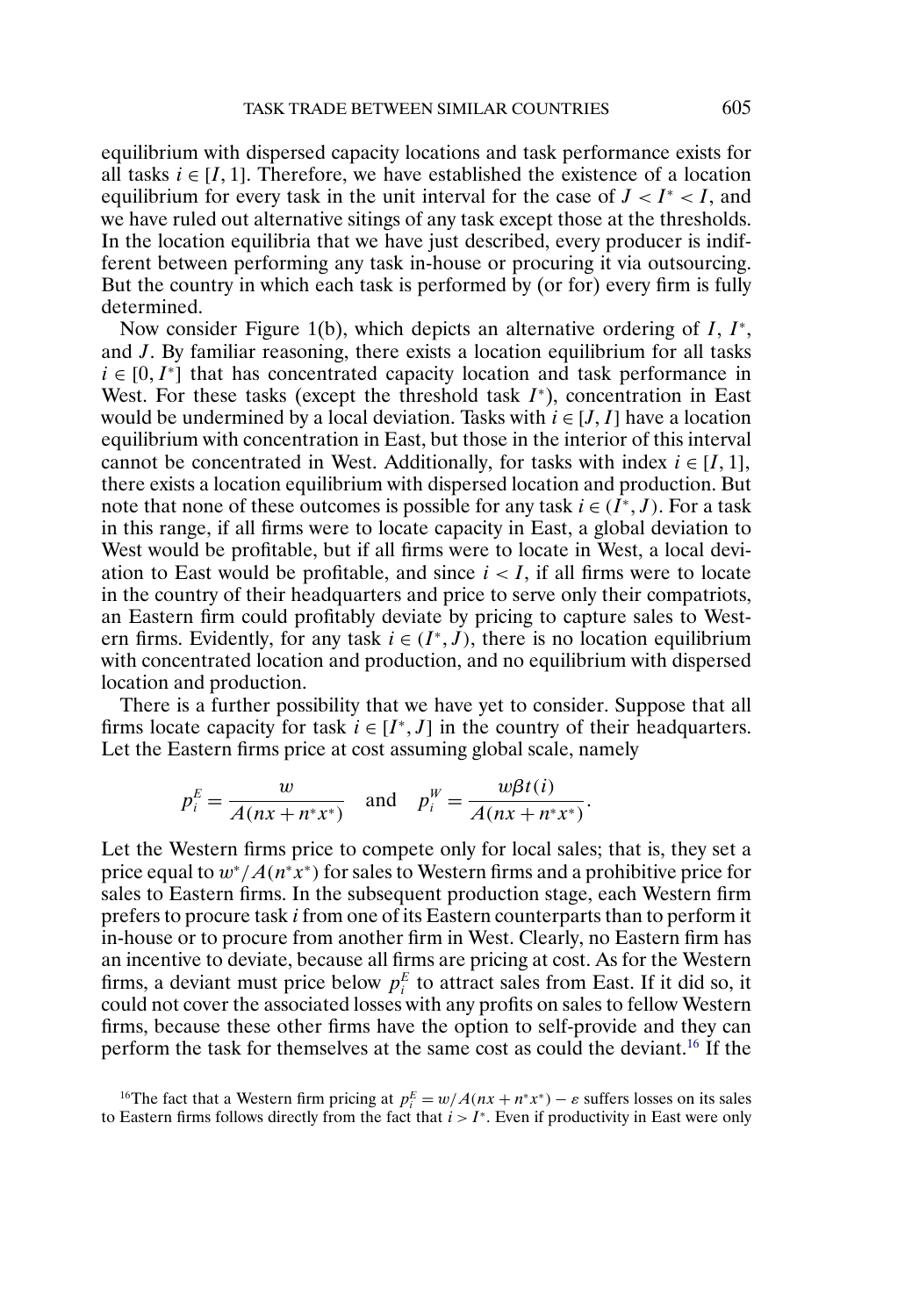deviant firm were to price above the anticipated cost of serving firms in West, it would find no takers for its offer.

Evidently, there exists a location equilibrium for any task  $i \in [I^*, J]$  that has dispersed location of capacities but concentrated production. For tasks in this range, Eastern firms locate capacity in East and either self-provide or procure from another Eastern firm, whereas Western firms locate in West but ultimately procure the task from an Eastern firm under an outsourcing arrangement.

Using a similar approach, we can now describe the location equilibrium for every task under all possible orderings of the threshold tasks. We do so with the aid of Figure [2,](#page-14-0) which is drawn under the assumption that  $w > w^*$ . In Grossman and Rossi-Hansberg [\(2012\)](#page-35-0), we prove the following lemma.

LEMMA 2: *If*  $w > w^*$ , *then*  $J < I$  *implies*  $I > I^*$ .

This lemma rules out the possibility that  $I, I^*$ , and J are ordered such that  $J < I < I^*$ . The figure depicts the remaining five possible orderings of the threshold tasks.

Figure  $2(a)$  $2(a)$  reproduces the ordering of Figure [1\(](#page-11-0)a). As we have seen, the tasks with the lowest offshoring costs have concentrated location and production in the low-wage West. These tasks are indicated in the figure by  $W^c$  (where the superscript  $c$  denotes that for these tasks, capacity and production are concentrated in West). The tasks with intermediate offshoring costs have concentrated location and production in the high-wage East and are indicated by  $\mathcal{E}^c$ , and the tasks with the highest offshoring costs have dispersed location and production, as indicated by D.

Similarly, Figure [2\(](#page-14-0)b) reproduces the ordering of Figure [1\(](#page-11-0)b). There are ranges with concentrated location and production in East and in West, and a range with dispersed location and production. In addition, there is a range of tasks with  $i \in (I^*, J)$  for which location is dispersed but production is concentrated in East. We denote this range by  $\mathcal{E}^{\circ}$  to indicate that they are performed in East, but with offshore outsourcing by firms in West.

The remaining panels can be understood similarly. When  $I^* < I < J$ , as in Figure [2\(](#page-14-0)c), some tasks are performed only in West and some only in East, but Western firms never locate their capacity for any task in East. When  $I < I^*$ , there is no task that is performed only in East. In Figure  $2(d)$  $2(d)$ , Eastern firms do locate their capacity in East for tasks with  $i \in (J, I^*)$ , but they outsource the performance of these task to Western partners in the subsequent production stage (region  $W<sup>o</sup>$ ). In Figure [2\(](#page-14-0)e), tasks with low offshoring costs have location

 $A(nx)$ , it would be more costly to serve these firms from West than from East, based on the definition of  $I^*$  in [\(3\)](#page-10-0). A fortiori, it is more costly to serve them from the West when the Eastern cost reflects the productivity of global scale.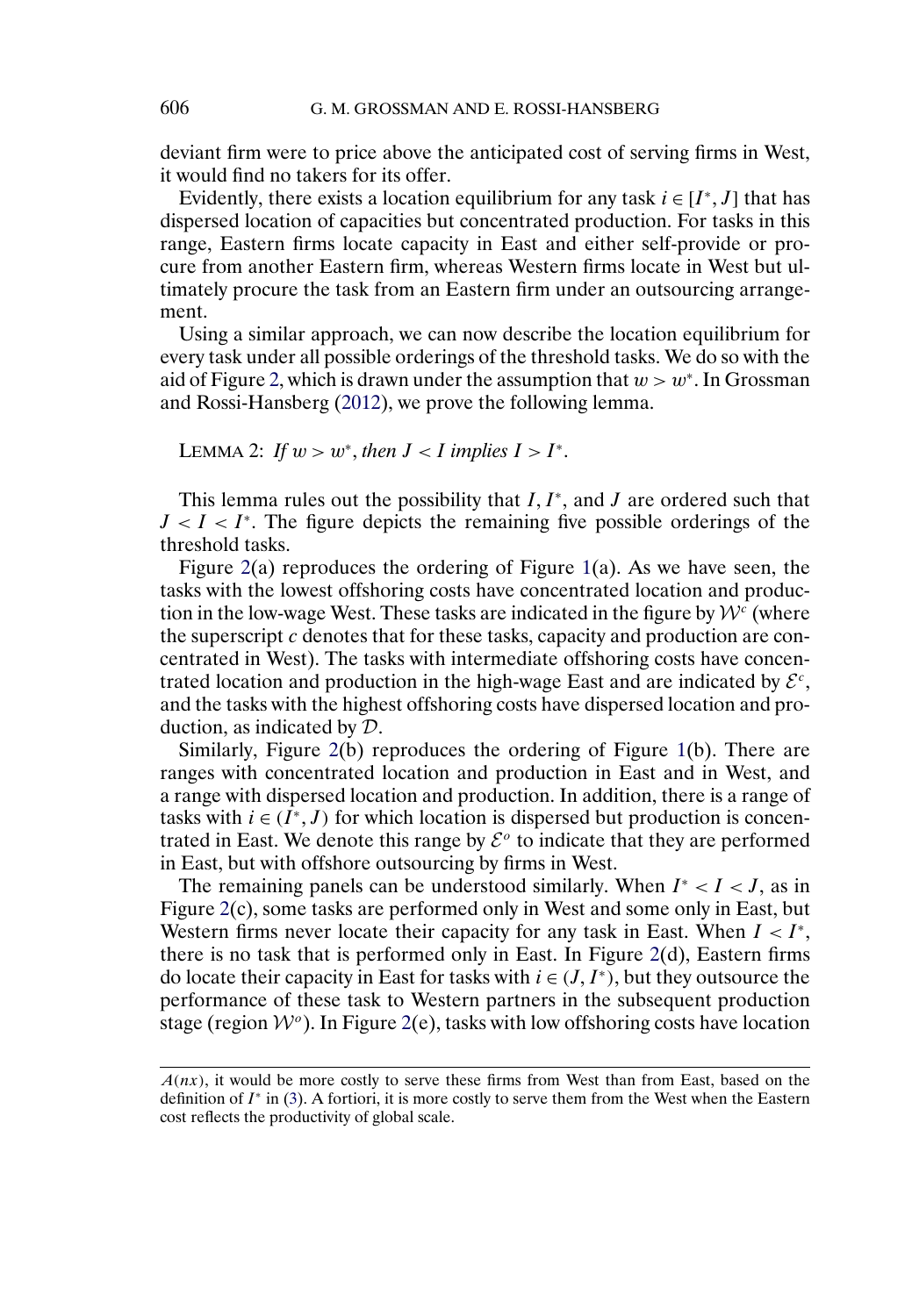<span id="page-14-0"></span>

FIGURE 2.—Location equilibrium for all tasks.

and production concentrated in West, while those with high offshoring costs have location and production dispersed.

In what follows, we denote by  $\mathcal{E} = \mathcal{E}^c \cup \mathcal{E}^o$  and  $\mathcal{W} \equiv \mathcal{W}^c \cup \mathcal{W}^o$  the sets of all tasks performed in East and West, respectively.17 We summarize the allocation of tasks to countries more formally in the following proposition.

<sup>17</sup>We characterize the location of tasks using only open intervals so as to exclude the boundaries of the sets defined by the thresholds  $I, I^*$ , and  $\hat{J}$ . At these boundaries there can be two subgame perfect equilibria of the location game. Since this only happens in a set of measure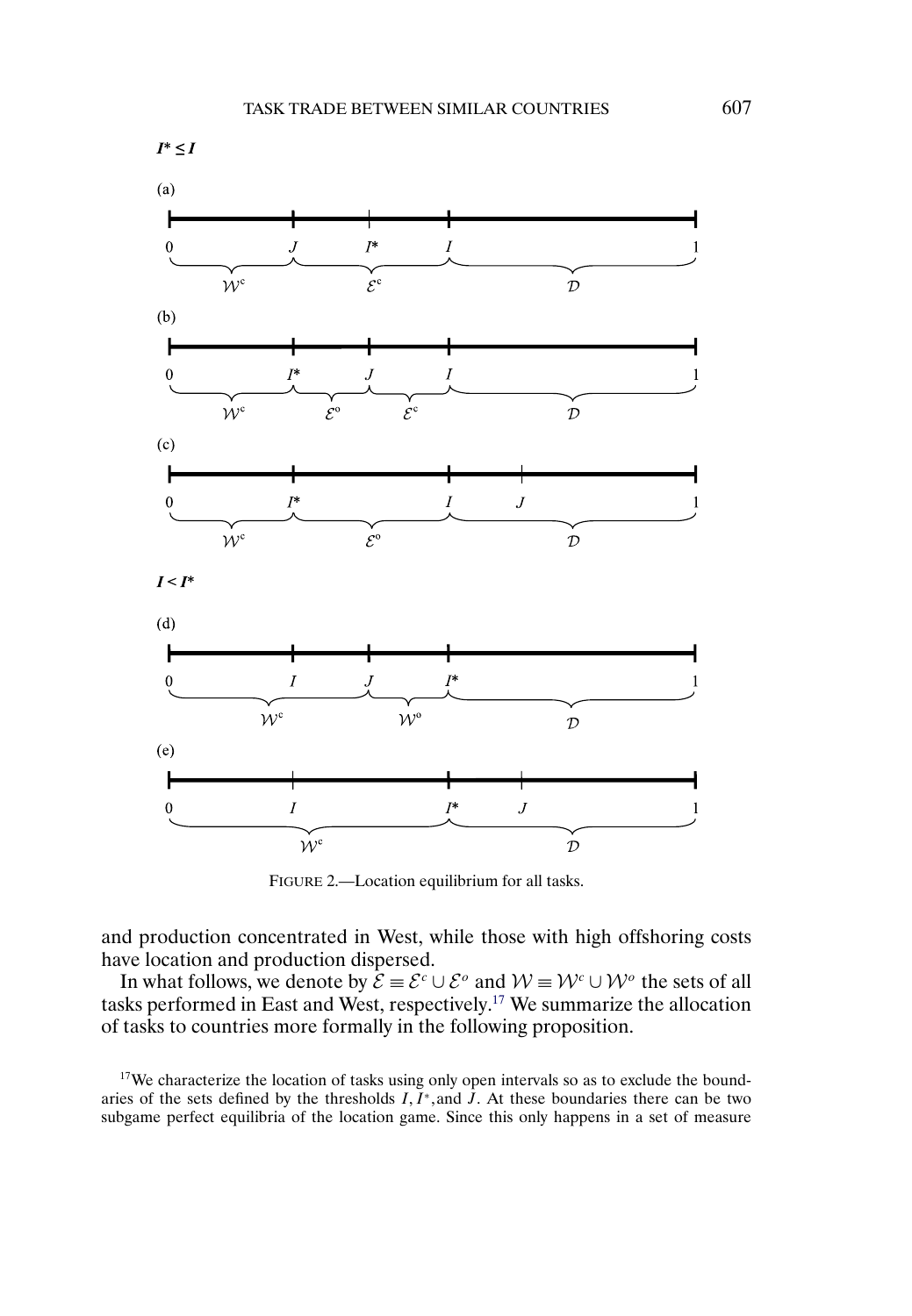<span id="page-15-0"></span>PROPOSITION 1: *Suppose*  $w > w^*$  *and that* I, I<sup>\*</sup>, *and* J are defined by [\(1\)](#page-8-0), [\(3\)](#page-10-0), *and* [\(2\)](#page-9-0), *respectively*.

(i) If  $I > I^*$ , performance of every task  $i \in \mathcal{W}^c = [0, \min\{I^*, J\}]$  is concen*trated in West, performance of every task*  $i \in \mathcal{E} = (\min\{I^*, J\}, I)$  *is concentrated in East, and performance of every task*  $i \in \mathcal{D} = (I, 1)$  *is dispersed. Moreover, if*  $I^*$  < *J*, each Western firm outsources the performance of every task  $i \in \mathcal{E}^{\circ}$  =  $(I^*, \min\{J, I\})$  to some Eastern firm.

(ii) *If*  $I < I^*$ , *performance of every task*  $i \in \mathcal{W} = [0, I^*)$  *is concentrated in West and performance of every task*  $i \in \mathcal{D} = (I^*, 1]$  *is dispersed. Moreover, if*  $J < I^*$ , *each Eastern firm outsources the performance of tasks*  $i \in \mathcal{W}^{\circ} = (J, I)$  *to some Western firm*.

We conclude this section with a comment about the pattern of specialization revealed by Figure [2](#page-14-0) and described in Proposition 1. Recall that we have arbitrarily tabbed West as the low-wage country. For all possible orderings of  $I, I^*$ , and J, the set of tasks performed in West has lower offshoring costs than the set of tasks performed in East, which in turn has lower offshoring costs than the set that is dispersed. After we develop the conditions for a general equilibrium, we (in Proposition [6\)](#page-27-0) tie this pattern of specialization to the relative amounts of final output produced in each country.

## 2.2. *Efficiency of Task Allocation*

In this section, we characterize the efficient allocation of tasks given wages and aggregate outputs, and describe the inefficiencies inherent in the market allocation.

It is clear from the symmetry of the various firms headquartered in a country that an efficient allocation requires all Western firms to perform (or procure) a given task in the same location, and that Eastern firms should do likewise. The remaining issues that must be addressed are (i) whether performance of a task i should be concentrated or dispersed and (ii) if concentrated, in which country it should be performed. We begin with the latter question first.

If performance of task  $i$  is concentrated in a country, the productivity with which it is performed is  $A(nx + n*x^*)$  no matter which location is chosen. The total cost of performing the task inclusive of offshoring costs is

$$
\frac{w}{A(nx+n^*x^*)}nx + \frac{w\beta t(i)}{A(nx+n^*x^*)}n^*x^*
$$

if performed in East and

$$
\frac{w^* \beta t(i)}{A(nx + n^*x^*)} nx + \frac{w^*}{A(nx + n^*x^*)} n^*x^*
$$

zero that contains a maximum of three points in the set  $[0, 1]$ , the multiplicity of outcomes at the boundaries is irrelevant for the general equilibrium of the model or any of our substantive results.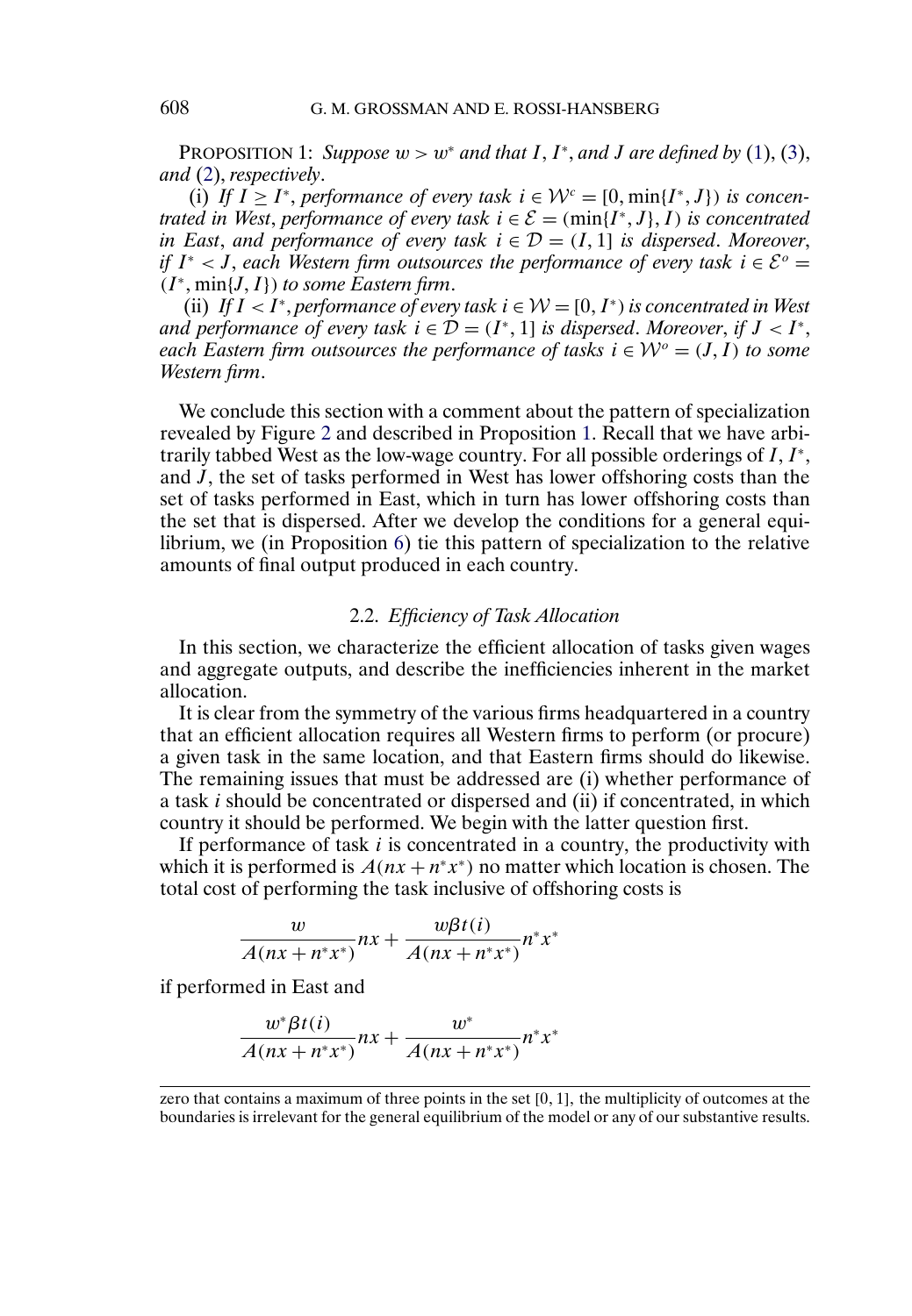if performed in West. The former exceeds the latter if and only if  $i < J$ , where J is defined in [\(2\)](#page-9-0). In other words, if J is interior in [0, 1], then task J can be performed at the same aggregate cost in either location. Considering the different scales of final output in the two countries, tasks with smaller offshoring costs than J are more cheaply performed in the low-wage West, and tasks with higher offshoring costs than *J* are more cheaply performed in the high-wage East.

Now consider the efficient choice of concentration versus dispersion. Let us compare the option of concentrated performance of task  $i$  in East with the option of serving Eastern firms from East and Western firms from West. The former yields lower aggregate costs if and only if

$$
\frac{w}{A(nx)}nx + \frac{w^*}{A(n^*x^*)}n^*x^* > \frac{w}{A(nx + n^*x^*)}nx + \frac{w\beta t(i)}{A(nx + n^*x^*)}n^*x^*
$$

or  $i < \hat{I}$ , where  $\hat{I}$  is defined by

(4) 
$$
\hat{I} \equiv \min \left\{ \max \left\{ 0, t^{-1} \left( \frac{1}{\beta} \left( \frac{w^*}{w} \frac{A(nx + n^*x^*)}{A(n^*x^*)} + \left[ \frac{A(nx + n^*x^*)}{A(nx)} - 1 \right] \frac{nx}{n^*x^*} \right) \right) \right\}, 1 \right\}.
$$

By comparing [\(1\)](#page-8-0) and (4), we see that  $\hat{I} > I$ ; that is, the marginal task that is immune to a profitable local deviation by Western firms has a lower offshoring cost than the marginal task that can be more cheaply performed only in East compared to the alternative of dispersed production. This reflects the fact that a local deviant siting its capacity in West can profit from sales to Western firms without taking into account the negative externality that its action imposes on Eastern firms. We can define analogously a task  $\hat{I}^*$  such that the aggregate cost of concentrating task  $\hat{I}^*$  in West equals the aggregate cost of performing the task in dispersed locations. By similar reasoning,  $\hat{I}^* > I^*$ .

The efficient allocation is readily characterized. Tasks with  $i > max\{\hat{I}, \hat{I}^*\}$ are optimally dispersed; Eastern firms should be served from East and Western firms should be served from West. Among the rest, those with  $i < J$  (if any) are optimally concentrated in West and those with  $i > J$  are optimally concentrated in East.

It should now be apparent that, in general, the equilibrium allocation exhibits two types of inefficiency. First, the margin between concentration and dispersion generates too little offshoring relative to what would be globally efficient. In equilibrium, the tasks with  $i > max\{I, I^*\}$  are dispersed, whereas it is efficient to separate performance of only those tasks with  $i > \max\{\hat{I}, \hat{I}^*\}$ . Since  $\hat{I} > I$  and  $\hat{I}^* > I^*$ , the equilibrium has dispersed tasks that optimally would be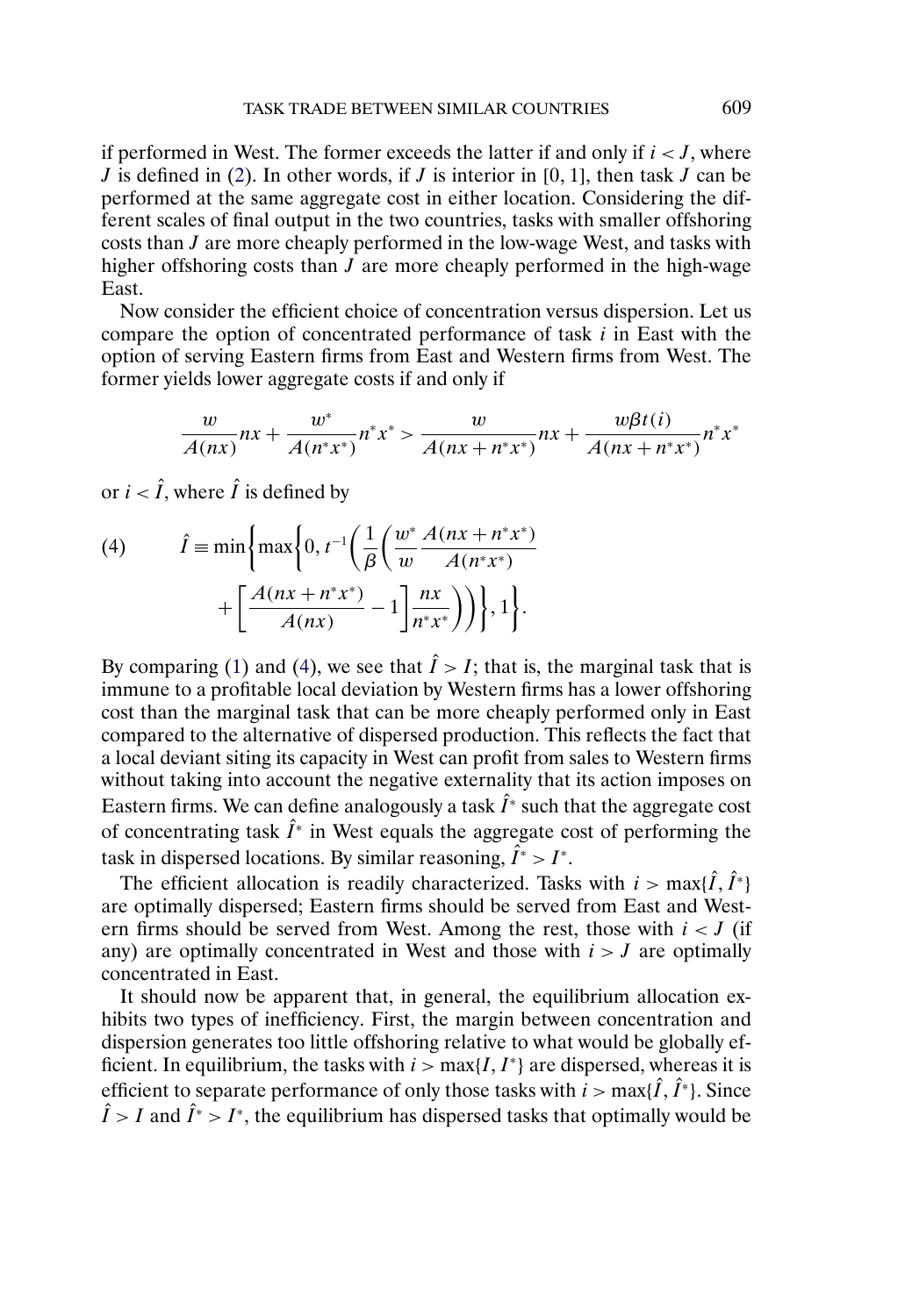<span id="page-17-0"></span>concentrated. This inefficiency reflects the negative externality that producers in one country impose on those in the other when they choose to "go it alone."

Second, efficiency requires that the division of tasks concentrated in West versus East be governed by J. The same is true of the equilibrium allocation in Figure [2\(](#page-14-0)a), but not so in Figure 2(b), (c), or (d). In each of these latter cases, there exists a range of tasks that optimally would be concentrated in one country, but concentration there is undermined by a profitable local deviation to the other. Instead, these tasks are concentrated in the "wrong" country, with firms in the other locations served by outsourcing. Take, for example, the tasks  $i \in (I^*, J)$  in Figure [2\(](#page-14-0)b). Since  $i < J$ , it would be less costly to perform these tasks in West than in East. But these tasks are not performed in West in the equilibrium, because a deviant would move the task to East and attract other Eastern producers as customers. Instead, performance of the task is concentrated in East, with Western firms served by their Eastern counterparts.

We summarize our discussion of the efficiency of task allocation in the following proposition.

PROPOSITION 2: (i) *For any task in*  $D$  *that lies in the interval*  $(\max\{I, I^*\},\$  $\max\{\hat{I},\hat{I}^*\}$ ), aggregate cost would be reduced by concentrating production in some *country*. (ii) *Aggregate cost would be reduced by concentrating production of tasks*  $i \in \mathcal{E}^{\circ}$  *in West and of tasks*  $i \in \mathcal{W}^{\circ}$  *in East.* 

# 2.3. *General Equilibrium*

In Section [2.1](#page-7-0) we described the location of every task for given  $n, n^*, x, x^*, w$ , and  $w^*$ . Of course, the locations of the various tasks affect costs, profitability, and factor demands. Therefore, the equilibrium numbers of firms in each country, the per-firm output levels, and the factor prices are in turn functions of where the various tasks are performed. In this section, we provide the remaining requirements for a general equilibrium. These conditions are more familiar. They reflect the fact that firms practice markup pricing, relative outputs match relative demands, free entry drives profits to zero, and factor markets clear in every country.

Let c and  $c^*$  denote the unit cost of a typical final good for a firm headquartered in East and West, respectively. As defined before,  $\mathcal E$  denotes the set of tasks performed only in East, including those (if any) that are performed by Eastern firms on behalf of Western counterparts. Similarly,  $W$  represents the set of tasks performed only in West (including  $W<sup>o</sup>$ ), and  $D$  denotes the set of tasks that are performed locally by firms in both countries. All tasks in  $\mathcal E$  represent offshoring for firms headquartered in West, while tasks in W represent offshoring for firms headquartered in East. There is no offshoring of the tasks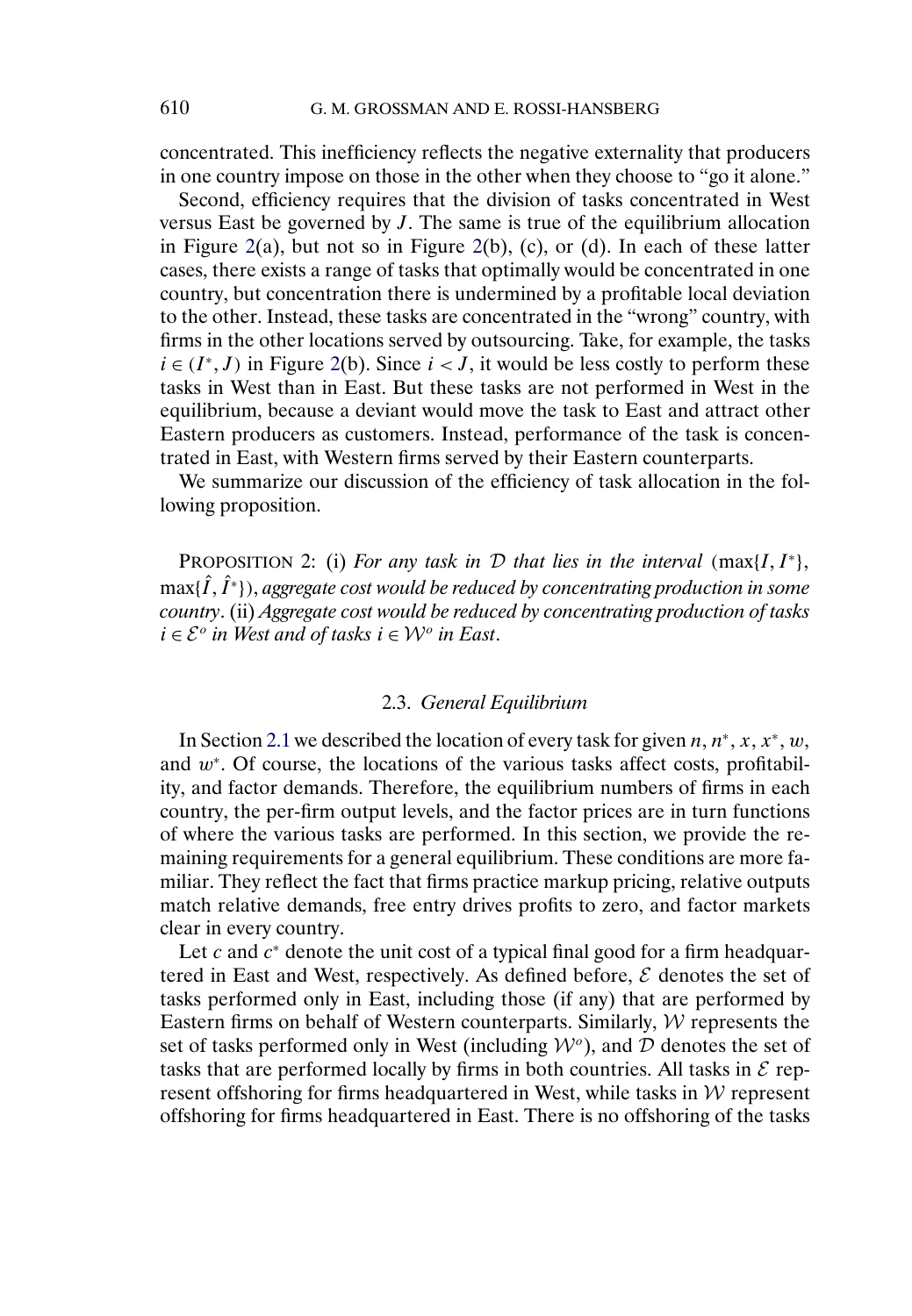<span id="page-18-0"></span>in D. In view of the costs of offshoring and the different scales of output for tasks that are traded and not, we have

(5) 
$$
c = \frac{wM(\mathcal{E})}{A(nx + n^*x^*)} + \frac{w^*T(\mathcal{W})}{A(nx + n^*x^*)} + \frac{wM(\mathcal{D})}{A(nx)}
$$

and

(6) 
$$
c^* = \frac{wT(\mathcal{E})}{A(nx + n^*x^*)} + \frac{w^*M(\mathcal{W})}{A(nx + n^*x^*)} + \frac{w^*M(\mathcal{D})}{A(n^*x^*)},
$$

 $\int_{i\in\mathbb{Z}} \beta t(i) \, di$  for  $\mathcal{Z} = \mathcal{E}$  and W. So  $T(\mathcal{Z})/A(nx + n^*x^*)$  is the total amount where  $M(\mathcal{Z})$  is the Lebesgue measure of  $\mathcal{Z}$  for  $\mathcal{Z} = {\mathcal{E}, \mathcal{W}, \mathcal{D}}$  and  $T(\mathcal{Z}) \equiv$ of labor per unit of output needed to perform the tasks in  $Z$  for an offshore firm when labor productivity is  $A(nx + n^*x^*)$ .<sup>18</sup> In (5), the three terms denote the total per-unit cost to a firm headquartered in East of the tasks that are performed only in East, the tasks that are performed only in West, and the tasks that are dispersed, respectively. The interpretation of (6) is similar.

Given c and  $c^*$ , the firms practice markup pricing. This yields, via the demand functions, a relationship between relative costs of Eastern and Western firms and relative quantities produced (and consumed) of the different varieties, namely

$$
(7) \qquad \frac{x}{x^*} = \left(\frac{c}{c^*}\right)^{-\sigma},
$$

where, as defined before,  $\sigma > 1$  denotes the elasticity of substitution between any pair of varieties. Free entry drives variable profits to the level of fixed costs, which are sf for a firm headquartered in East and  $s<sup>*</sup>f$  for a firm headquartered in West, where s and s<sup>\*</sup> are the salaries of managers in East and West, respectively. By familiar calculations, the zero-profit conditions imply

$$
(8) \qquad s = \frac{cx}{f(\sigma - 1)}
$$

and

(9) 
$$
s^* = \frac{c^* x^*}{f(\sigma - 1)}.
$$

<sup>18</sup>We assume  $\mathcal{E}, \mathcal{W}$ , and  $\mathcal{D}$  are elements of the Borel  $\sigma$ -algebra and that  $t(\cdot)$  is Lebesgue measurable. For the case in which  $w \neq w^*$ , we find that the sets  $\mathcal{E}, \mathcal{W},$  and  $\mathcal{D}$  are connected intervals, so the integral that defines  $T(\cdot)$  is a standard Riemann integral. If  $w = w^*$ , the theory imposes no structure on the sets  $\mathcal E$  and  $\mathcal W(\mathcal D)$  is still a connected interval). In this case, we restrict attention to sets  $\mathcal E$  and  $\mathcal W$  that are elements of the Borel  $\sigma$ -algebra and use the Lebesgue integral. Of course, this restriction has no effect on the general equilibrium properties of our economy.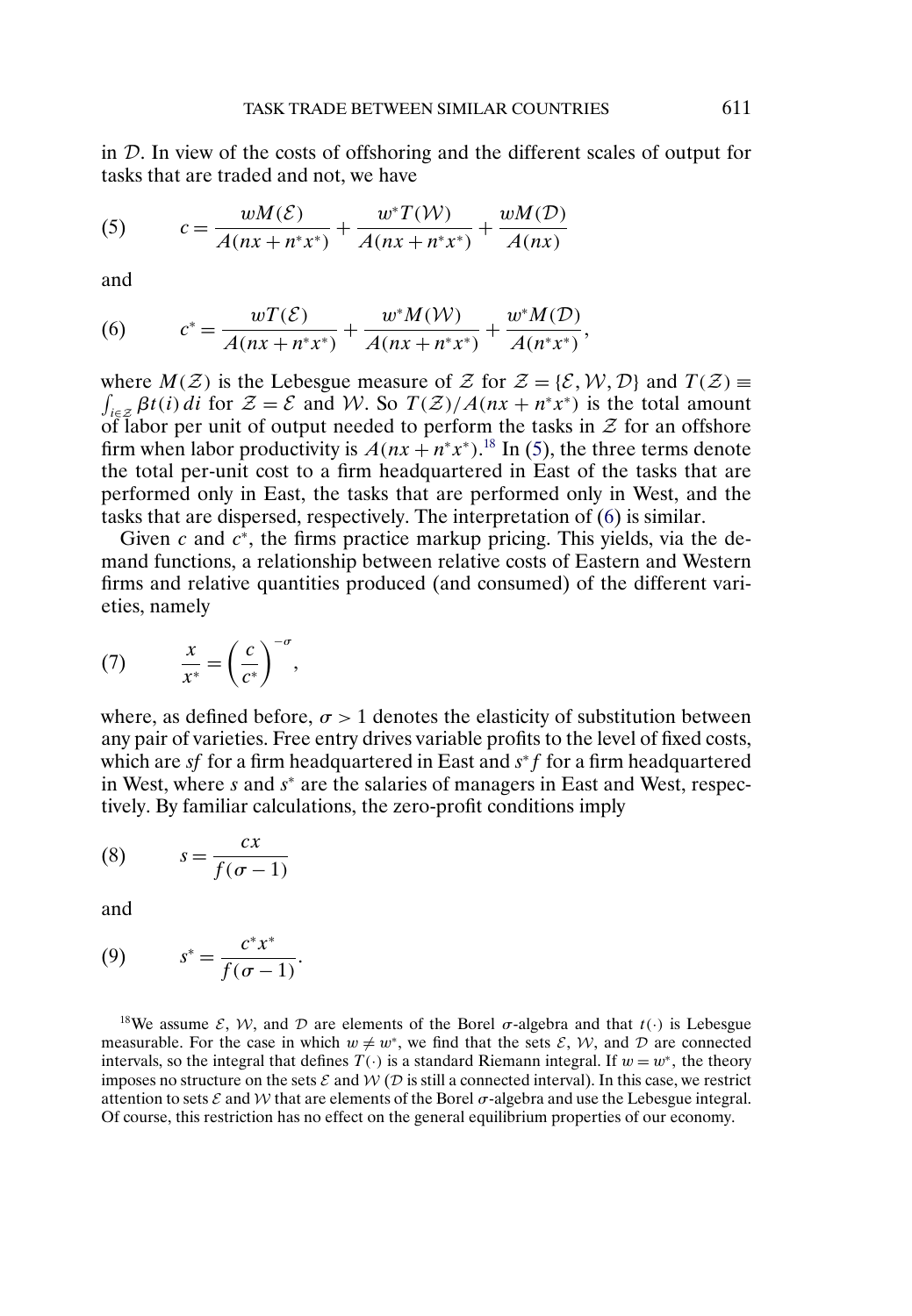<span id="page-19-0"></span>Finally, we have the factor–market clearing conditions. Managers are employed only in headquarters, where they perform activities that are independent of scale. In each country, f managers are needed per firm, which implies

$$
(10) \qquad nf = H
$$

and

$$
(11) \qquad n^*f = H^*.
$$

Workers in each country are employed in tasks that are performed locally by national firms and in affiliates of foreign firms. Tasks in  $\mathcal E$  do not use any Western labor and tasks in  $W$  do not use any Eastern labor. Considering the demands by local and foreign firms for the tasks that are concentrated in one country and for those that are dispersed, we have

(12) 
$$
\frac{M(\mathcal{E})}{A(nx + n^*x^*)}nx + \frac{T(\mathcal{E})}{A(nx + n^*x^*)}n^*x^* + \frac{M(\mathcal{D})}{A(nx)}nx = L
$$

and

(13) 
$$
\frac{T(\mathcal{W})}{A(nx + n^*x^*)}nx + \frac{M(\mathcal{W})}{A(nx + n^*x^*)}n^*x^* + \frac{M(\mathcal{D})}{A(n^*x^*)}n^*x^* = L^*.
$$

The three terms on the right-hand side of (12) are, respectively, the labor employed in East to perform concentrated tasks (tasks in  $\mathcal{E}$ ) by or on behalf of Eastern firms, the labor employed in East to perform concentrated tasks by or on behalf of Western firms, and the labor employed by Eastern firms in tasks that are not traded (tasks in  $D$ ). The interpretation of the terms in (13) is analogous.

Let  $w^* = 1$  be the numéraire. Then a general equilibrium is defined as follows.

DEFINITION 2: A general equilibrium comprises numbers of firms, *n* and  $n^*$ , output levels, x and  $x^*$ , unit costs, c and  $c^*$ , managers' wages, s and  $s^*$ , and the relative workers' wage  $w$ , as well as capacity location and procurement decisions,  $\mathcal{E}^c$ ,  $\mathcal{E}^o$ ,  $\mathcal{W}^c$ ,  $\mathcal{W}^o$ , and  $\mathcal{D}$ , and sets of task prices,  $\{p_i^E\}$  and  $\{p_i^W\}$ , such that the following statements hold:

(i) Decisions  $\mathcal{E}^c$ ,  $\mathcal{E}^o$ ,  $\mathcal{W}^c$ ,  $\mathcal{W}^o$ , and  $\mathcal{D}$ , and prices  $p_i^E$  and  $p_i^W$  constitute a location equilibrium for every task  $i \in [0, 1]$ .

(ii) Agents maximize utility, firms maximize profits, there is free entry, and factor markets clear. Namely, equations [\(5\)](#page-18-0)–(13) are satisfied.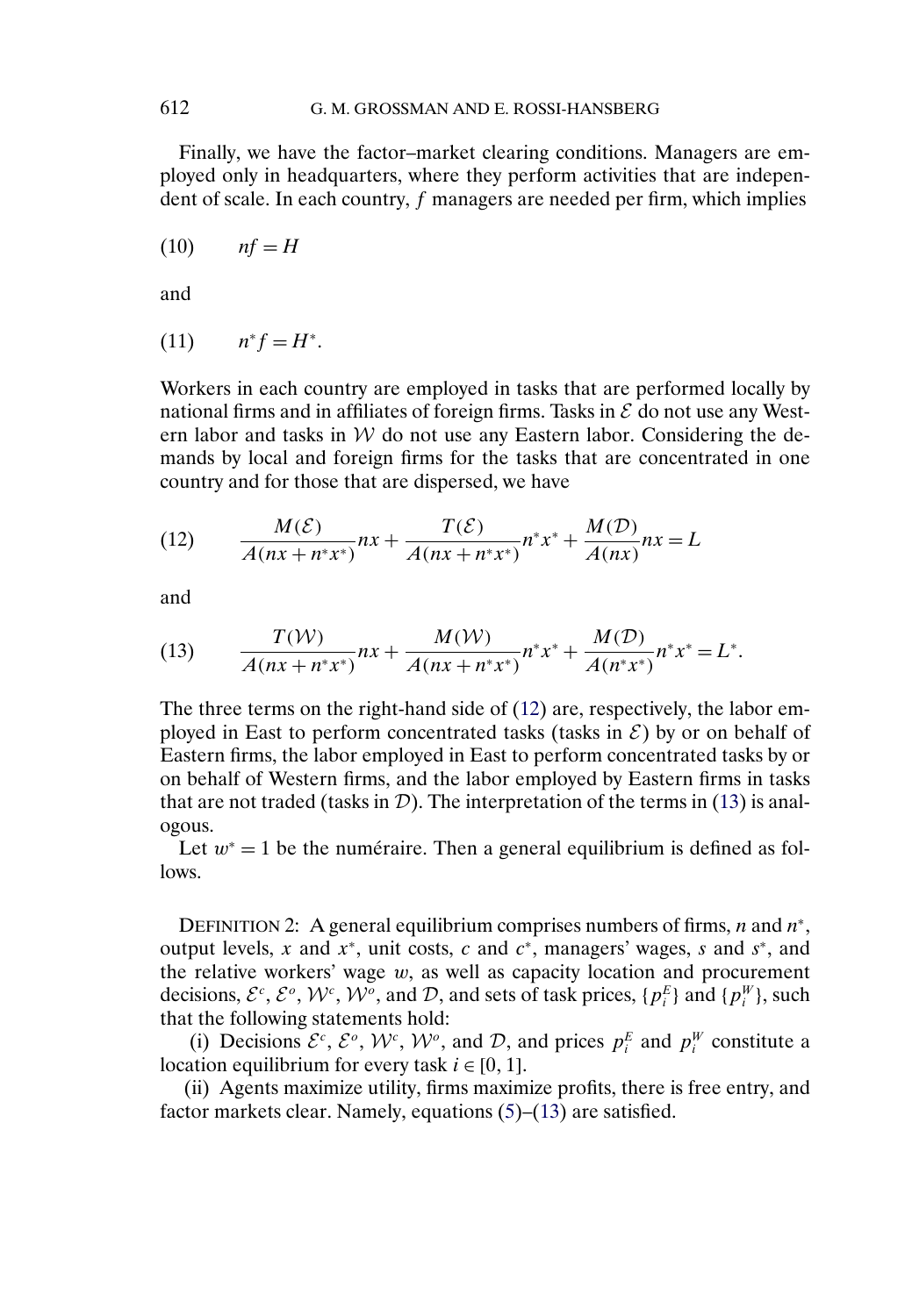<span id="page-20-0"></span>Our next task is to characterize the patterns of specialization that can emerge in general equilibrium. Before doing so, we conclude this section by reporting the existence of a general equilibrium for this economy.<sup>19,20</sup>

PROPOSITION 3: *A general equilibrium exists*.

## 3. PATTERNS OF SPECIALIZATION

In this section, we explore the patterns of specialization and associated wages that can emerge when offshoring takes place between countries with similar relative factor endowments and technological capabilities. We characterize the general equilibrium analytically and use numerical examples to illustrate the outcomes that can arise.

We denote the world aggregate endowment of managers by  $\overline{H}$  and the world aggregate endowment of labor by  $\overline{L}$ . We consider the trade equilibria that can arise for various divisions of  $\bar{H}$  and  $\bar{L}$  across East and West, always assuming that  $H/L = H^*/L^*$ . When East and West are equal in size,  $L/L^* = 1$ . When East is much larger,  $L/L^* \to \infty$ . We are interested in how the relative size of the two countries affects the pattern of specialization and relative wages. It turns out that the country with the greater output of the final good always enjoys a higher wage. We record this result in the following lemma and use it repeatedly in our characterization of the equilibrium below.

LEMMA 3:  $w > 1$  *if and only if*  $nx > n^*x^*$ .

The magnitude of offshoring costs—as captured by the parameter  $\beta$ —has an important bearing on the nature of the general equilibrium. The following proposition characterizes equilibria for economies with high offshoring costs.

**PROPOSITION 4:** *There exists a finite*  $\beta_{\text{NO}}$  *such that for*  $\beta > \beta_{\text{NO}}$ *:* 

(i) *There exists an*  $\ell_H > 1$  *such that for*  $\ell_H > L/L^* > 1/\ell_H$ *, there is a unique equilibrium characterized by*  $w = 1$ ,  $x = x^*$ , *and*  $n = n^*$  *for*  $L/L^* = 1$ ;  $w > 1$ ,  $x > x^*$ , and  $n > n^*$  for  $L/L^* > 1$ ; and  $w < 1$ ,  $x < x^*$ , and  $n < n^*$  for  $L/L^* < 1$ . (ii) *As*  $L/L^* \to \infty$ , *any equilibrium is characterized by*  $w > 1$  *and*  $nx > n^*x^*$ .

*As*  $L/L^* \rightarrow 0$ , any equilibrium is characterized by  $w < 1$  and  $nx < n^*x^*$ .

We discuss this proposition with the aid of an example, as depicted in Fig-ure [3.](#page-21-0) This figure shows equilibrium values of  $I, I^*$ , and  $J$  (in the upper panel) and of the relative wage  $w$  (in the lower panel) for different values of  $L$ . It is

<sup>&</sup>lt;sup>19</sup>The solution to the nine equations in part (ii) of Definition [2](#page-19-0) is unique for given  $\mathcal{E}, \mathcal{W},$  and  $\mathcal{D}$ . However, the sets  $\mathcal{E}, \mathcal{W}$ , and  $\mathcal{D}$  are themselves determined by the equilibrium values of the other variables. This suggests the possibility of multiple equilibria, which we discuss further below.

<sup>&</sup>lt;sup>20</sup>Proofs of propositions not found in the text are provided in the [Appendix.](#page-30-0)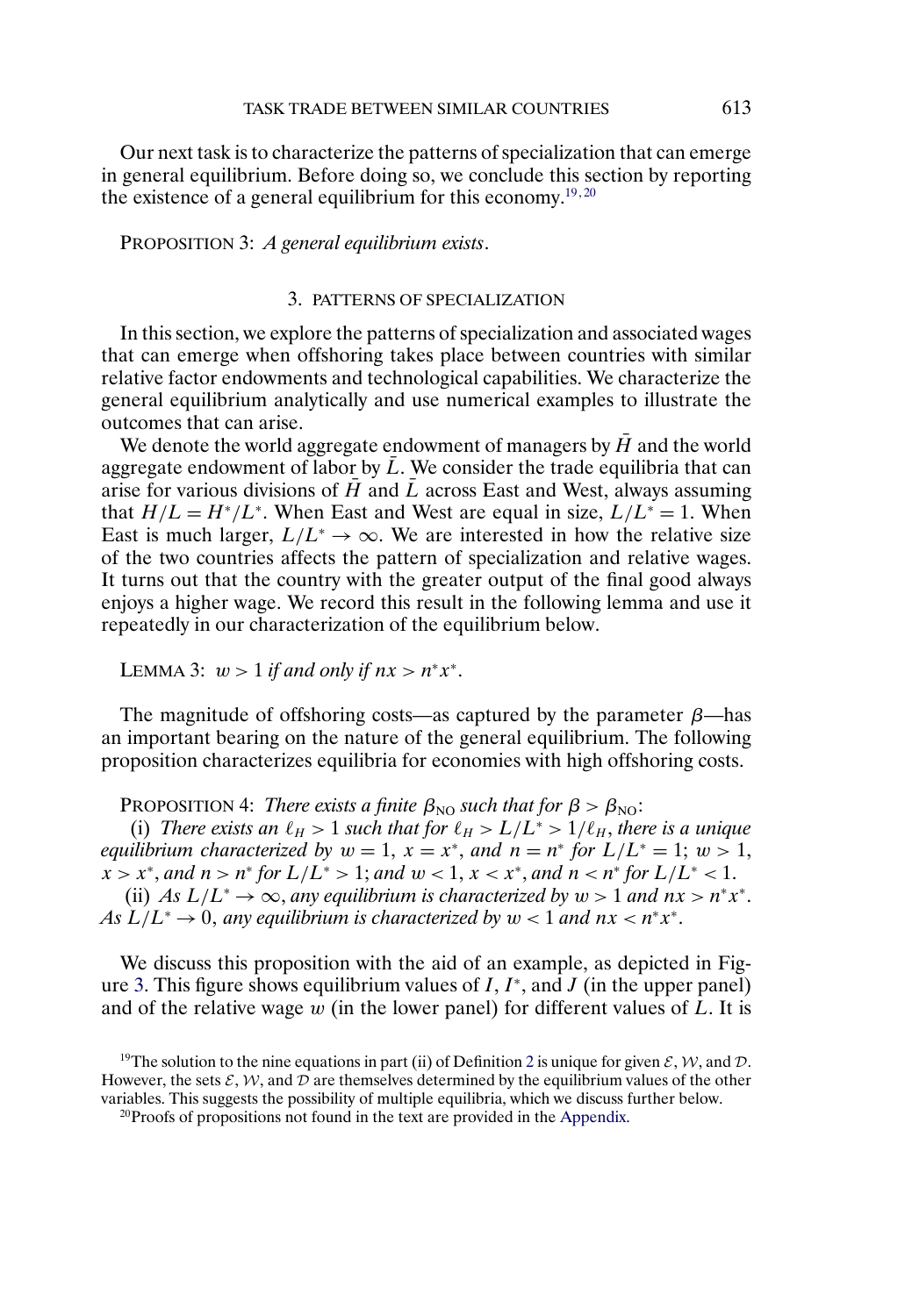<span id="page-21-0"></span>

FIGURE 3.—Equilibria and the relative size of countries ( $\beta = 2$ ,  $\sigma = 2$ ,  $\theta = 0.8$ ,  $f = 1$ ).

drawn for a large enough value of  $\beta$  such that there is no offshoring between equal-sized countries.21 For ease of visual interpretation, we have distinguished

<sup>21</sup>The numerical example uses  $\overline{H} = 2$ ,  $\overline{L} = 2$ ,  $t(i) = 1+i$ ,  $A(X) = X^{\theta}$  for  $\theta = 0.8$ ,  $f = 1$ ,  $\sigma = 2$ , and  $\beta = 2$ .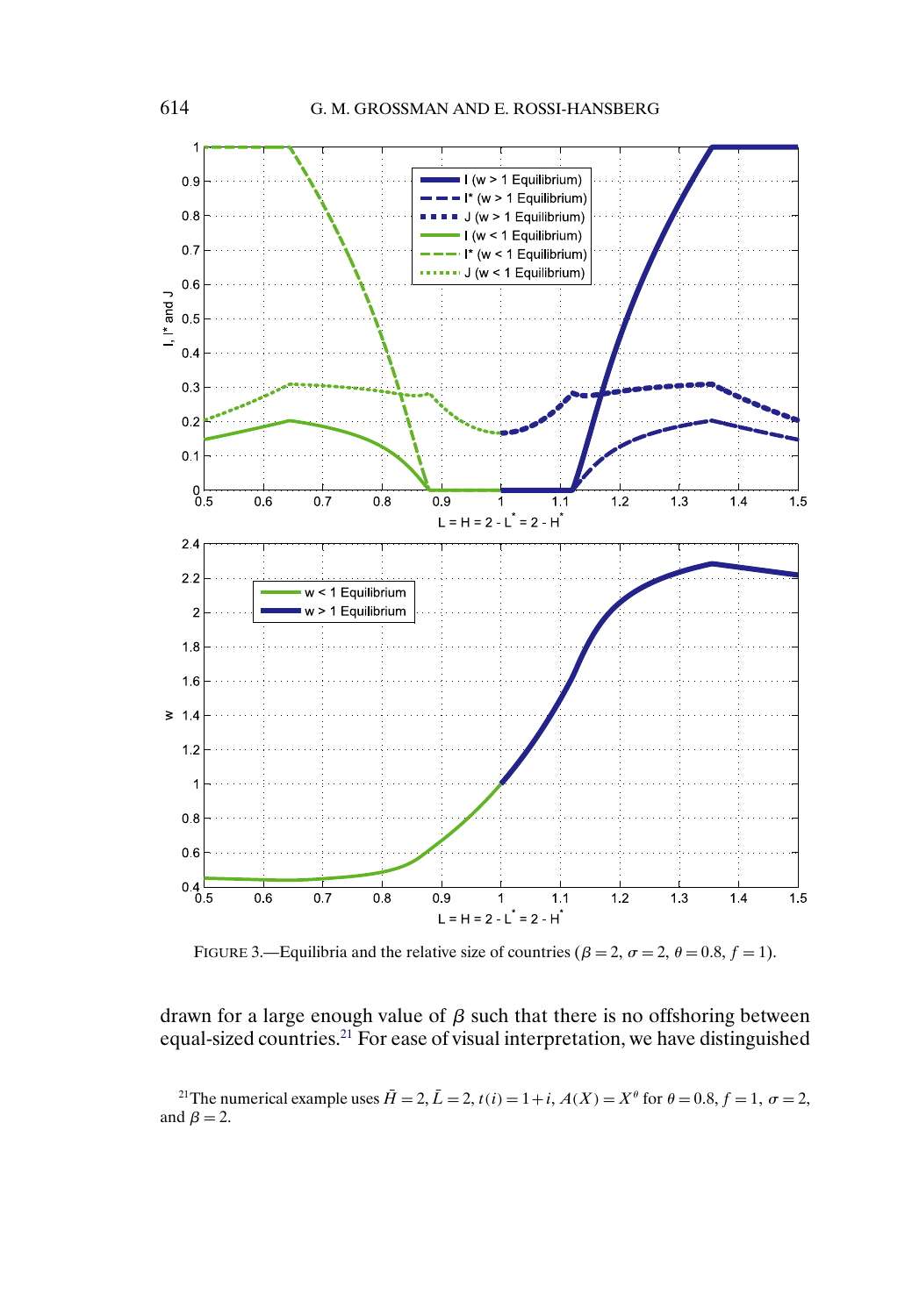<span id="page-22-0"></span>the outcomes that correspond to equilibria with  $w > 1$  from those with  $w < 1$ : the former are depicted with thick, dark curves; the latter are depicted with curves that are thinner and lighter in shade.

Proposition [4\(](#page-20-0)i) implies that when offshoring costs are sufficiently great, firms in equal-sized countries engage in no task trade. The economies of scale provide as always an incentive to concentrate tasks, because firms are more productive when tasks are performed at world scale than at national scale. But when  $\beta$  is sufficiently large, this potential source of productivity gain is outweighed by the extra cost of performing tasks far from headquarters, even for the tasks that are easiest to offshore. The fact that  $I = 0$  means that a potential equilibrium with concentrated performance of task 0 in East would be upset by a local deviation to West, and the fact that  $I^* = 0$  means that a potential equilibrium with concentrated performance of this task in West would be upset by a local deviation to East. The only equilibrium in the location game for task 0 has dispersed location and production; that is, Eastern firms perform the task in East and Western firms perform it in West. The same is true a fortiori for all tasks with indexes  $i > 0$ .

The remainder of Proposition [4\(](#page-20-0)i) for  $L/L^* = 1$  follows readily from this observation. The countries share the same technologies and the same relative factor endowments, and by the predicate of the proposition, they are equal in size. With no offshoring, if wages and scales of production are the same, so too will be unit costs and optimal prices. With similar prices, firms face similar demands and make similar profits, so per-firm outputs indeed are the same in both countries and the numbers of producers are the same as well. It is intuitive that there exists a fully symmetric equilibrium in this case, which mimics the one described by Krugman [\(1979\)](#page-35-0). The proof in the [Appendix](#page-30-0) establishes the uniqueness of this equilibrium.

For  $\beta$  large and  $L/L^*$  close to but not equal to 1, it is still true that the costliness of offshoring outweighs the benefit of agglomeration in both countries, even for task 0. Accordingly,  $I = I^* = 0$  when  $\beta > \beta_{\text{NO}}$  and East and West are relatively similar in size. There is no task trade, but the countries are not symmetric. The larger country has a greater scale of production and, consequently, it is more productive in performing all tasks. The lower production costs spell lower prices, greater factors demands, and greater profits. Of course, entry dissipates the higher profits and factor prices adjust to eliminate excess factor demands. As Proposition [4\(](#page-20-0)i) indicates, the larger country must have higher wages, greater output per firm, and more producers in equilibrium.

When  $L/L^*$  is sufficiently large, however, some task trade must take place for any value of  $\beta$ . In Figure [3,](#page-21-0) when  $L/L^*$  is sufficiently large,  $I > I^* > 0$ . Ac-cording to Proposition [1,](#page-15-0) this configuration implies that all tasks with  $i < I^*$  are performed in West and all tasks with  $I^* < i < I$  are performed in East, while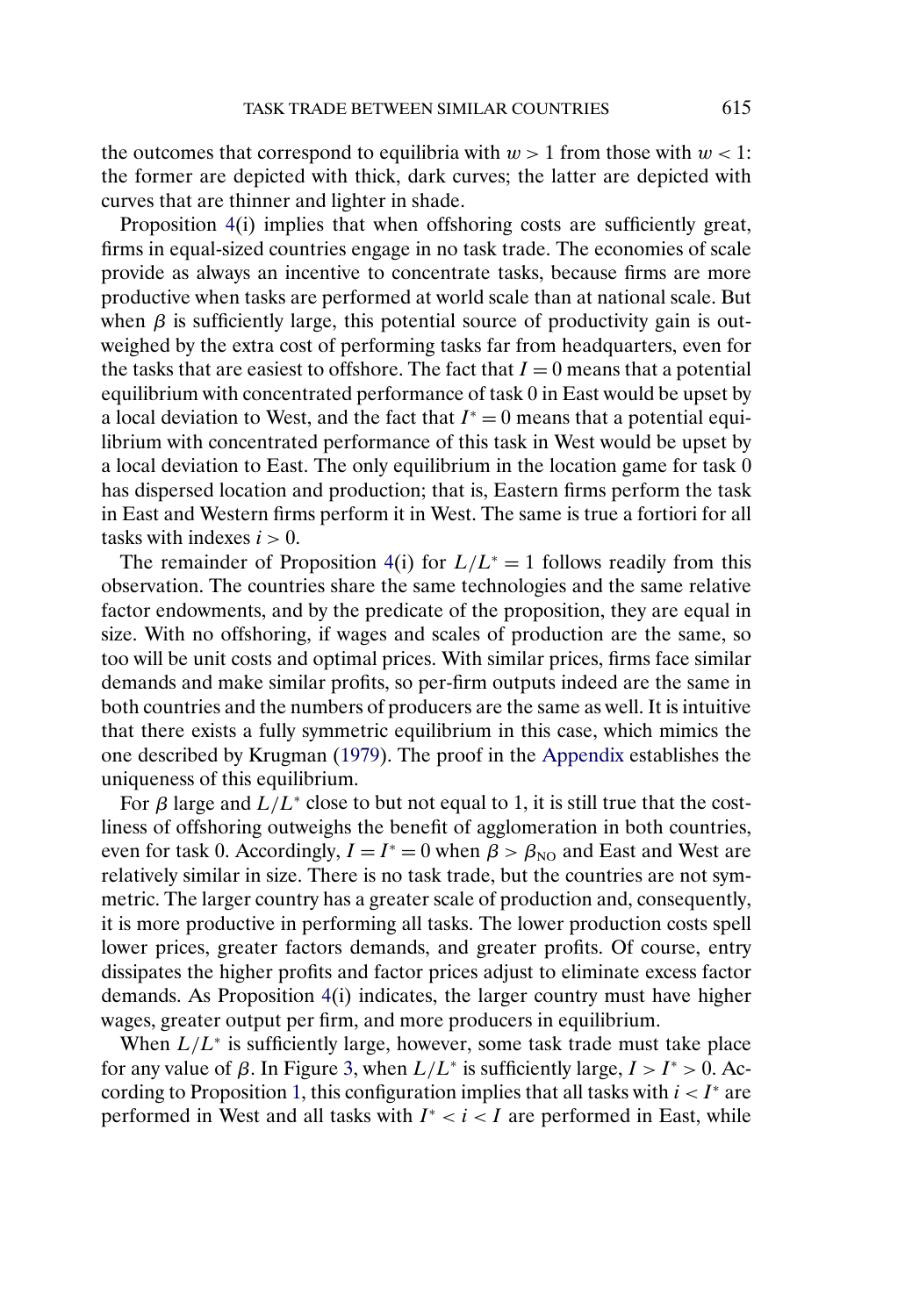<span id="page-23-0"></span>those with  $i > I$  remain dispersed.<sup>22</sup> The asymmetry in size means that Western firms stand to benefit greatly from performing the tasks (or having them performed) in the same location as their more-numerous Eastern counterparts. They can do so either by locating their capacity for some tasks in East or by procuring these tasks from East under outsourcing arrangements. But notice too that the task trade can flow in both directions. Indeed, we have two-way task trade in the example illustrated in Figure [3.](#page-21-0) When the Western firms perform or procure tasks from East, they create an incipient excess demand for Eastern labor. As the Eastern (relative) wage rises, the firms headquartered in East may find an incentive to locate their capacity for some tasks in West, or to procure from there.

The bottom panel of Figure [3](#page-21-0) illustrates another feature of equilibrium, as mandated more generally by Proposition [4\(](#page-20-0)ii). As  $L/L^*$  grows large, the equilibrium wage is greater in the large country than in the small country, even when task trade takes place. There are two reasons for this. First, performance of the tasks with  $i > I$  is dispersed in equilibrium; the cost of offshoring these tasks is sufficiently great that all firms prefer to perform or procure them in the country of their headquarters. Since the larger country has a larger scale of output—as also required by Proposition [4\(](#page-20-0)ii)—this country is more productive in performing these tasks. Second, the tasks with the smallest offshoring costs are performed in the smaller country, while those with a moderate offshoring cost are performed in the larger country. This pattern of task trade lowers costs for the firms in the large country relative to those in the smaller country. The greater productivity of firms in the large country translates, in general equilibrium, into greater numbers of firms and higher wages.

We turn next to settings with less onerous offshoring costs, as arise when  $\beta < \beta_{\text{NO}}$ . The following proposition characterizes the outcomes.

PROPOSITION 5: *Suppose that*  $\beta < \beta_{\text{NO}}$ . *Then there exists a finite*  $\ell_L > 1$  *such that the following statements hold*:

(i) If  $\ell_L > L/L^* > 1/\ell_L$ , there are multiple equilibria. In one set of equilibria,  $w = 1$ ,  $nx = n*x^*$ , and the pattern of task trade is indeterminate. Generically, *there also exists an equilibrium with* w > 1 *and* nx > n<sup>∗</sup>x<sup>∗</sup> *and an equilibrium with*  $w < 1$  *and*  $nx < n^*x^*$ .

(ii) *If*  $L/L^* > \ell_L$  or  $L/L^* < 1/\ell_L$ , then  $w \neq 1$  and  $nx \neq n^*x^*$ . As  $L/L^* \to \infty$ , *any equilibrium is characterized by*  $w > 1$  *and*  $nx > n^*x^*$ . *As*  $L/L^* \rightarrow 0$ , *any equilibrium is characterized by*  $w < 1$  *and*  $nx < n^*x^*$ .

Again we use a graphical example to aid in explaining the result.<sup>23</sup> In keeping with the proposition, Figure [4](#page-24-0) depicts three equilibria that exist when resources

<sup>23</sup>Figure [4](#page-24-0) adopts the same parameter values and technologies as Figure [3,](#page-21-0) except that  $\beta = 1.1$ .

<sup>&</sup>lt;sup>22</sup>In this particular case, the tasks with  $i \in (I^*, I)$  are performed by Eastern firms inasmuch as the Western firms locate their capacities in West. These firms procure the tasks in this range from Eastern suppliers.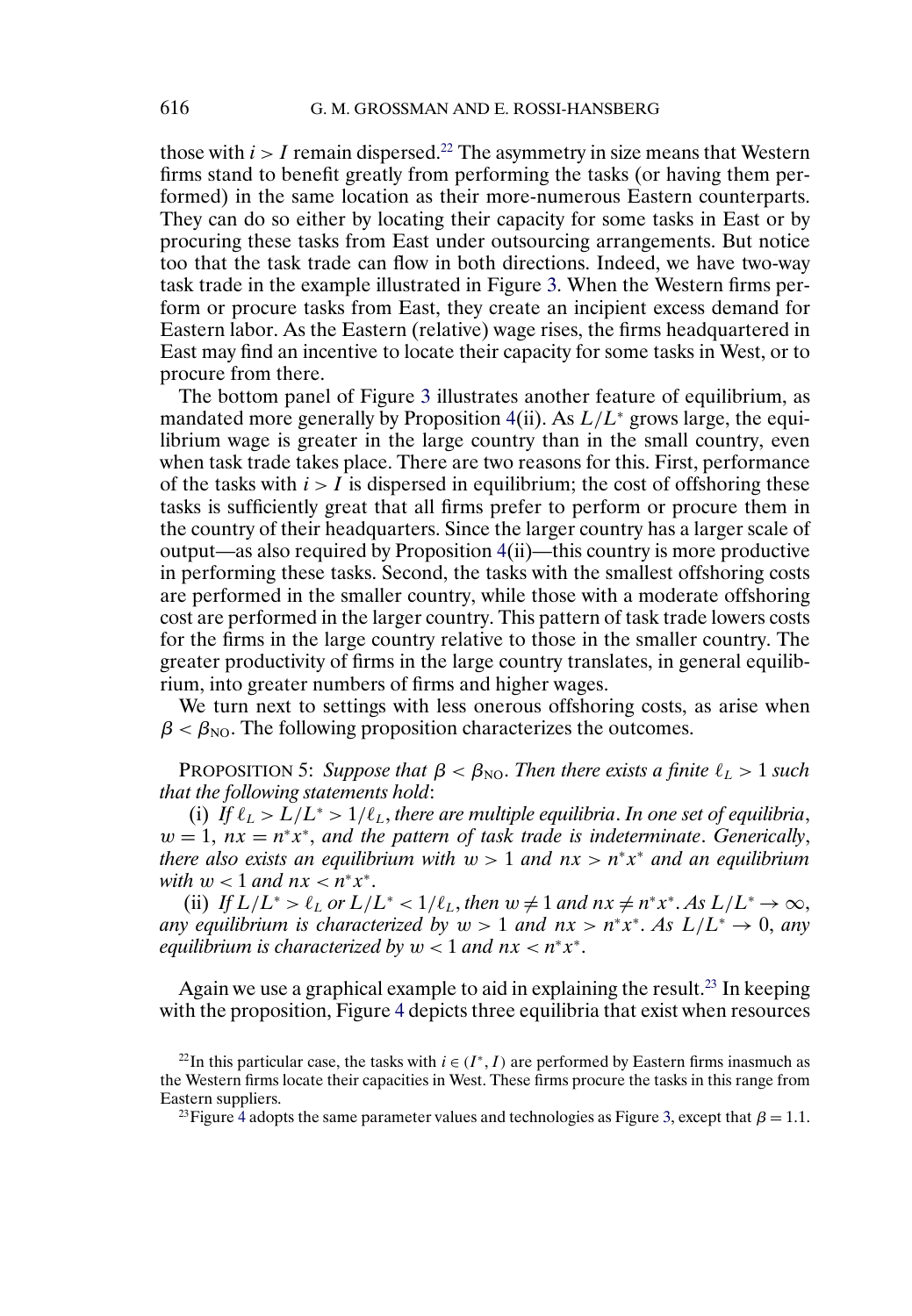<span id="page-24-0"></span>

FIGURE 4.—Equilibria and the relative size of countries: low offshoring costs ( $\beta = 1.1$ ,  $\sigma = 2$ ,  $\theta = 0.8, f = 1$ .

are almost evenly divided between the countries. For  $H$  and  $L$  significantly greater than  $H^*$  and  $L^*$  (or vice versa), the equilibrium is unique.

The various equilibria depicted in Figure 4 again are distinguished by the thickness and shading of the curves. Consider the three curves in the top panel that are thickest and darkest—which represent equilibria that have  $w > 1$ .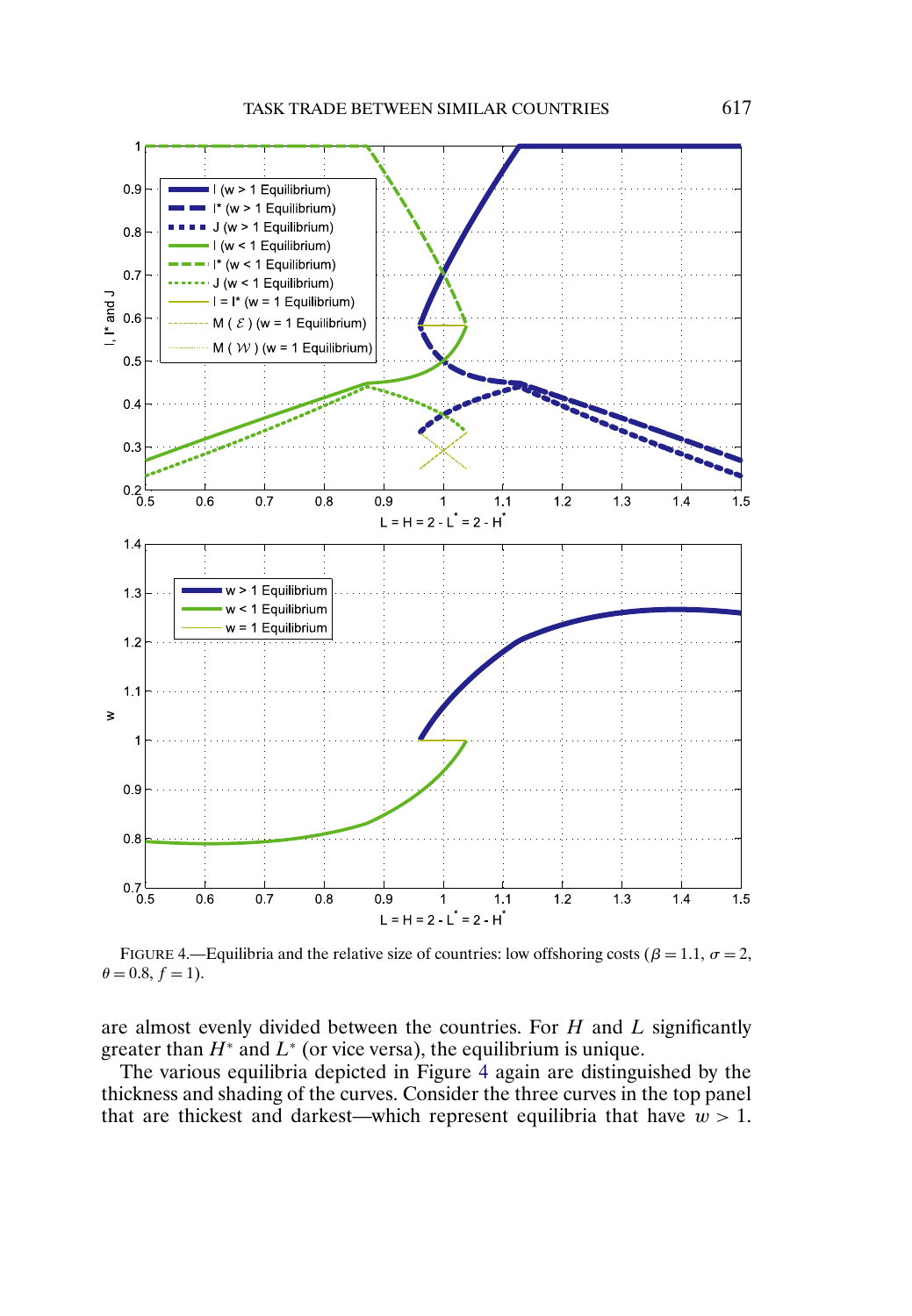Here, even when the countries are similar in size, some offshoring takes place. The fact that  $0 < J < I^* < I$  when  $L = L^*$  implies that tasks with  $i \in [0, J)$  are carried out by all firms in West, while those with  $i \in (J, I)$  are carried out by all firms in East. In this equilibrium, East has a higher wage and greater final output, despite the fact that the two countries are identical in size and in all other (exogenous) respects. A qualitatively similar equilibrium exists for all  $L \geq L^*$ , as represented by the thick and dark curves to the right of  $L = L^* = 1$ .

Notice that the thick curves continue into the region where  $L < L^* = 1$ . In other words, we have an equilibrium in which the country that has the *smaller* factor endowment has the higher wage and exports the tasks that have intermediate offshoring costs. For L slightly smaller than  $L^*$  and  $w > 1$ , the ordering of the boundary values is  $J < I^* < I$ , just as before. Again, West alone performs the tasks with  $i \in [0, J)$ , East alone performs the tasks with  $i \in (J, I)$ , and both countries perform tasks with  $i \in (I, 1]$ . East generates greater aggregate output than West (i.e.,  $nx > n^*x^*$ ) despite its smaller size and correspondingly smaller endowment of managers. The shortfall in the number of its firms compared to West ( $n < n^*$  due to  $H < H^*$ ) is more than made up by greater sales per firm  $(x > x<sup>*</sup>)$ . Because East has a greater scale of output, it enjoys a productivity advantage in the tasks that are performed locally by all firms. It also benefits by capturing the tasks that are more difficult to offshore among those that are traded. Its overall cost advantage ( $c < c<sup>*</sup>$ ) underlies its superior sales per variety, which in turn justifies its higher wage and the pattern of specialization.

The requirement for East to perform the tasks with intermediate offshoring costs for producers worldwide strains its small resource base. If L is very much smaller than  $L^*$ , East will lack the workers it would need to perform a sufficiently large range of tasks that are relatively costly to offshore, and then its costs would not be low enough to justify its larger scale and higher wage. In such circumstances, an equilibrium in which the smaller country has the higher wage and the higher aggregate output does not exist.

The curves of medium shade and thickness depict a second equilibrium, analogous to the one we just described except for the reversal of country names and so with  $w < 1$ . Finally, Figure [4](#page-24-0) depicts a third type of equilibrium that exists for exactly the same range of  $L$  and  $L^*$  that admits the coexistence of a thick equilibrium with  $w > 1$  and a medium-thick equilibrium with  $w < 1$ . For a given L and  $L^*$  in this range, there exists a set of equilibria, all with equal wages in the two countries. Equilibria of this type are represented in Figure [4](#page-24-0) by the thinnest set of curves.

When wages are the same in the two countries, all tasks can be performed at lower cost in whichever country has the larger scale of production. No task could be concentrated in the country with the smaller aggregate output, because such an allocation would be undermined by a global deviation to the country with the greater aggregate output. But if the countries are not too different in size and all traded tasks were concentrated in one country, then the two labor markets could not both clear. It follows that an equilibrium with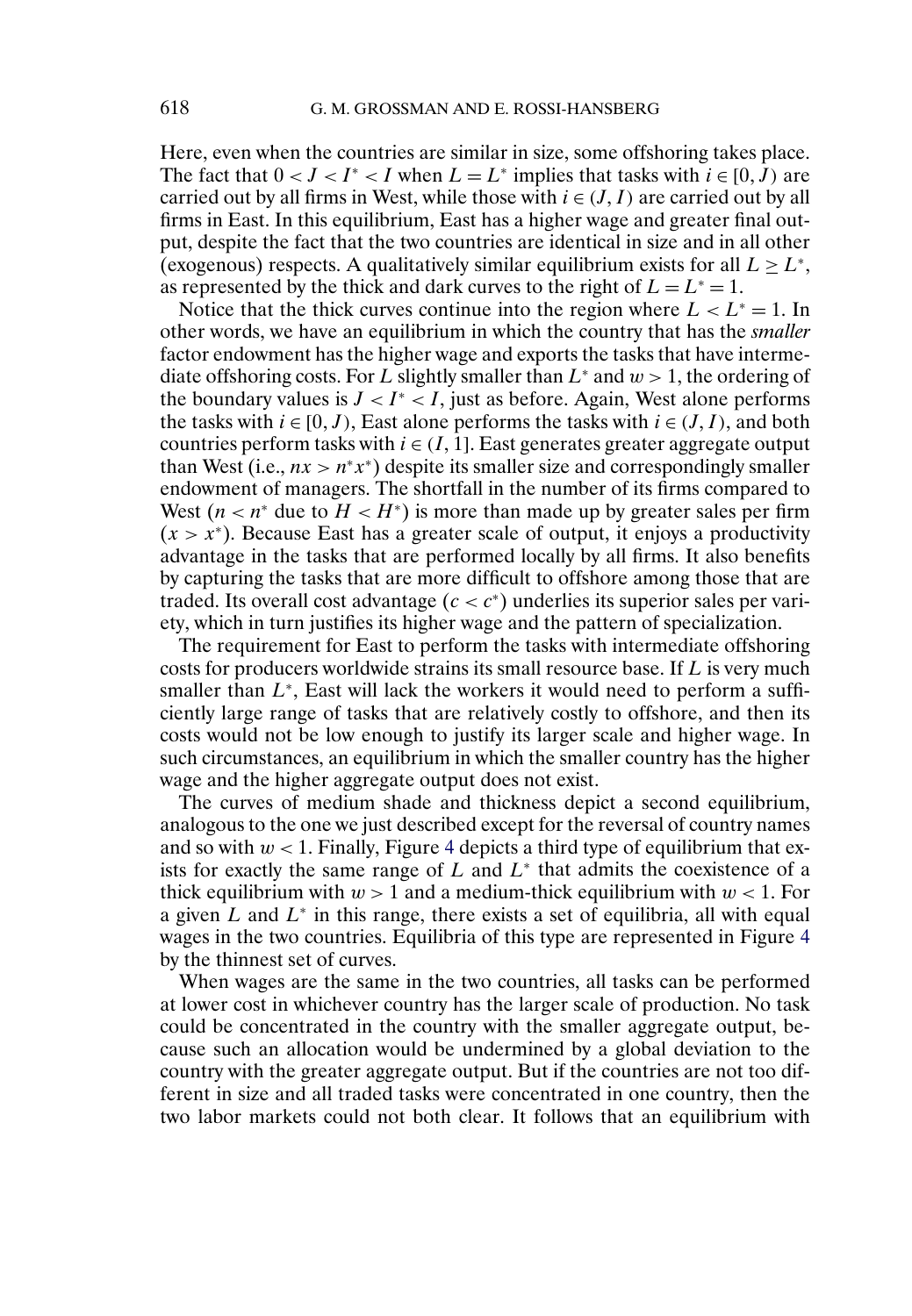equal wages also must have equal aggregate outputs (see Lemma [3\)](#page-20-0); that is,  $nx = n^*x^*$ .

With wages and aggregate outputs equalized as they are in the equilibrium depicted by the thin curves, there is nothing to determine the siting of any task for which specialization is viable. Nonetheless, the unit cost equations [\(5\)](#page-18-0) and [\(6\)](#page-18-0) and the labor market clearing conditions [\(12\)](#page-19-0) and [\(13\)](#page-19-0) determine the measures of traded tasks that are performed in each country and the aggregate offshoring costs borne by producers of either nationality. Also, with  $w = w^*$  and  $nx = n^*x^*$ , the incentives for a deviant supplier to upset an equilibrium with concentrated task performance are the same for both countries. Therefore,  $I = I^*$  and this common value represents the boundary between traded and nontraded tasks. Figure [4](#page-24-0) shows  $\tilde{M}(\mathcal{E})$  and  $M(\mathcal{W})$  for the equal-wage equilibrium, as well as  $I = I^*$ .

Although the equal-wage equilibrium has an indeterminate pattern of specialization, there are two constraints on the allocation of the traded tasks. First, an equilibrium allocation must satisfy  $T(\mathcal{E}) > T([0, M(\mathcal{E})])$ , because the total offshoring costs for tasks concentrated in East must be at least the cost of offshoring the measure  $M(\mathcal{E})$  of tasks that are least costly to offshore. Second, the allocation of tasks must obey  $T(\mathcal{E}) \leq T([0, I]) - T([0, M(\mathcal{W})])$ , because the offshoring costs for tasks concentrated in East can be at most the cost of offshoring the measure  $M(\mathcal{E})$  of traded tasks that are most costly to offshore; that is, it is maximized when the measure  $M(W)$  of tasks with the lowest offshoring costs locate in West. An equilibrium with equal wages in which the measure  $M(\mathcal{E})$  of tasks that are least costly to offshore is concentrated in East is identical to the limiting equilibrium with  $w < 1$  as  $w \to 1$ . In addition, the equilibrium with equal wages in which the measure  $M(\mathcal{E})$  of tasks that are most costly to offshore is concentrated in East is identical to the limiting equilibrium with  $w > 1$  as  $w \to 1$ . This explains the convergence of the various thin and thicker curves in Figure [4.](#page-24-0) When the gap between L and  $L^*$  grows too large, one of the constraints must be violated, and so the equal-wage equilibrium ceases to exist. Figure [4](#page-24-0) shows that when this equilibrium fails to exist, neither does an equilibrium exist in which the smaller country has the greater wage. $24$ 

Let us recapitulate. Proposition [4](#page-20-0) characterizes the general equilibrium when offshoring costs are high even for the tasks that are easiest to perform

<sup>24</sup>We offer one further observation about the equal-wage equilibrium. Although our model lacks explicit dynamics, the equal-wage equilibrium has a knife-edge property that suggests instability under plausible adjustment mechanisms. Suppose we perturb such an equilibrium by misallocating a few tasks in such a way that total production costs in the two countries remain unchanged. Then the labor markets will fail to clear, which will exert pressure on the relative wage. As soon as the wage equality is broken, the remaining traded tasks will relocate so that those with low offshoring costs are concentrated in the low-wage country and those with intermediate offshoring costs are concentrated in the high-wage country. In other words, a small perturbation creates incentives for a large reallocation of resources and moves the economy into the neighborhood of one of the two equilibria with unequal wages.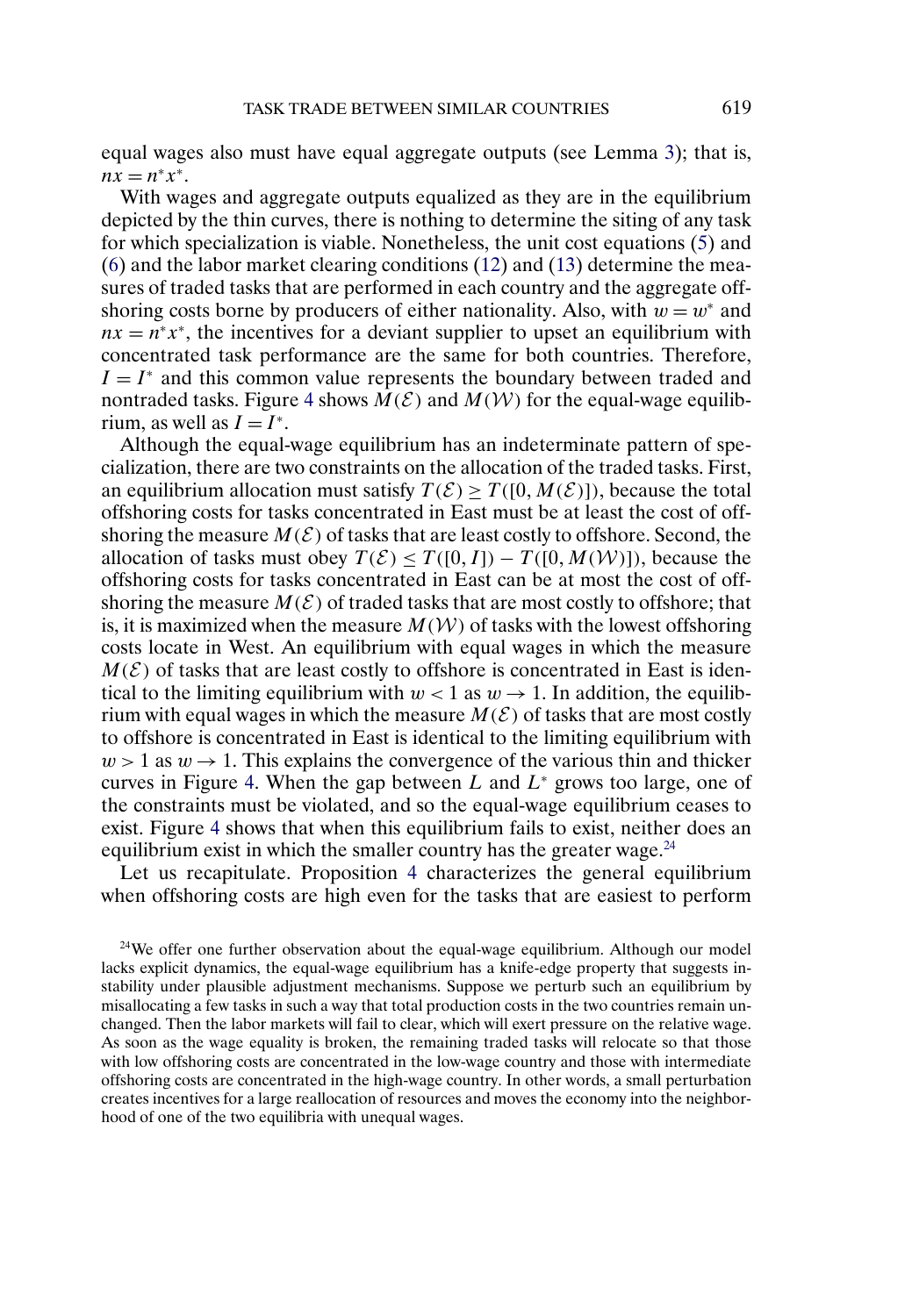<span id="page-27-0"></span>at a distance. The country with more resources has higher wages, has more firms, and produces more output per firm. If the size asymmetry is sufficiently great, there is task trade in equilibrium, possibly in both directions. In the example we showed, the smaller country performs the tasks that are easiest to offshore, whereas the larger country performs tasks with intermediate costs of offshoring. Proposition [5](#page-23-0) characterizes outcomes when the schedule of offshoring costs is lower. Then, if the countries are close in size, there are multiple equilibria. In one set of equilibria, the countries have equal wages and equal aggregate outputs. Generically, there also exists an equilibrium in which the larger country (in terms of resources) has the greater volume of final output and the higher wage, and an equilibrium in which the smaller country has the greater volume of final output and the higher wage.

The equilibria with unequal wages that we have seen in our numerical examples share a common pattern of task trade. In all of these equilibria, the tasks (if any) that are concentrated in the country with the higher equilibrium wage are more difficult to perform offshore than those (if any) that are concentrated in the country with the lower equilibrium wage. We have also seen in Lemma [3](#page-20-0) that the high-wage country also has greater aggregate output. The following proposition characterizes more generally the links between relative wages, relative outputs, and the allocation of tasks to countries.

PROPOSITION 6: *In any equilibrium with*  $w \neq 1$ , *the pattern of specialization is characterized as follows*:

(i) *Concentrated performance of tasks with the lowest offshoring costs in the country with low wages and low aggregate output*.

(ii) *Concentrated performance of tasks with intermediate offshoring costs in the country with high wages and high aggregate output*.

(iii) *Dispersed performance of tasks with the highest offshoring costs in both countries*.

The proposition does not exclude the possibility that no tasks are concentrated in one of the countries or that no tasks are dispersed; that is, one or more of the sets  $\mathcal{E}, \mathcal{W}$ , and  $\mathcal{D}$  may be empty.

The pattern of specialization described by Proposition 6 holds intuitive appeal in light of our previous discussion. Tasks that are very costly to offshore are performed locally, for obvious reasons. For the other tasks, firms in the country with the smaller aggregate output have the most to gain from moving tasks abroad, while those in the country with the larger aggregate output have the most to lose from communication and coordination costs.<sup>25</sup> Market

 $25$ Aggregate output need not correspond to country size, as the smaller country may produce more per brand if its lower costs generate greater demand. The equilibrium in Figure [4](#page-24-0) in which the smaller country has higher wages is one in which its aggregate output of final goods exceeds that in the larger country.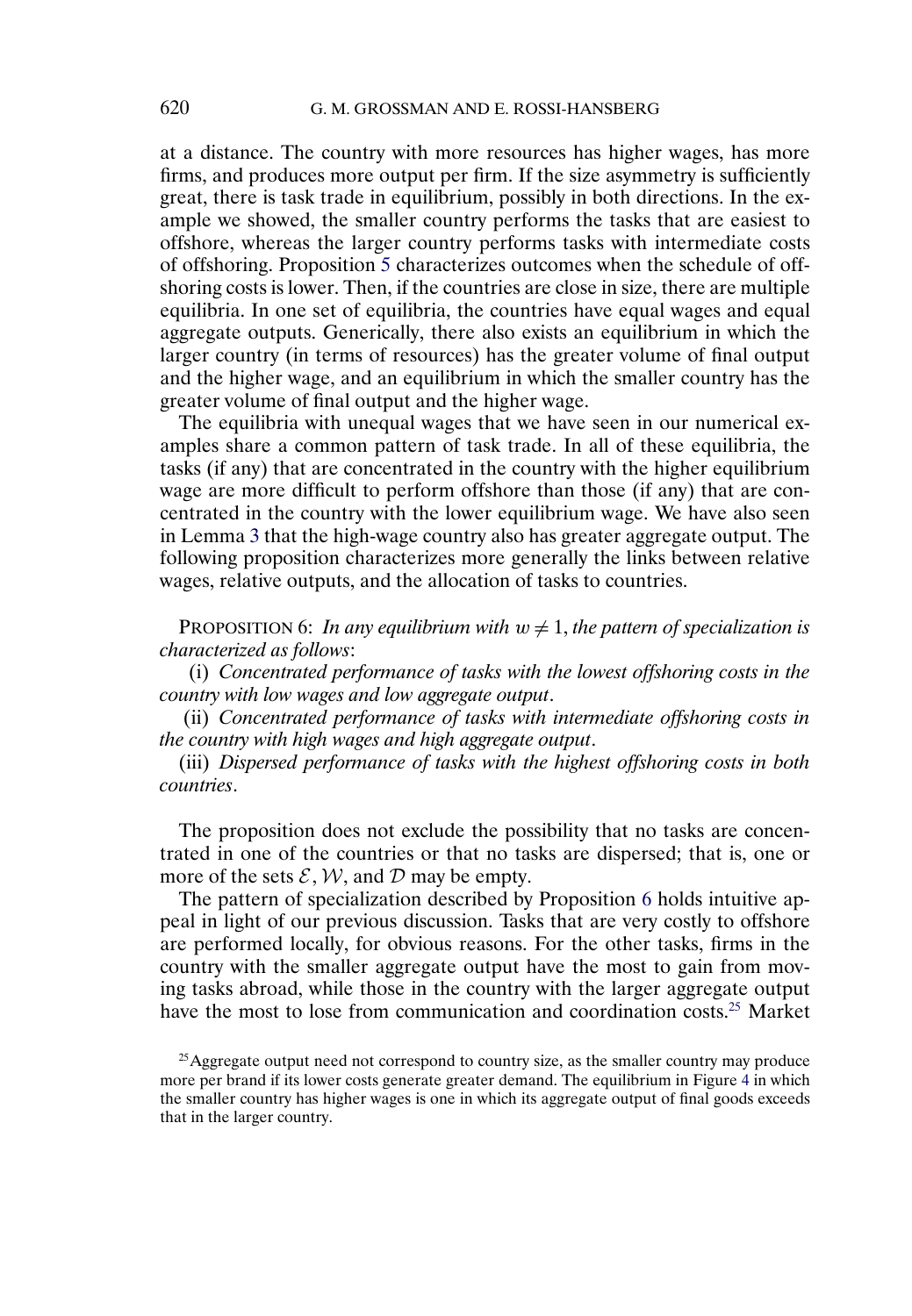<span id="page-28-0"></span>forces drive the tasks that are most difficult to offshore (among those that are traded) to the country with the larger aggregate output to reap the cost savings. In the process, the wage there is bid up, creating incentives for firms in the high-output country to offshore tasks that can readily be moved to the lowwage location. Although this pattern of specialization conforms qualitatively to the dictates of global efficiency, allocation of some tasks will not be efficient due to the presence of national externalities, as we showed in Section [2.2.](#page-15-0)

Proposition [6](#page-27-0) leaves open the possibility that the performance of some tasks is concentrated in one country, but that no task is performed solely in the other. The extent of product differentiation plays a crucial role in determining which country has the greater incentive to engage in offshoring. If, for example,  $\sigma = 2$ , then any equilibrium with task trade must have two-way task trade. In this case, the set of parameters (in addition to  $\sigma$ ) for which  $I > 0$  is exactly the same as the set of parameters for which  $I^* > 0$ . The reason is, perhaps, not transparent. A higher wage  $w$  directly increases the incentive to offshore in West compared to East. In fact it does so with an elasticity of 2, because it boosts the incentive to offshore in West while dampening the incentive to offshore in East. But a higher  $w$  also goes hand in hand with stronger scale economies in East (see Lemma [3\)](#page-20-0), which reduces the relative incentive to offshore in West with an elasticity of  $\sigma/(\sigma - 1)$ . For  $\sigma = 2$ , these effects exactly offset one another, which means that the strength of the incentive to shift tasks to the country with larger scale is matched by the strength of the incentive to shift tasks to the country with the lower wage. When  $\sigma$  < 2, by contrast, there exists a range of relative country sizes for which firms in the low-wage country perform or procure some tasks in the high-wage country, but not vice versa. When  $\sigma > 2$ , there exists a range of relative country sizes for which firms in the high-wage country perform or procure some tasks in the low-wage country, but not vice versa. In either of these situations, the direction of task trade is fully determined by the extent of product differentiation, without regard to the other parameters or functional forms. We record this observation formally in the next proposition.

PROPOSITION 7: *Suppose*  $\beta > \beta_{\text{NO}}$ . *Then there exists a set of values of*  $L/L^*$  > 1 *for which* (i) *if*  $\sigma < 2$ , *then*  $I > I^* = 0$ ; (ii) *if*  $\sigma > 2$ , *then*  $I^* > I = 0$ ; *and if*  $\sigma = 2$ , then  $I > 0$  if and only if  $I^* > 0$ .

We have also studied numerically the link between the pattern of specialization and the extent of increasing returns to scale, the extent of product differentiation, and the size of offshoring costs. For a large set of parameter values, we find that larger size differences between countries generate a broader range of traded tasks and imply larger wage differentials as long as some tasks are performed in both countries. Stronger external economies of scale and higher elasticities of substitution have similar implications for the extent of production sharing and for relative wages. Not surprisingly, a reduction in offshoring costs induces more task trade and tends to improve welfare.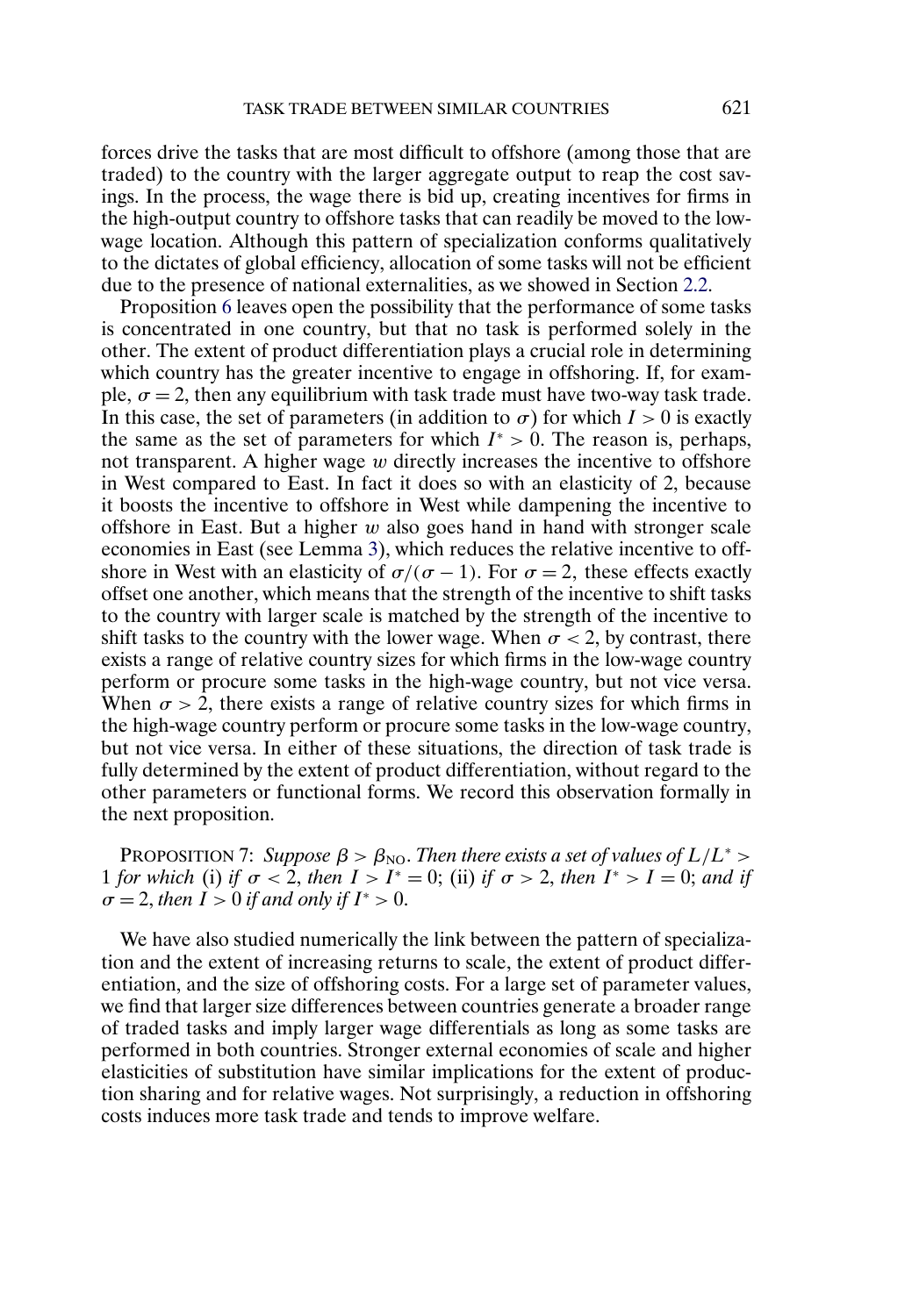## 4. CONCLUDING REMARKS

<span id="page-29-0"></span>We have developed a theory of task trade between similar countries. When offshoring costs are not too high, firms concentrate certain tasks in particular locations so as to realize external economies of scale. The potential for outsourcing allows them to overcome some aspects of the coordination problem inherent in this. Our theory predicts the pattern of specialization by task for countries that differ only in size. We find that there always exists an equilibrium in which the larger country has higher wages and greater aggregate output of final goods. If offshoring costs are low enough and the countries are not too different in size, there may exist another equilibrium in which the smaller country has the higher wages and greater aggregate output. In either case, the country with the higher wages and output performs the tasks—among those that are concentrated—that are more difficult and costly to offshore.

Our main empirical prediction links the pattern of specialization in tasks to relative wages. To test this prediction, we would need to identify the characteristics of tasks performed in different countries, which is by no means an easy thing to do. However, Autor, Levy, and Murnane [\(2003\)](#page-35-0) have shown that it is possible to distinguish the tasks performed in a country using data on the distribution of workers across occupations and information about the type of work performed by individuals in each narrowly defined occupational category. They have measured the specialization of the U.S. economy across five task categories: routine and manual, routine and cognitive, nonroutine and interactive, nonroutine and analytic, and nonroutine and manual. Since the 1980's, the United States has been specializing more in tasks that are nonroutine and either interactive or analytic, and less in the other three categories of tasks.

Spitz-Oener [\(2006\)](#page-36-0) has conducted a similar exercise using German data. She found that the pattern of specialization across tasks has evolved similarly in Germany as in the United States, except that Germany is performing more tasks that are nonroutine and manual over time, unlike the United States. The evidence supports the plausible conclusion that routine tasks are migrating to low-income countries like China, India, and Mexico, with the high-income countries specializing increasingly in the set of nonroutine tasks. But the evidence also suggests that Germany is specializing in a different set of nonroutine tasks than the United States, namely, those that are more manual in nature. Given that Germany is smaller than the United States in terms of aggregate output and it has lower wages, our theory predicts that it should specialize in tasks that are relatively easier to offshore. Our prediction accords with the available evidence to the extent that (nonroutine) manual tasks can more readily be organized and coordinated from a distance than interactive or analytic tasks. This ranking of relative offshoring costs seems plausible to us, but we could find no direct evidence to confirm it.

Ideally, empirical research on task trade would begin by classifying tasks according to the relative ease of offshoring. More data on offshoring are becoming available as awareness of this phenomenon grows, so it may soon be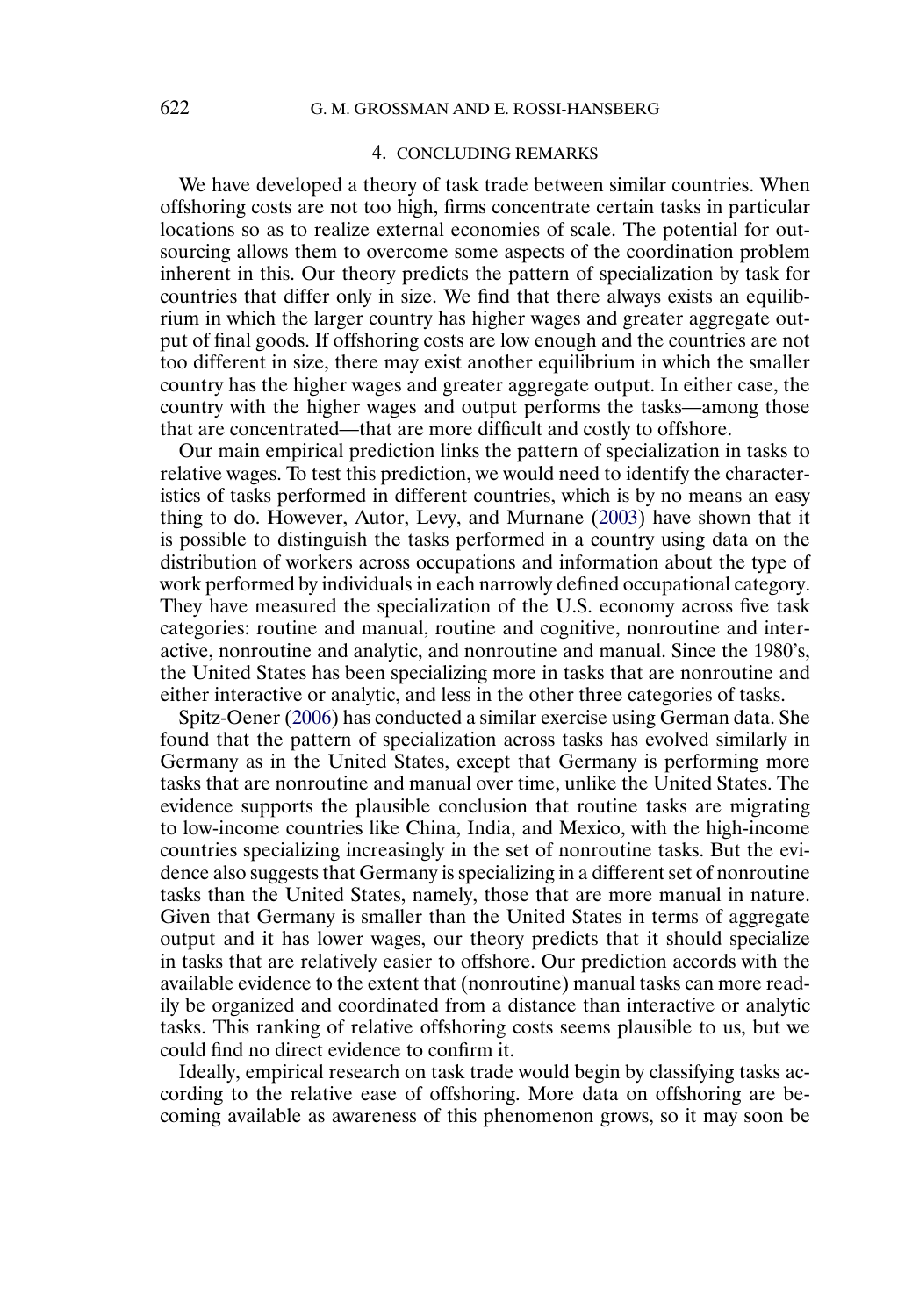<span id="page-30-0"></span>possible to measure the offshoring costs for different tasks. Once that is possible, it will also be possible to study the pattern of specialization by task. We hope that our theory can help guide such efforts.

## APPENDIX

In this Appendix, we prove Propositions [3,](#page-20-0) [4,](#page-20-0) [5,](#page-23-0) and [7.](#page-28-0)

PROOF OF PROPOSITION [3:](#page-20-0) Equations  $(1)$ ,  $(3)$ , and  $(2)$  define thresholds I, I<sup>∗</sup>, and J as continuous functions of the two triplets  $(n, x, w)$  and  $(n<sup>*</sup>, x<sup>*</sup>, w<sup>*</sup>)$ . For values of w such that  $w \neq w^*$ , Proposition [1](#page-15-0) uses these thresholds to determine uniquely the three sets  $\{\mathcal{E}, \mathcal{W}, \mathcal{D}\}$  as functions of  $(n, x, w)$  and  $(n^*, x^*, w^*)$ . Furthermore,  $M(\mathcal{Z})$  and  $T(\mathcal{Z})$  for  $\mathcal{Z} = {\mathcal{E}, \mathcal{W}, \mathcal{D}}$  are continuous functions of the set of thresholds  $(I, I^*, J)$  by the theorem of the maximum. We can then use the eight equations [\(5\)](#page-18-0)–[\(11\)](#page-19-0) plus [\(13\)](#page-19-0) to solve for  $n, n^*, x, x^*$ , s, s<sup>\*</sup>, c, and c<sup>\*</sup> as functions of the wage in East w, after normalizing  $w^* = 1$ . Substituting these solutions into what results from dividing equation [\(12\)](#page-19-0) by [\(13\)](#page-19-0) yields an expression of the form  $\Theta(w;L,L^*) = L/L^*$ , where  $\Theta(w;L,L^*)$ denotes the relative quantity of labor demanded in East as a function of the relative wage (given endowments). To show existence, we need to guarantee that there exists a value of w (including, possibly,  $w = 1$ ) such that this equation is satisfied. Given that all expressions in the eight equations  $(5)$ – $(11)$  plus [\(13\)](#page-19-0) are continuous in all variables,  $\Theta(w;L,L^*)$  is continuous as long as  $w \neq 1$ .

For  $w = 1$ , the task allocation is not pinned down by Proposition [1.](#page-15-0) In this case, it must be that  $nx = n^*x^*$ , because otherwise all tasks would be performed in the same country, which is inconsistent with equations  $(5)$ – $(11)$ . If, in fact,  $nx = n^*x^*$  and  $w = 1$ , then any specialized task can be concentrated in either country without being subject to a local or global deviation. Hence  $I = I^*$ , but the location of tasks in [0, I] is not determined. Any division of these tasks between countries that satisfies  $(5)$ – $(11)$  plus  $(13)$  is possible in equilibrium, and the particular division determines some possible value of  $\Theta(1)$ .<sup>26</sup> Consequently,  $\Theta(1)$  is potentially an interval and  $\Theta(w)$  is potentially a correspondence, since when  $w = 1$ , a division of tasks can always replicate the allocation dictated by Proposition [1](#page-15-0) for  $w \gtrsim 1$  or  $w \lesssim 1$  (sufficiently close but not equal to 1),  $\lim_{w\setminus 1} \Theta(w) \in \Theta(1)$  and  $\lim_{w\to 1} \Theta(w) \in \Theta(1)$ . Note also that if  $\lim_{w\setminus 1} \Theta(w) \neq \lim_{w\setminus 1} \Theta(w)$ , then any value between these two limits is also an element of  $\Theta(1)$ , since we can choose { $\mathcal{E}, \mathcal{W}$ } arbitrarily as long as  $M(\mathcal{E}) + M(\mathcal{W}) = I$ . If  $I = I^* = 0$ , so that  $\mathcal{E} = \mathcal{W} = \emptyset$ , then  $\lim_{w\setminus 1} \Theta(w) = \lim_{w\setminus 1} \Theta(w)$  and so  $\Theta(1)$  must be a singleton. Hence  $\Theta(w)$ is a compact-valued and upper-hemicontinuous correspondence that is singlevalued except possibly for  $w = 1$ .

<sup>26</sup>We henceforth abbreviate  $\Theta(w;L,L^*)$  by  $\Theta(w)$ , while reminding the reader that the location of this relative demand curve always depends on the two factor endowments, inasmuch as the factor endowments directly determine *n* and  $n^*$  via [\(10\)](#page-19-0) and [\(11\)](#page-19-0).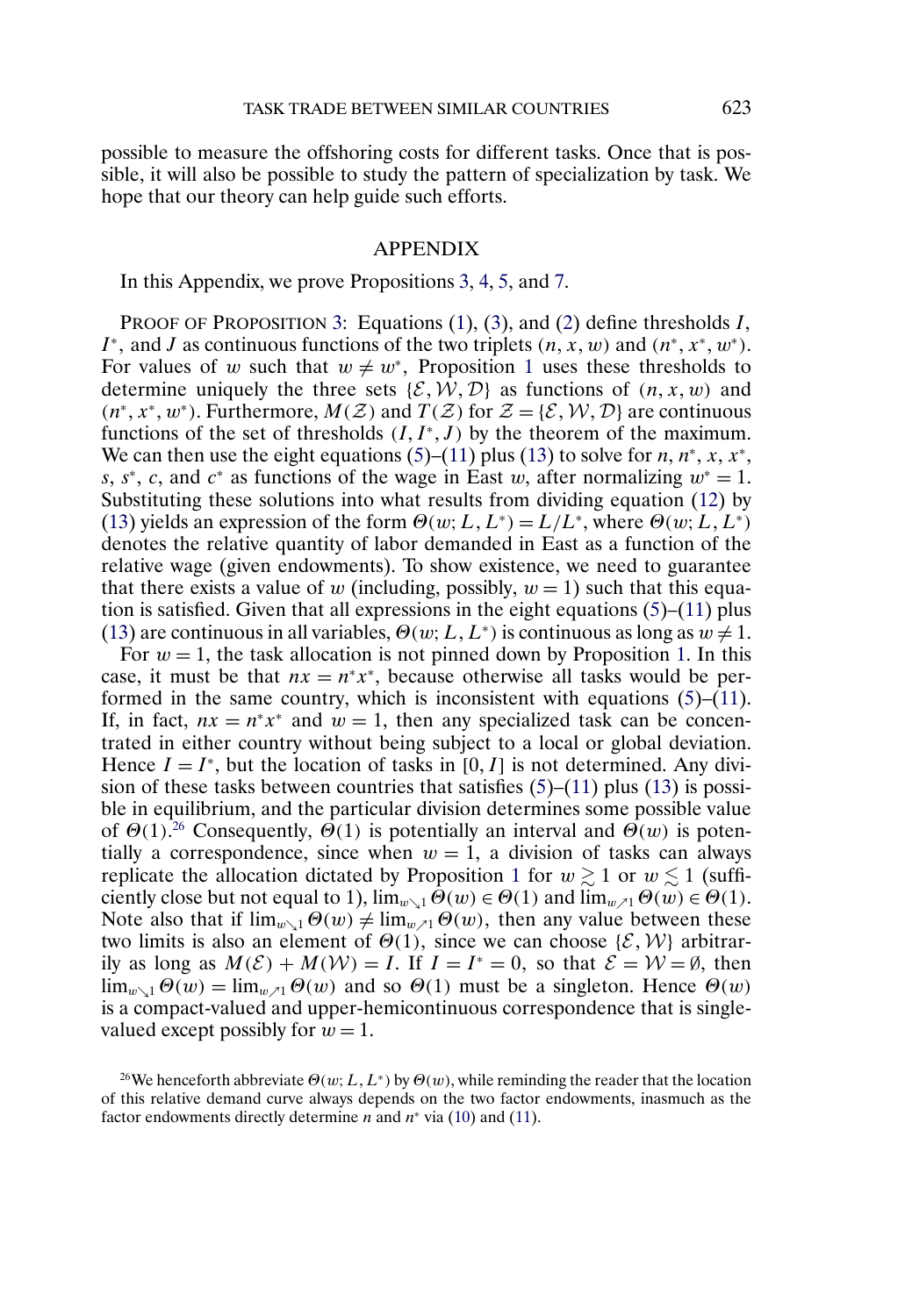<span id="page-31-0"></span>

FIGURE A1.—Existence of general equilibrium.

Clearly,  $\lim_{w\to\infty} \Theta(w) = 0$  for all L and L<sup>\*</sup>, since  $\lim_{w\to\infty} I \to 0$  and  $\lim_{w\to\infty} I^* \to 1$  so that, in the limit,  $\mathcal E$  and  $\mathcal D$  are empty. Also,  $\lim_{w\to 0} \Theta(w) = \infty$ for all L and L<sup>\*</sup>, since in that case,  $\lim_{w\to 0} I^* \to 0$  and  $\lim_{w\to 0} I \to 1$ , and so  $\lim_{w\to 0} \mathcal{E} = [0, 1]$ , which implies that the left-hand side of [\(13\)](#page-19-0) converges to zero and so  $\lim_{w\to 0} \Theta(w) = \infty$ . The intermediate value theorem as applied to upper-hemicontinuous correspondences then guarantees that there exists a  $w$ such that  $L/L^* \in \Theta(w; L, L^*).$ 

An example of an upper-hemicontinuous correspondence with these features, and the associated equilibria, are presented in Figure A1. Panel (a) illustrates a case in which  $\mathcal{E} = \mathcal{W} = \emptyset$  so that  $\Theta(1)$  is a singleton and  $\Theta(w)$  is continuous; panel (b) illustrates a case in which  $\Theta(1)$  is an interval and so multiple equilibria exist. The proof of Proposition [4](#page-20-0) characterizes this case further. *Q.E.D.*

PROOF OF PROPOSITION [4:](#page-20-0) Proposition [3](#page-20-0) guarantees the existence of an equilibrium; the rest of the proposition is proven in parts.

Part (i)(a). We first show that if  $H = H^*$  and  $\beta$  is high enough, a symmetric equilibrium exists. We then show that this equilibrium is unique. Since  $H = H^*$ , equations [\(10\)](#page-19-0) and [\(11\)](#page-19-0) imply that  $n = n^*$ . Now consider a symmetric equilibrium with  $x = x^*$  and  $w = 1$ . Then equations [\(1\)](#page-8-0) and [\(3\)](#page-10-0) imply that  $I = I^*$ . Furthermore, the concavity of A implies that  $A(2nx) < 2A(nx)$  and so  $\beta t(I) < 2$ . Let  $\beta_{\text{NO}} = 2/t(0)$ . Since  $t(\cdot)$  is an increasing function, this implies that for any  $\beta > \beta_{\text{NO}}$ ,  $I = I^* = 0$ . So if  $\beta > \beta_{\text{NO}}$ , we obtain that  $\mathcal{E}, \mathcal{W} = \emptyset$  and  $\mathcal{D} = [0, 1]$ . This implies that the labor market clearing conditions [\(12\)](#page-19-0) and [\(13\)](#page-19-0) are given by  $\Psi(nx) \equiv nx/A(nx) = L = L^*$ . This equation is guaranteed to have a unique solution with positive output since  $A(0) > 0$ ,  $A(\cdot)$  is increasing and concave, and  $\lim_{nx\to\infty} A'(nx) = 0$ , so  $\Psi(\cdot)$  is a monotonically increasing function with  $\Psi(0) = 0$  and  $\lim_{nx \to \infty} \Psi(nx) = \infty$ . Equations [\(5\)](#page-18-0) and [\(6\)](#page-18-0) then imply that  $c = c^* = 1/A(nx)$ . Hence in this case, there exists a unique symmetric equilibrium.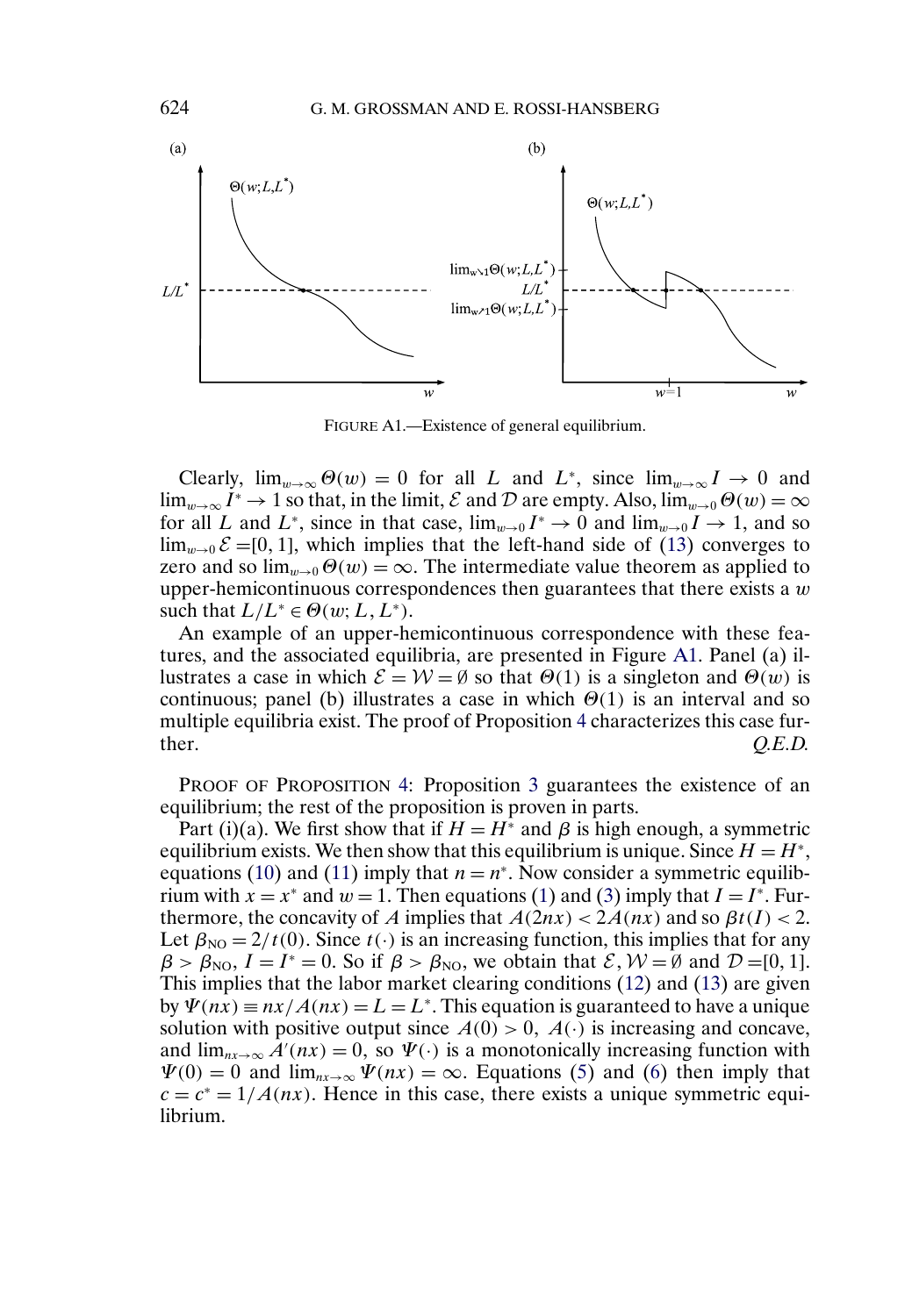To show, by contradiction, that this symmetric equilibrium is the unique equilibrium of this economy for  $\beta$  sufficiently high, suppose there exists an asymmetric equilibrium. Now suppose that for any  $\beta$ , the asymmetric equilibrium exhibits  $\mathcal E$  and W such that  $M(\mathcal E) > 0$  and  $M(\mathcal W) > 0$ . Then  $\lim_{\beta \to \infty} T(\mathcal{E}) = \lim_{\beta \to \infty} T(\mathcal{W}) = \infty$ . But then equations [\(12\)](#page-19-0) and [\(13\)](#page-19-0) can only be satisfied for  $x = x^* = 0$ , which contradicts our assumption that we are in an asymmetric equilibrium. Hence, there exists a  $\beta$  high enough such that  $M(\mathcal{E}) = M(\mathcal{W}) = 0$ . Consider a value of  $\beta$  such that this is the case. Then equations [\(12\)](#page-19-0) and [\(13\)](#page-19-0) imply that  $\Psi(nx) = L$  and  $\Psi(nx^*) = L$ , which given the assumption on  $A(\cdot)$ , implies that  $x = x^*$ —a contradiction with our assumption that the equilibrium is asymmetric. Hence, there exists a high enough  $\beta$ such that the unique equilibrium of this economy is symmetric and exhibits no offshoring.

Part (i)(b). Fix  $\beta > \beta_{\text{NO}}$  and suppose that  $L/L^*$  is such that  $M(\mathcal{E}) =$  $M(W) = 0$ . We show below that such an equilibrium exists and is unique. Combining equations  $(5)$ – $(13)$  we obtain that the equilibrium is implicitly determined by three equations, namely  $L = \Psi(nx)$ ,  $L^* = \Psi(n^*x^*)$ , and  $x/x^* =$  $w^{\sigma/(\sigma-1)}$ , where  $n = H/f$  and  $n^* = H^* / f$ . As for part (i)(a), given L and H, the first equation gives a unique solution for x, the second for  $x^*$ , and, therefore, the third for w. Now  $nx = \Psi^{-1}(L)$ , so for w to be increasing in L, given  $L^*$  and  $L/H = L^* / H^*$ , we need  $\Psi^{-1}(L) / L$  to be an increasing function. Now

$$
\frac{d\left[\frac{\Psi^{-1}(L)}{L}\right]}{dL} = \frac{1}{L^2 \Psi'(nx)} \left[L - L + \frac{nx}{A^2(nx)} A'(nx)\right] > 0.
$$

For this allocation to be the unique equilibrium, we still have to verify that there exists an  $\ell_H > 1$  such that  $L/L^* < \ell_H$ , the resulting nx and  $n^*x^*$  imply that  $I = I^* = 0$ , and so  $M(\mathcal{E}) = M(\mathcal{W}) = 0$ . Since  $\beta > \beta_{\text{NO}}$ , then  $\beta t(0) > 2$ . But note that as  $L/L^* \to \infty$ , the equilibrium above implies that  $nx/n^*x^* \to 1$ and  $w \to 1$ , and so in the limit  $I = I^* = 0$ . Hence there exists some  $\ell_H > 1$  such that  $L/L^* < \ell_H$  implies that  $\frac{A(nx+n^*x^*)}{wA(n^*x^*)} < 2$  and  $\frac{wA(nx+n^*x^*)}{A(nx)} < 2$ , and so  $\ddot{I} = I^* = 0$ .

Part (ii). We now show that if  $L/L^*$  is large enough, then the equilibrium exhibits  $nx > n^*x^*$  and  $w > 1$  for any  $\beta$ . Take the limit as  $L/L^* \rightarrow \infty$ . Toward a contradiction, assume that  $w < 1$  and so  $n^*x^* > nx$ . Then by equations [\(10\)](#page-19-0) and [\(11\)](#page-19-0),  $n/n^* \to \infty$  and so it must be that  $x/x^* \to 0$ . But this requires  $c/c^* \to \infty$ . Note that by  $(5)$  and  $(6)$ ,

$$
\frac{c}{c^*} = \frac{wM(\mathcal{E}) + T(\mathcal{W}) + wM(\mathcal{D})\frac{A(nx + n^*x^*)}{A(nx)}}{wT(\mathcal{E}) + M(\mathcal{W}) + M(\mathcal{D})\frac{A(nx + n^*x^*)}{A(n^*x^*)}},
$$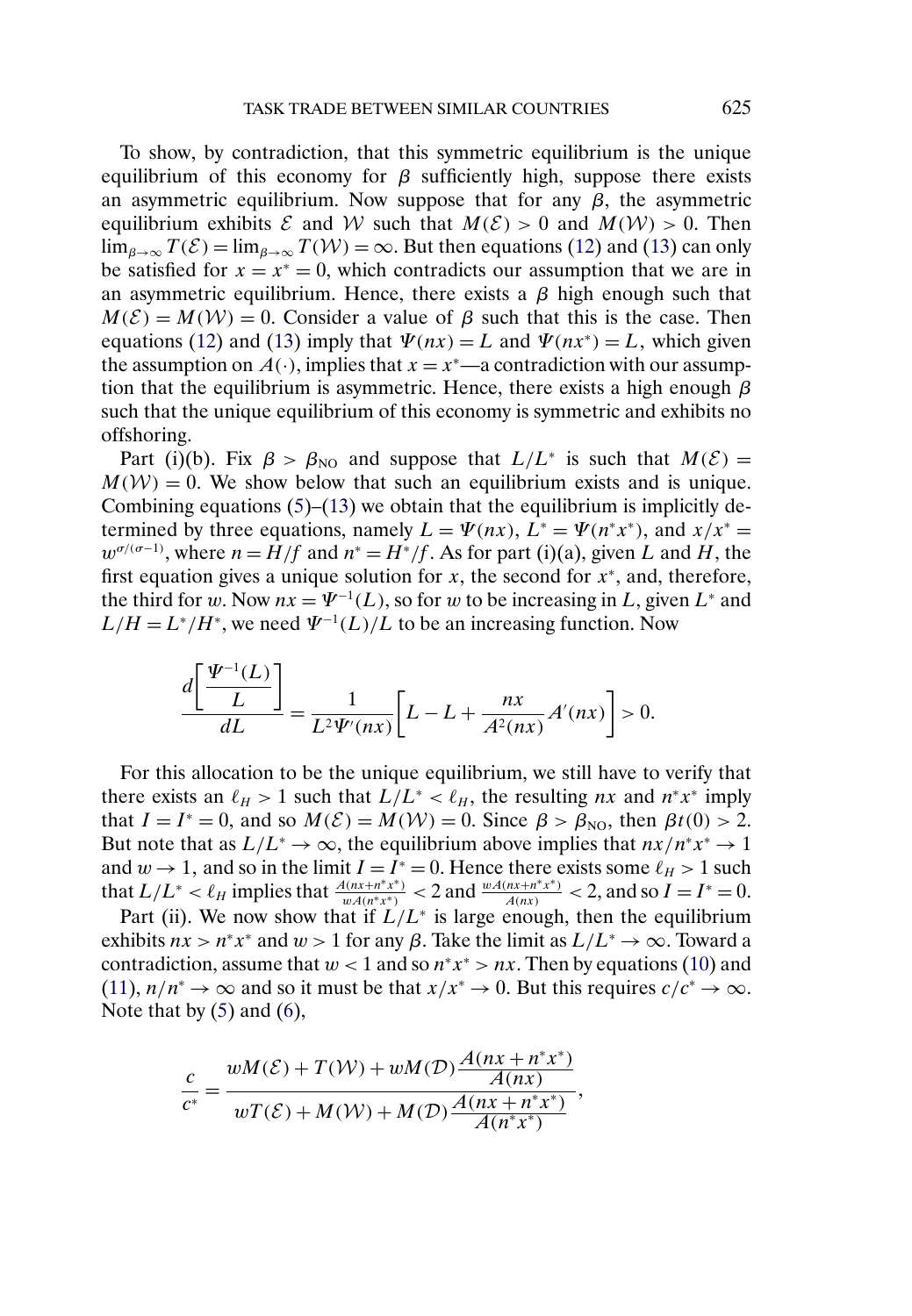which is bounded unless  $n^*x^*/nx \to \infty$  and  $M(\mathcal{D}) > 0$ . Suppose that is the case. Then

(14) 
$$
\lim_{(n^*x^*)/(nx)\to\infty} \frac{M(\mathcal{E}) + T(\mathcal{E})\frac{n^*x^*}{nx} + M(\mathcal{D})\frac{A(nx + n^*x^*)}{A(nx)}}{T(W) + M(W)\frac{n^*x^*}{nx} + M(\mathcal{D})\frac{A(nx + n^*x^*)}{A(n^*x^*)}\frac{n^*x^*}{nx}} \leq \lim_{(n^*x^*)/(nx)\to\infty} \frac{T(\mathcal{E}) + M(\mathcal{D})}{M(W) + M(\mathcal{D})} < \infty,
$$

since  $M(\mathcal{D}) > 0$ , which implies that  $I < 1$  and so  $T(\mathcal{E}) < M(\mathcal{E})\beta t(I) < \infty$ —<br>a contradiction with  $L/L^* \to \infty$ , and (12) and (13). *O.E.D.* a contradiction with  $L/L^* \rightarrow \infty$ , and [\(12\)](#page-19-0) and [\(13\)](#page-19-0).

PROOF OF PROPOSITION [5:](#page-23-0) For any values of L and  $L^*$ , Proposition [3](#page-20-0) and Lemma [3](#page-20-0) ensure that an equilibrium exists and that whenever  $w \neq 1$ , either  $w > 1$  and  $nx > n^*x^*$  or  $w < 1$  and  $nx < n^*x^*$ . Here we prove that there exists a finite  $\ell_L$  such that an equilibrium with  $w = 1$  and  $nx = n^*x^*$  exists if  $\ell_L >$  $L/L^* > 1/\ell_L$  and does not exist if  $L/L^* > \ell_L$  or  $L/L^* < 1/\ell_L$ . We then show that if an equilibrium with  $w = 1$  exists for some factor endowments, then, generically, equilibria with  $w > 1$  and with  $w < 1$  also exist for these same factor endowments. The proof of the remainder of part (ii) is identical to the proof of part (ii) in Proposition [4.](#page-20-0)

For  $\beta$  low enough and  $H/H^* = L/L^* = 1$ , the existence of an equilibrium with  $w = 1$  and  $nx = n^*x^*$  is immediate, because  $I = I^*$  in such circumstances, and we can let  $M(\mathcal{E}) = M(\mathcal{W})$  and  $T(\mathcal{E}) = T(\mathcal{W})$ . The low value of  $\beta$  guarantees that  $M(\mathcal{E}) = M(\mathcal{W}) > 0$ . This implies, using the notation for the relative demand for labor defined in the proof of Proposition [3,](#page-20-0) that  $\Theta(1) = 1 = L/L^{*27}$ 

Now consider the possible existence of an equal-wage equilibrium for  $L/L^* > 1$ . If  $w = 1$  and  $nx = n^*x^*$ , we still have by equations [\(1\)](#page-8-0) and [\(3\)](#page-10-0) that  $I = I^*$ , and so we are free to choose  $\mathcal E$  and  $\mathcal W$  in any way so as to satisfy the remaining equilibrium conditions. In particular, we need to choose  $\mathcal E$ and W so as to satisfy [\(12\)](#page-19-0), [\(13\)](#page-19-0), [\(5\)](#page-18-0), [\(6\)](#page-18-0), and [\(7\)](#page-18-0). Together with  $1 - M(\mathcal{D}) =$  $M(\mathcal{E}) + M(\mathcal{W})$ ,  $\int_0^{1-M(\mathcal{D})} \beta t(i) di = T(\mathcal{E}) + T(\mathcal{W})$ , and  $\beta t(1 - M(\mathcal{D})) =$  $A(2nx)/A(nx)$ , we arrive at a system of six equations in six unknowns. There exists an  $\ell_L > 1$  such that this system of equations has a unique solution for  $\ell_L > L/L^* > 1/\ell_L$ . On the other hand, for  $L/L^*$  sufficiently large, there can be no solution, because  $T(W) < M(W)\beta t(I) < 2M(W)$  and so [\(5\)](#page-18-0), [\(6\)](#page-18-0), and [\(7\)](#page-18-0) imply that

$$
2 > \frac{1 + T(\mathcal{W}) - M(\mathcal{W})}{1 + T(\mathcal{E}) - M(\mathcal{E})} > \left(\frac{L}{L^*}\right)^{1/\sigma}.
$$

<sup>&</sup>lt;sup>27</sup>Again, we write the relative labor demand as  $\Theta(w)$ , while stressing that this function depends on  $L$  and  $L^*$ , as well as on all of the other parameters.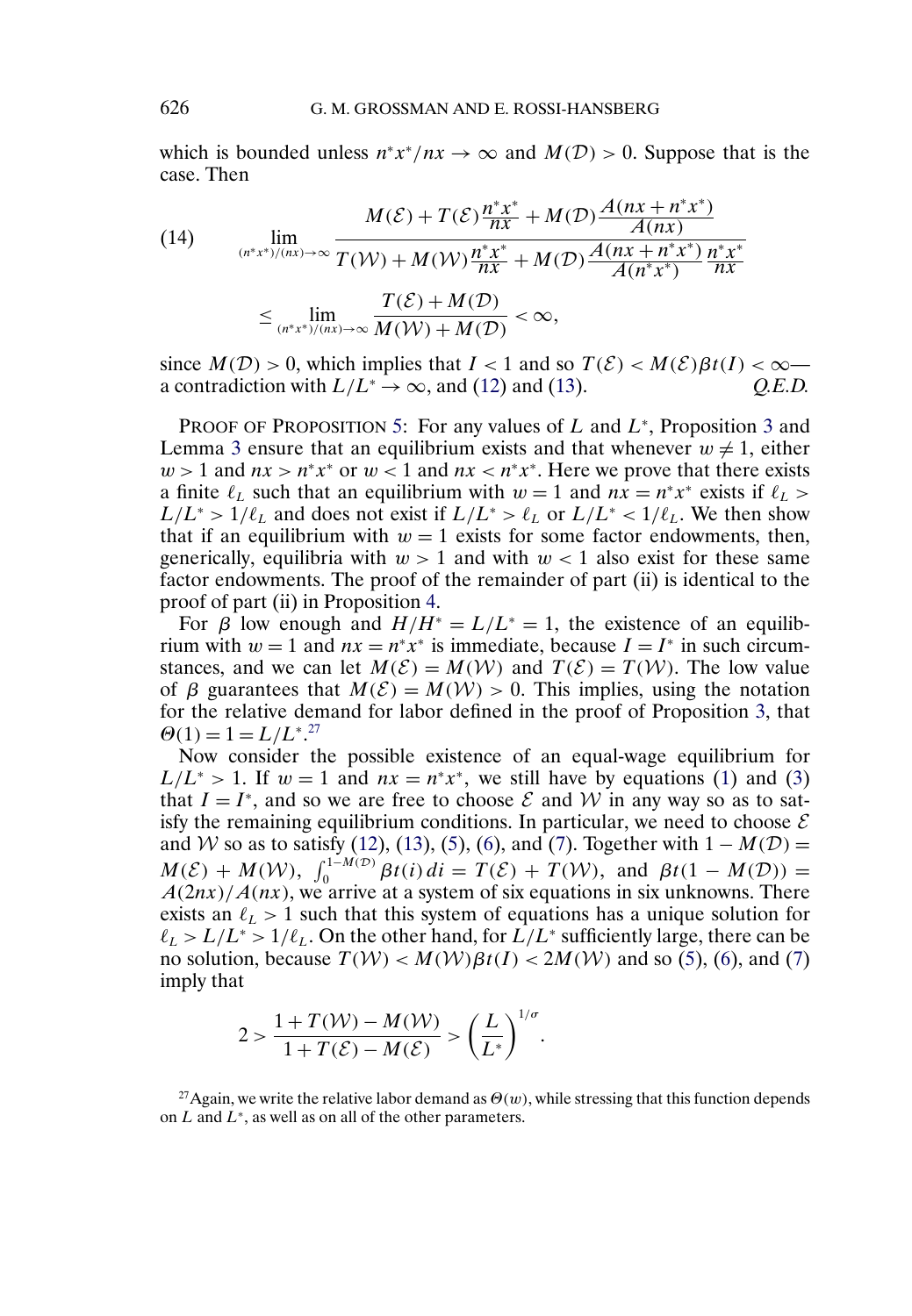It follows that an equal-wage equilibrium cannot exist for  $L/L^* > 2^{\sigma}$ . Hence, there exists a  $2^{\sigma} \ge \ell_L > 1$  such that an equal-wage equilibrium exists for  $\ell_L >$  $L/L^* \geq 1$  and an equal-wage equilibrium does not exist for  $L/L^* > \ell_L$ . The case for  $L/L^*$  < 1 is analogous and yields the result that a set of equal-wage equilibria exists as long as  $L/L^* > 1/\ell$ .

It remains to show that if  $\beta < \beta_{NO}$  and  $L/L^*$  is such that a set of equal-wage equilibria exists, then generically there also exist two other equilibria: one with  $w > 1$  and another with  $w < 1$ . Note that when  $\beta < \beta_{NQ}$  and  $w = 1$ ,  $\mathcal{E}$  and W are not empty, which implies that  $\lim_{w\setminus 1} \Theta(w) \neq \lim_{w\setminus 1} \Theta(w)$ . To prove the result, it is sufficient to show that in such circumstances,  $\lim_{w\setminus 1} \Theta(w)$  $\lim_{w \nearrow 1} \Theta(w)$ , as depicted in panel (b) of Figure [A1.](#page-31-0) If this is so, the fact that  $L/L^* \in \Theta(1)$  and  $\min \Theta(1) \leq L/L^* \leq \max \Theta(1)$  implies that there exists a  $w < 1$  such that  $\Theta(w) = L/L^*$ . This conclusion follows by application of the intermediate value theorem after recalling from the proof of Proposition [3](#page-20-0) that  $\lim_{w\setminus 1} \Theta(w) \in \Theta(1)$ ,  $\Theta(w)$  is continuous for all  $w < 1$ , and  $\lim_{w\to 0} \Theta(w) = \infty$ . A similar argument guarantees that an equilibrium with  $w > 1$  exists as well. Panel (b) of Figure [A1](#page-31-0) shows the three possible equilibrium values for  $w$ <sup>28</sup>

We now show that  $\lim_{w\setminus 1} \Theta(w) \ge \lim_{w\to 1} \Theta(w)$ . The existence of an equalwage equilibrium implies  $L/L^* \in \Theta(1)$ . In such an equilibrium,  $nx = n^*x^*$ and  $T(\mathcal{E}) \leq T([0, I]) - T([0, M(\mathcal{W})])$ . When  $w \gtrsim 1$  $w \gtrsim 1$ , Proposition 1 prescribes an allocation of tasks to countries such that  $\mathcal{E} = [M(\mathcal{W}), I]$  and, therefore,  $T(\mathcal{E}) = T([0, I]) - T([0, M(W))]$ . Since the ratio of [\(12\)](#page-19-0) and [\(13\)](#page-19-0) evaluated at  $w = 1$  and  $nx = n^*x^*$  is increasing in  $T(\mathcal{E})$  and decreasing in  $T(\mathcal{W})$ , we conclude that  $\lim_{w\setminus 1} \Theta(w) \geq L/L^*$ . A similar argument guarantees that  $L/L^* \geq \lim_{w \nearrow 1} \Theta(w)$ . Hence  $\lim_{w \searrow 1} \Theta(w) \geq \lim_{w \nearrow 1} \Theta(w)$ . Q.E.D.

PROOF OF PROPOSITION [7:](#page-28-0) When  $H > H^*$  and  $\beta$  is sufficiently large, the proof of Proposition [4](#page-20-0) shows that the unique equilibrium is such that  $w > w^* =$ 1 where w increases with  $H/H^*$ . Divide equations [\(1\)](#page-8-0) and [\(3\)](#page-10-0) and use [\(12\)](#page-19-0), [\(13\)](#page-19-0), and  $H/L = H^*/L^*$  to obtain  $t(I)/t(I^*) = x/(xw^2)$  when  $M(\mathcal{E}) = 0$  and  $M(W) = 0$ . Substituting  $x/x^* = w^{\sigma/(\sigma-1)}$  (see the proof of Proposition [4\)](#page-20-0), we obtain that  $t(I)/t(I^*) = w^{(2-\sigma)/(\sigma-1)}$ . Since  $w > 1$ , this equation can only be satisfied for  $I = I^*$  when  $\sigma = 2$ . Hence, for  $\sigma = 2$ , [\(1\)](#page-8-0) and [\(3\)](#page-10-0) are such that

$$
I = t^{-1} \left( \frac{1}{\beta} \frac{1}{w} \frac{A(nx + n^*x^*)}{A(n^*x^*)} \right) = 0 = t^{-1} \left( \frac{1}{\beta} w \frac{A(nx + n^*x^*)}{A(nx)} \right) = I^*
$$

and so both countries start offshoring for the same value of  $H/H^*$ . When  $\sigma > 2$ ,  $(I)/t(I^*) = w^{(2-\sigma)/( \sigma-1)}$  implies that  $t(I) < t(I^*)$ , and since  $t(\cdot)$  is an

<sup>&</sup>lt;sup>28</sup>Note that if  $L/L^* = \min \Theta(1)$ , then the argument only guarantees that an equilibrium with  $w > 1$  exists, while if  $L/L^* = \max \Theta(1)$ , it guarantees that an equilibrium with  $w < 1$  exists. These cases arise only for sets of measure zero in the parameter space, and in either of these cases, there exist at least two equilibrium values of  $w$ .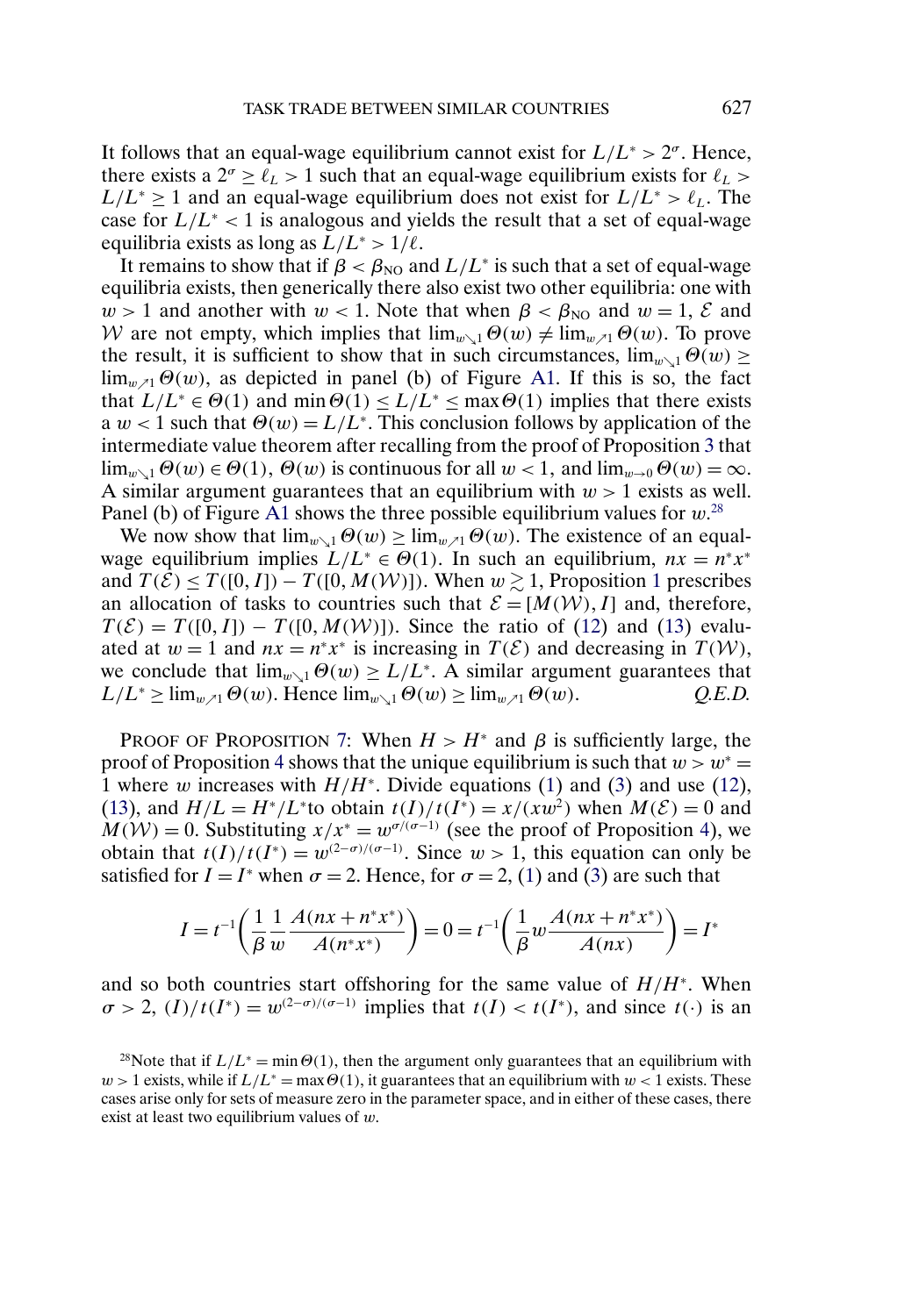<span id="page-35-0"></span>increasing function, we conclude that  $0 = I > I^*$ , which implies that East offshores first as we increase H. If  $\sigma < 2$ , then  $t(I) > t(I^*)$  and so  $0 = I^* > I$ , which implies that West offshores first as we increase *H*. *Q.E.D.* 

#### **[REFERENCES](http://www.e-publications.org/srv/ecta/linkserver/setprefs?rfe_id=urn:sici%2F0012-9682%28201203%2980%3A2%3C593%3ATTBSC%3E2.0.CO%3B2-1)**

- AUTOR, D., F. LEVY, AND R. MURNANE [\(2003\): "The Skill Content of Recent Technological](http://www.e-publications.org/srv/ecta/linkserver/openurl?rft_dat=bib:1/Autetal2003&rfe_id=urn:sici%2F0012-9682%28201203%2980%3A2%3C593%3ATTBSC%3E2.0.CO%3B2-1) [Change: An Empirical Exploration,"](http://www.e-publications.org/srv/ecta/linkserver/openurl?rft_dat=bib:1/Autetal2003&rfe_id=urn:sici%2F0012-9682%28201203%2980%3A2%3C593%3ATTBSC%3E2.0.CO%3B2-1) *Quarterly Journal of Economics*, 118, 1279–1333. [\[595,622\]](#page-2-0)
- BALDWIN, R. E., AND F. ROBERT-NICOUD (2010): "Trade-in-Goods and Trade-in-Tasks: An Integrating Framework," Working Paper 15882, NBER. [\[593\]](#page-0-0)
- BAREFOOT, K. B., AND [R. J. MATALONI, JR. \(2010\): "US Multinational Corporations: Operations](http://www.e-publications.org/srv/ecta/linkserver/openurl?rft_dat=bib:3/BarMat2010&rfe_id=urn:sici%2F0012-9682%28201203%2980%3A2%3C593%3ATTBSC%3E2.0.CO%3B2-1) [in the United States and Abroad in 2008,"](http://www.e-publications.org/srv/ecta/linkserver/openurl?rft_dat=bib:3/BarMat2010&rfe_id=urn:sici%2F0012-9682%28201203%2980%3A2%3C593%3ATTBSC%3E2.0.CO%3B2-1) *Survey of Current Business*, 90, 205–230. [\[594\]](#page-1-0)
- CAMPA, J. M., AND L. S. GOLDBERG [\(1997\): "The Evolving External Orientation of Manufactur](http://www.e-publications.org/srv/ecta/linkserver/openurl?rft_dat=bib:4/CamGol1997&rfe_id=urn:sici%2F0012-9682%28201203%2980%3A2%3C593%3ATTBSC%3E2.0.CO%3B2-1)[ing Industries: Evidence From Four Countries,"](http://www.e-publications.org/srv/ecta/linkserver/openurl?rft_dat=bib:4/CamGol1997&rfe_id=urn:sici%2F0012-9682%28201203%2980%3A2%3C593%3ATTBSC%3E2.0.CO%3B2-1) *FRB of NY Economic Policy Review*, 3, 53–81. [\[594\]](#page-1-0)
- [DEARDORFF, A. V. \(2001\): "Fragmentation in Simple Trade Models,"](http://www.e-publications.org/srv/ecta/linkserver/openurl?rft_dat=bib:5/Dea2001&rfe_id=urn:sici%2F0012-9682%28201203%2980%3A2%3C593%3ATTBSC%3E2.0.CO%3B2-1) *North American Journal of [Economics and Finance](http://www.e-publications.org/srv/ecta/linkserver/openurl?rft_dat=bib:5/Dea2001&rfe_id=urn:sici%2F0012-9682%28201203%2980%3A2%3C593%3ATTBSC%3E2.0.CO%3B2-1)*, 12, 121–137. [\[593\]](#page-0-0)
- EGGER, H., AND J. FALKINGER [\(2003\): "The Distributional Effects of International Outsourcing](http://www.e-publications.org/srv/ecta/linkserver/openurl?rft_dat=bib:6/EggFal2003&rfe_id=urn:sici%2F0012-9682%28201203%2980%3A2%3C593%3ATTBSC%3E2.0.CO%3B2-1) in a 2 × 2 Model," *[North American Journal of Economics and Finance](http://www.e-publications.org/srv/ecta/linkserver/openurl?rft_dat=bib:6/EggFal2003&rfe_id=urn:sici%2F0012-9682%28201203%2980%3A2%3C593%3ATTBSC%3E2.0.CO%3B2-1)*, 14, 189–206. [\[593\]](#page-0-0)
- [ETHIER, W. J. \(1982\): "Decreasing Costs in International Trade and Frank Graham's Argument](http://www.e-publications.org/srv/ecta/linkserver/openurl?rft_dat=bib:7/Eth1982&rfe_id=urn:sici%2F0012-9682%28201203%2980%3A2%3C593%3ATTBSC%3E2.0.CO%3B2-1) for Protection," *Econometrica*[, 50, 1243–1268.](http://www.e-publications.org/srv/ecta/linkserver/openurl?rft_dat=bib:7/Eth1982&rfe_id=urn:sici%2F0012-9682%28201203%2980%3A2%3C593%3ATTBSC%3E2.0.CO%3B2-1) [\[597\]](#page-4-0)
- FEENSTRA, R. C., AND G. H. HANSON (1996): "Foreign Investment, Outsourcing and Relative Wages," in *The Political Economy of Trade Policy: Papers in Honor of Jagdish Bhagwati*, ed. by R. C. Feenstra, G. M. Grossman, and D. A. Irwin. Cambridge: MIT Press. [\[593\]](#page-0-0)
- GROSSMAN, G. M., AND E. ROSSI-HANSBERG [\(2008\): "Trading Tasks: A Simple Theory of Off](http://www.e-publications.org/srv/ecta/linkserver/openurl?rft_dat=bib:9/GroRos2008&rfe_id=urn:sici%2F0012-9682%28201203%2980%3A2%3C593%3ATTBSC%3E2.0.CO%3B2-1)shoring," *[American Economic Review](http://www.e-publications.org/srv/ecta/linkserver/openurl?rft_dat=bib:9/GroRos2008&rfe_id=urn:sici%2F0012-9682%28201203%2980%3A2%3C593%3ATTBSC%3E2.0.CO%3B2-1)*, 98, 1978–1997. [\[593,595,](#page-0-0)[599\]](#page-2-0)
	- [\(2010\): "External Economies and International Trade Redux,"](http://www.e-publications.org/srv/ecta/linkserver/openurl?rft_dat=bib:10/GroRos2010&rfe_id=urn:sici%2F0012-9682%28201203%2980%3A2%3C593%3ATTBSC%3E2.0.CO%3B2-1) *Quarterly Journal of Economics*[, 125, 829–858.](http://www.e-publications.org/srv/ecta/linkserver/openurl?rft_dat=bib:10/GroRos2010&rfe_id=urn:sici%2F0012-9682%28201203%2980%3A2%3C593%3ATTBSC%3E2.0.CO%3B2-1) [\[596,597\]](#page-3-0)
- (2012), "Supplement to 'Task Trude Between Similar Countries'," in *Econometrica Supplemental Material*, 80, [http://www.econometricsociety.org/ecta/Supmat/8700\\_Proofs.pdf.](http://www.econometricsociety.org/ecta/Supmat/8700_Proofs.pdf) [\[602,606\]](#page-9-0)
- HANSON, G. H., AND C. XIANG [\(2004\): "The Home-Market Effect and Bilateral Trade Patterns,"](http://www.e-publications.org/srv/ecta/linkserver/openurl?rft_dat=bib:12/HanXia2004&rfe_id=urn:sici%2F0012-9682%28201203%2980%3A2%3C593%3ATTBSC%3E2.0.CO%3B2-1) *[American Economic Review](http://www.e-publications.org/srv/ecta/linkserver/openurl?rft_dat=bib:12/HanXia2004&rfe_id=urn:sici%2F0012-9682%28201203%2980%3A2%3C593%3ATTBSC%3E2.0.CO%3B2-1)*, 94, 1108–1129. [\[597\]](#page-4-0)
- [HANSON, G. H., R. J. MATALONI, JR.,](http://www.e-publications.org/srv/ecta/linkserver/openurl?rft_dat=bib:13/Hanetal2005&rfe_id=urn:sici%2F0012-9682%28201203%2980%3A2%3C593%3ATTBSC%3E2.0.CO%3B2-1) AND M. J. SLAUGHTER (2005): "Vertical Production Networks in Multinational Firms," *[Review of Economics and Statistics](http://www.e-publications.org/srv/ecta/linkserver/openurl?rft_dat=bib:13/Hanetal2005&rfe_id=urn:sici%2F0012-9682%28201203%2980%3A2%3C593%3ATTBSC%3E2.0.CO%3B2-1)*, 87, 664–678. [\[594\]](#page-1-0)
- HELPMAN, E. (1984): "Increasing Returns, Imperfect Markets, and Trade Theory," in *Handbook of International Economics*, ed. by R. Jones and P. Kenen. New York: Elsevier. [\[597,598\]](#page-4-0)
- HUMMELS, D., J. ISHII, AND K.-M. YI [\(2001\): "The Nature and Growth of Vertical Specialization](http://www.e-publications.org/srv/ecta/linkserver/openurl?rft_dat=bib:15/Humetal2001&rfe_id=urn:sici%2F0012-9682%28201203%2980%3A2%3C593%3ATTBSC%3E2.0.CO%3B2-1) in World Trade," *[Journal of International Economics](http://www.e-publications.org/srv/ecta/linkserver/openurl?rft_dat=bib:15/Humetal2001&rfe_id=urn:sici%2F0012-9682%28201203%2980%3A2%3C593%3ATTBSC%3E2.0.CO%3B2-1)*, 54, 75–96. [\[594\]](#page-1-0)
- HUMMELS, D., D. RAPOPORT, AND K.-M. YI [\(1998\): "Vertical Specialization and the Changing](http://www.e-publications.org/srv/ecta/linkserver/openurl?rft_dat=bib:16/Humetal1998&rfe_id=urn:sici%2F0012-9682%28201203%2980%3A2%3C593%3ATTBSC%3E2.0.CO%3B2-1) Nature of World Trade," *[FRB of NY Economic Policy Review](http://www.e-publications.org/srv/ecta/linkserver/openurl?rft_dat=bib:16/Humetal1998&rfe_id=urn:sici%2F0012-9682%28201203%2980%3A2%3C593%3ATTBSC%3E2.0.CO%3B2-1)*, 4, 79–99. [\[594\]](#page-1-0)
- JONES, R. W., AND H. KIERZKOWSKI (2001): "Globalization and the Consequences of International Fragmentation," in *Money, Capital Mobility and Trade: Essays in Honor of Robert A. Mundell*, ed. by R. Dornbusch. Cambridge: MIT Press. [\[593\]](#page-0-0)
- [KOHLER, W. \(2004a\): "Aspects of International Fragmentation,"](http://www.e-publications.org/srv/ecta/linkserver/openurl?rft_dat=bib:18/Koh2004a&rfe_id=urn:sici%2F0012-9682%28201203%2980%3A2%3C593%3ATTBSC%3E2.0.CO%3B2-1) *Review of International Economics*[, 12, 793–816.](http://www.e-publications.org/srv/ecta/linkserver/openurl?rft_dat=bib:18/Koh2004a&rfe_id=urn:sici%2F0012-9682%28201203%2980%3A2%3C593%3ATTBSC%3E2.0.CO%3B2-1) [\[593\]](#page-0-0)
- [\(2004b\): "International Outsourcing and Factor Prices With Multistage Production,"](http://www.e-publications.org/srv/ecta/linkserver/openurl?rft_dat=bib:19/Koh2004b&rfe_id=urn:sici%2F0012-9682%28201203%2980%3A2%3C593%3ATTBSC%3E2.0.CO%3B2-1) *Economic Journal*[, 114, C166–C185.](http://www.e-publications.org/srv/ecta/linkserver/openurl?rft_dat=bib:19/Koh2004b&rfe_id=urn:sici%2F0012-9682%28201203%2980%3A2%3C593%3ATTBSC%3E2.0.CO%3B2-1) [\[593\]](#page-0-0)
- [KRUGMAN, P. R. \(1979\): "Increasing Returns, Monopolistic Competition, and International](http://www.e-publications.org/srv/ecta/linkserver/openurl?rft_dat=bib:20/Kru1979&rfe_id=urn:sici%2F0012-9682%28201203%2980%3A2%3C593%3ATTBSC%3E2.0.CO%3B2-1) trade," *[Journal of International Economics](http://www.e-publications.org/srv/ecta/linkserver/openurl?rft_dat=bib:20/Kru1979&rfe_id=urn:sici%2F0012-9682%28201203%2980%3A2%3C593%3ATTBSC%3E2.0.CO%3B2-1)*, 9, 469–479. [\[615\]](#page-22-0)
- [\(1980\): "Scale Economies, Product Differentiation, and the Pattern of Trade,"](http://www.e-publications.org/srv/ecta/linkserver/openurl?rft_dat=bib:21/Kru1980&rfe_id=urn:sici%2F0012-9682%28201203%2980%3A2%3C593%3ATTBSC%3E2.0.CO%3B2-1) *American [Economic Review](http://www.e-publications.org/srv/ecta/linkserver/openurl?rft_dat=bib:21/Kru1980&rfe_id=urn:sici%2F0012-9682%28201203%2980%3A2%3C593%3ATTBSC%3E2.0.CO%3B2-1)*, 70, 950–959. [\[597\]](#page-4-0)